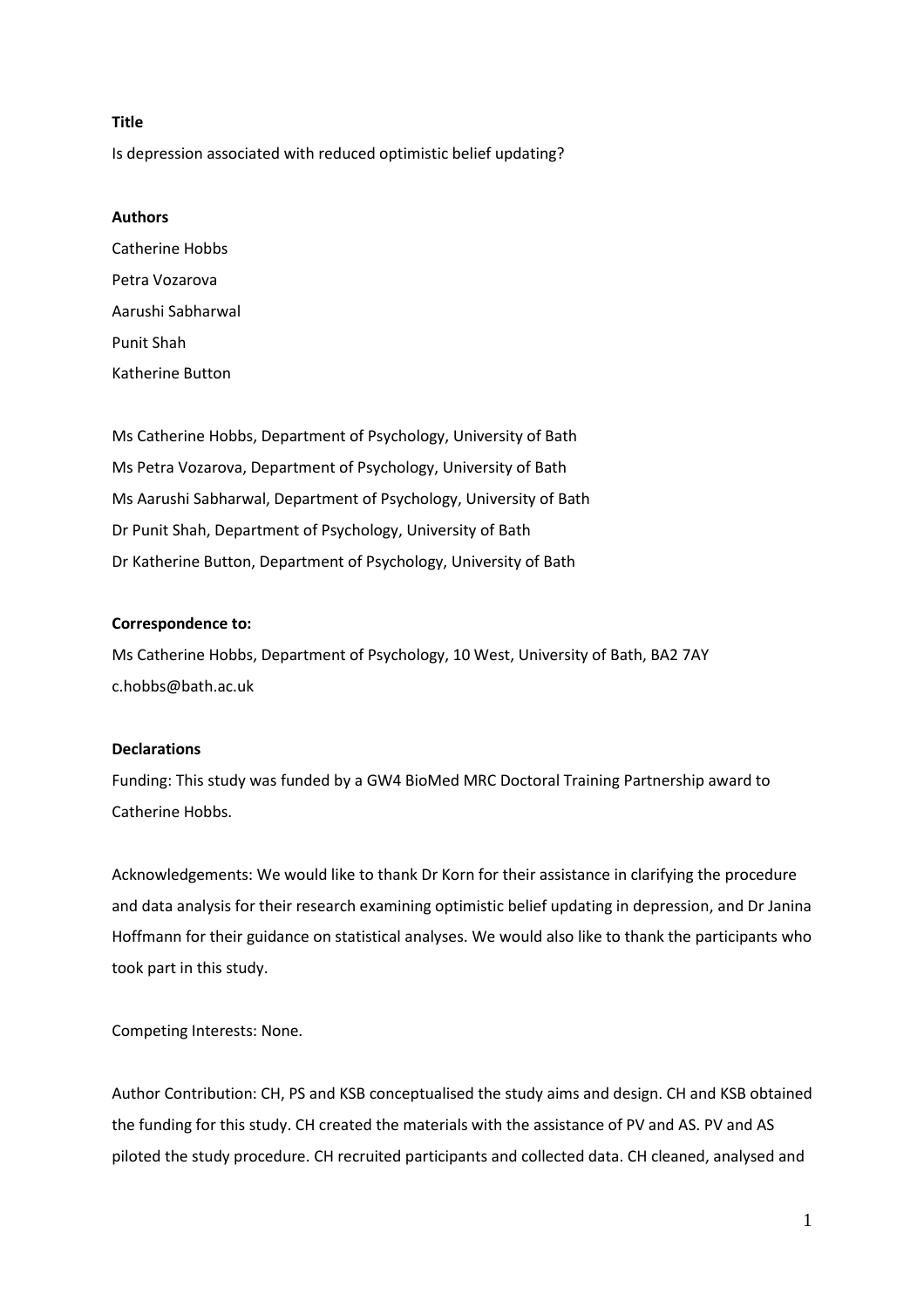archived the data. CH wrote the original draft of this manuscript, which was reviewed and edited by PS and KSB.

Ethical Declaration: The authors assert that all procedures contributing to this work comply with the ethical standards of the relevant national and institutional committees on human experimentation and with the Helsinki Declaration of 1975, as revised in 2008. All procedures involving human subjects were approved by the University of Bath Department of Psychology Ethics Committee (19- 100). Written informed consent was obtained from all participants.

Data Accessibility: The stage 1 protocol [\(https://osf.io/f2t9p\)](https://osf.io/f2t9p), and study materials (https://osf.io/agsrb/) are openly available on the Open Science Framework. The data and code that support the findings of this study are openly available in the University of Bath Research Data Archive (https://doi.org/10.15125/BATH-01078).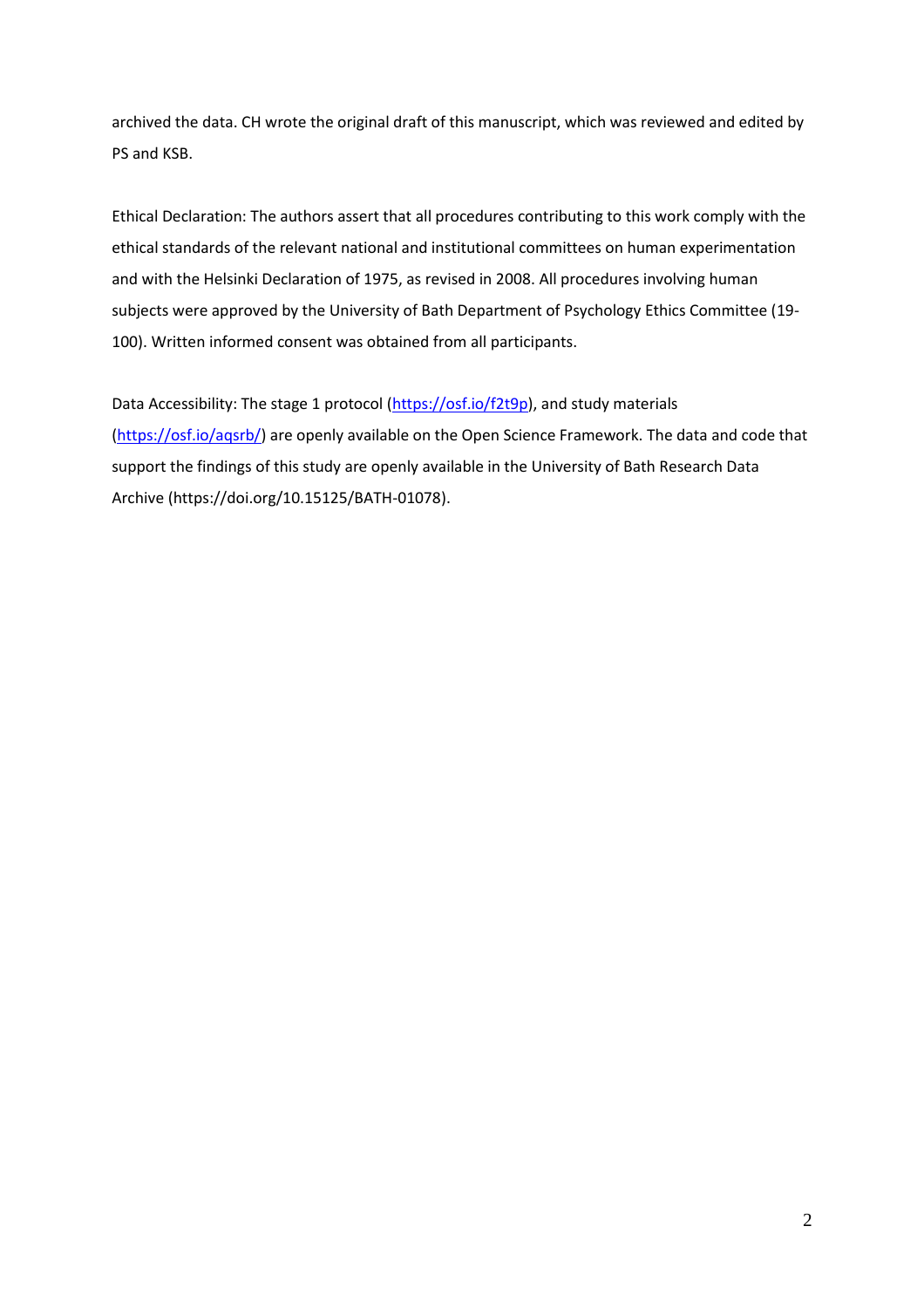### **Abstract**

When asked to evaluate their probability of experiencing a negative life event, healthy individuals update their beliefs more following good news than bad. This is referred to as optimistic belief updating. In contrast, individuals with depression update their beliefs by a similar amount, showing reduced optimism. We conducted the first independent replication of this effect and extended this work to examine whether reduced optimistic belief updating in depression also occurs for positive life events. Replicating previous research, healthy and depression groups differed in belief updating for negative events (β=0.71,95%CI:0.24,1.18). Whereas healthy participants updated their beliefs more following good news than bad, individuals experiencing depression lacked this bias. However, our findings for positive events were inconclusive. Whilst we did not find statistical evidence that patterns of belief updating between groups varied by valence  $(β = 0.51,95% CI:-1.16,0.15)$ , mean update scores suggested that both groups showed largely similar updating for positive life events. Our results add confidence to previous findings that depression is characterised by negative future expectations maintained by reduced updating in response to good news. However, further research is required to understand the specificity of this to negative events, and into refining methods for quantifying belief updating in clinical and non-clinical research.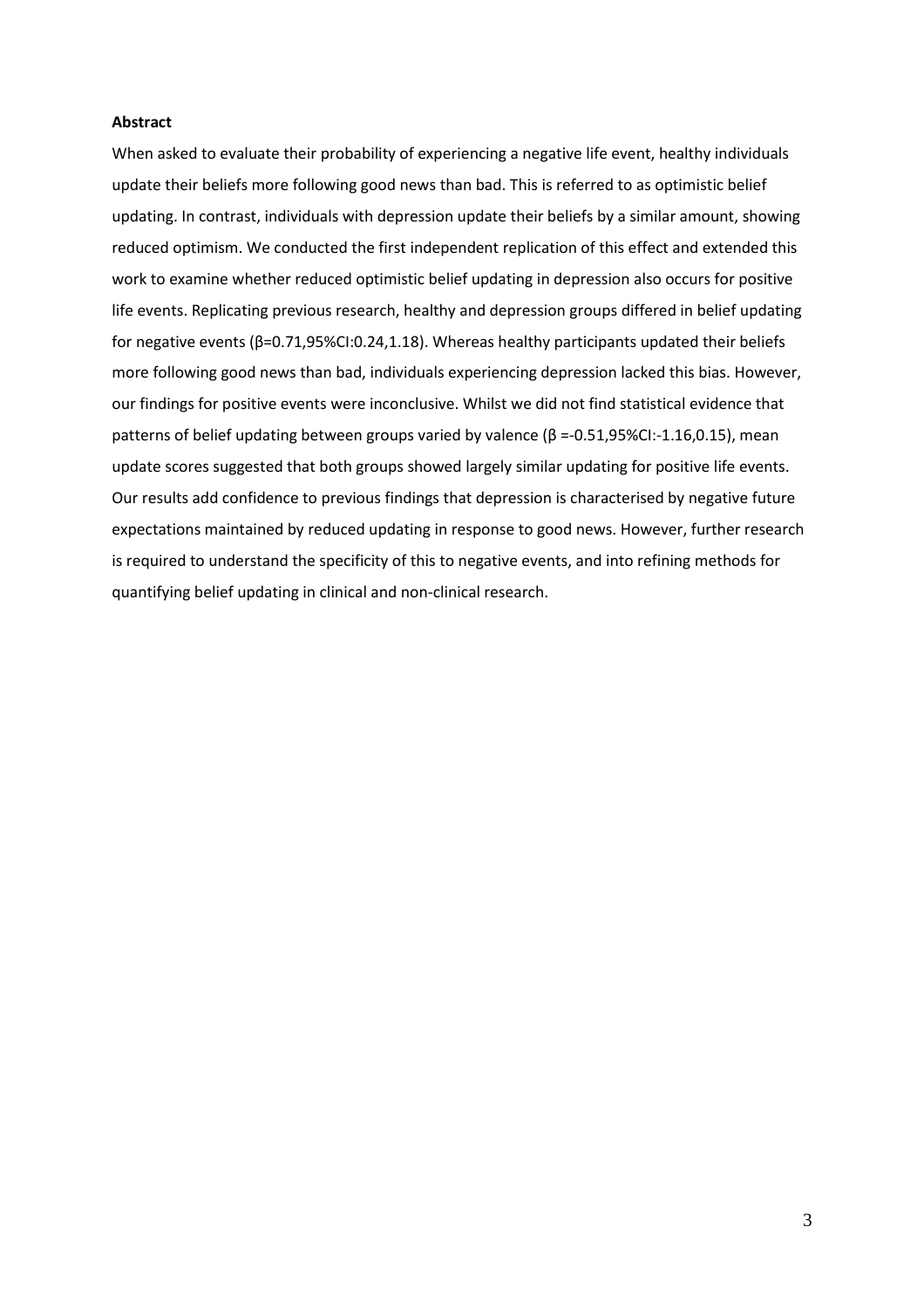### **Introduction**

Cognitive neuropsychological models of depression emphasise the role of maladaptive negative beliefs in contributing to the development and maintenance of depression [1]. Individuals experiencing depression are believed to hold pessimistic views of themselves, their future and the world around them. Information is processed in a manner consistent with these views, resulting in negative cognitive biases [2]. Symptom improvement can be observed when dysfunctional schema and biased cognition are addressed in a therapy, suggesting a potential causal role [3].

However, while depressed individuals' self-beliefs and world views may be more pessimistic relative to healthy controls, evidence is emerging that this may be because healthy controls hold overly optimistic beliefs about themselves and their world views. Thus, rather than being pessimistic per se, depression may be better characterised as a loss of the optimistic outlook seen in healthy individuals. For example, people in the general population are overly optimistic in their judgements of self-performance. In comparison, depression is associated with less optimistic, but more accurate estimates [4]. Positive processing biases may be protective for mental health in increasing selfesteem, confidence and life satisfaction [5,6]. A loss of these positive biases, sometimes referred to as 'depressive realism', may perpetuate depression symptoms through reinforcing negative views of the self.

Recent work has extended this theory to beliefs about the probability of experiencing future life events. Individuals experiencing high levels of depressive symptoms showed a reduced optimism bias when estimating the probability of experiencing a life event. Participants with high levels of depression were less likely to predict experiencing a positive event and more likely to predict experiencing a negative event [7]. However, this does not explain how these biases are maintained when individuals are presented with information that challenges existing perceptions. To examine this a belief updating task has been developed. In this task participants are asked to estimate their chances of experiencing a negative life event, and are then presented with the average probability for someone in a similar sociocultural environment. When asked to re-estimate their chances, healthy individuals have been found to preferentially update their initial beliefs after receiving desirable information (i.e. the probability is lower than their initial estimate), compared to undesirable information (i.e. the probability is greater than their initial estimate). This has been deemed as evidence of optimistic belief updating in healthy individuals [8–10], and posited as a mechanism which serve to maintain positive self-esteem.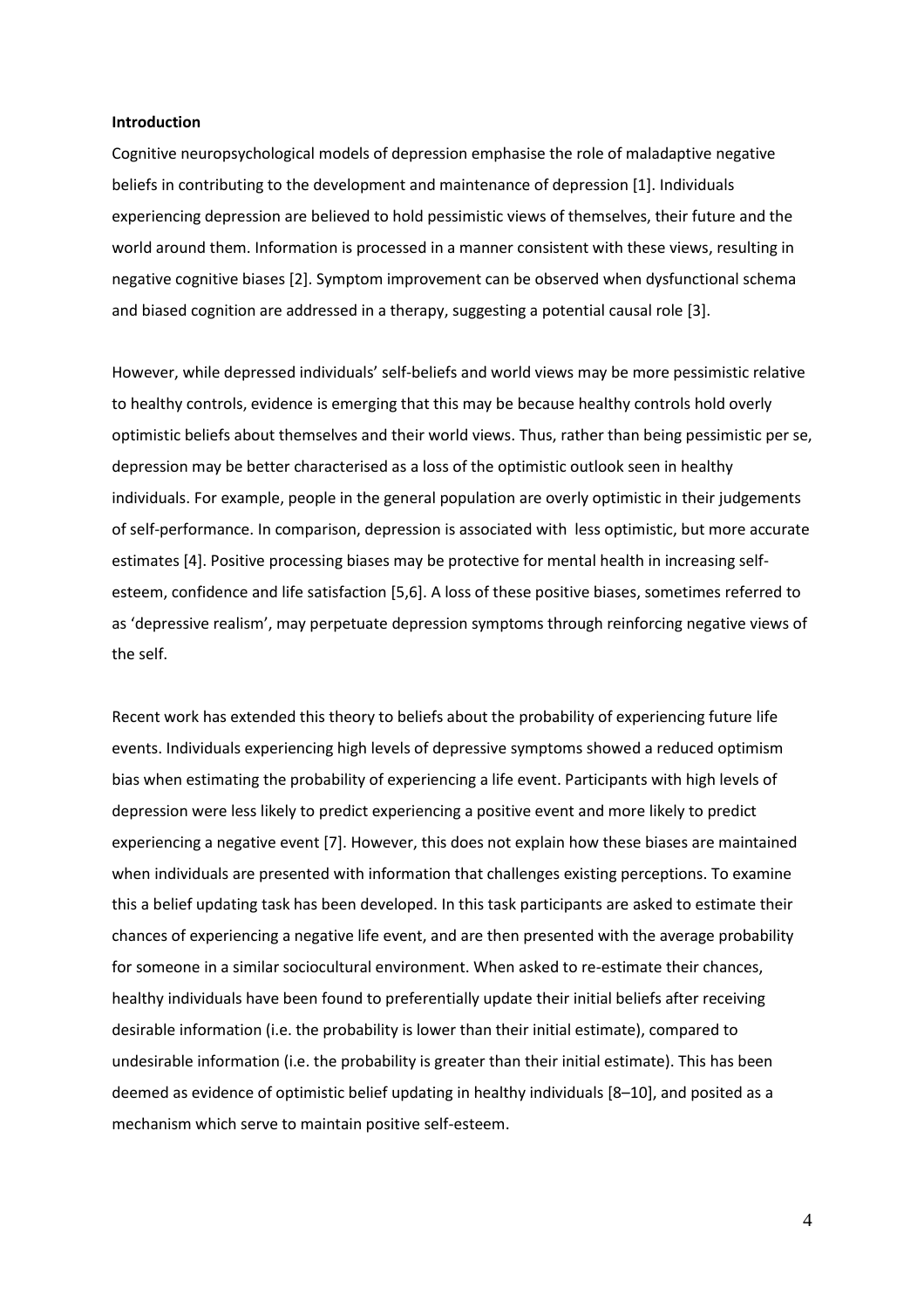In contrast, individuals with depression have not been found to display this asymmetry in belief updating. Korn et al (2014) [11] reported that individuals with major depressive disorder showed no differences in the probability of changing their beliefs following desirable or undesirable information. In contrast, healthy controls continued to preferentially update their beliefs following desirable information. These results were later replicated within the same research group, using functional MRI to examine the brain activity underlying belief updating. Whereas healthy individuals displayed diminished neural coding of undesirable information, individuals with depression showed strong neural coding in response to undesirable information in the right inferior parietal lobule and right inferior frontal gyrus [12]. However, despite these findings being upheld as evidence of reduced optimistic belief updating in depression and being widely cited, they have not yet been independently replicated. Replication will increase our certainty regarding the role of belief updating biases in depression.

Additionally, the validity of findings of optimistic belief updating have been questioned [13–18]. At the time of writing, studies investigating loss of optimistic belief updating in depression have used negative life events only. In this case, optimistic updating would be apparent where beliefs are updated more when the event is *less likely* than initially estimated, than when the event is *more likely* than initially estimated. However, for positive life events, optimistic updating would be apparent where beliefs are updated more when the event is *more likely* than initially estimated, than when the event is *less likely* than initially estimated. If optimistic belief updating biases are indeed present they should be greater in response to desirable information for both positive and negative life events for healthy individuals, although this would result in updates in numerically opposite directions [16].

Although updating of beliefs for positive outcomes have not been investigated in depressed samples, they have been investigated in healthy samples with mixed results. In one study, while participants continued to show biased updates towards desirable information for negative life events, the opposite effect occurred for positive life events. Participants were more likely to update their beliefs following undesirable information for positive life events, therefore displaying a pessimism bias [16]. However, this work has been criticised on the basis of including life events with a high probability of occurring (e.g. 'Going to your favourite restaurant'), and using simulated probabilities. Participants may therefore have been aware that the presented average probabilities were inaccurate, influencing their responses [19]. When using these events with actual probabilities of occurring within the next month, participants were found to preferentially update beliefs in

5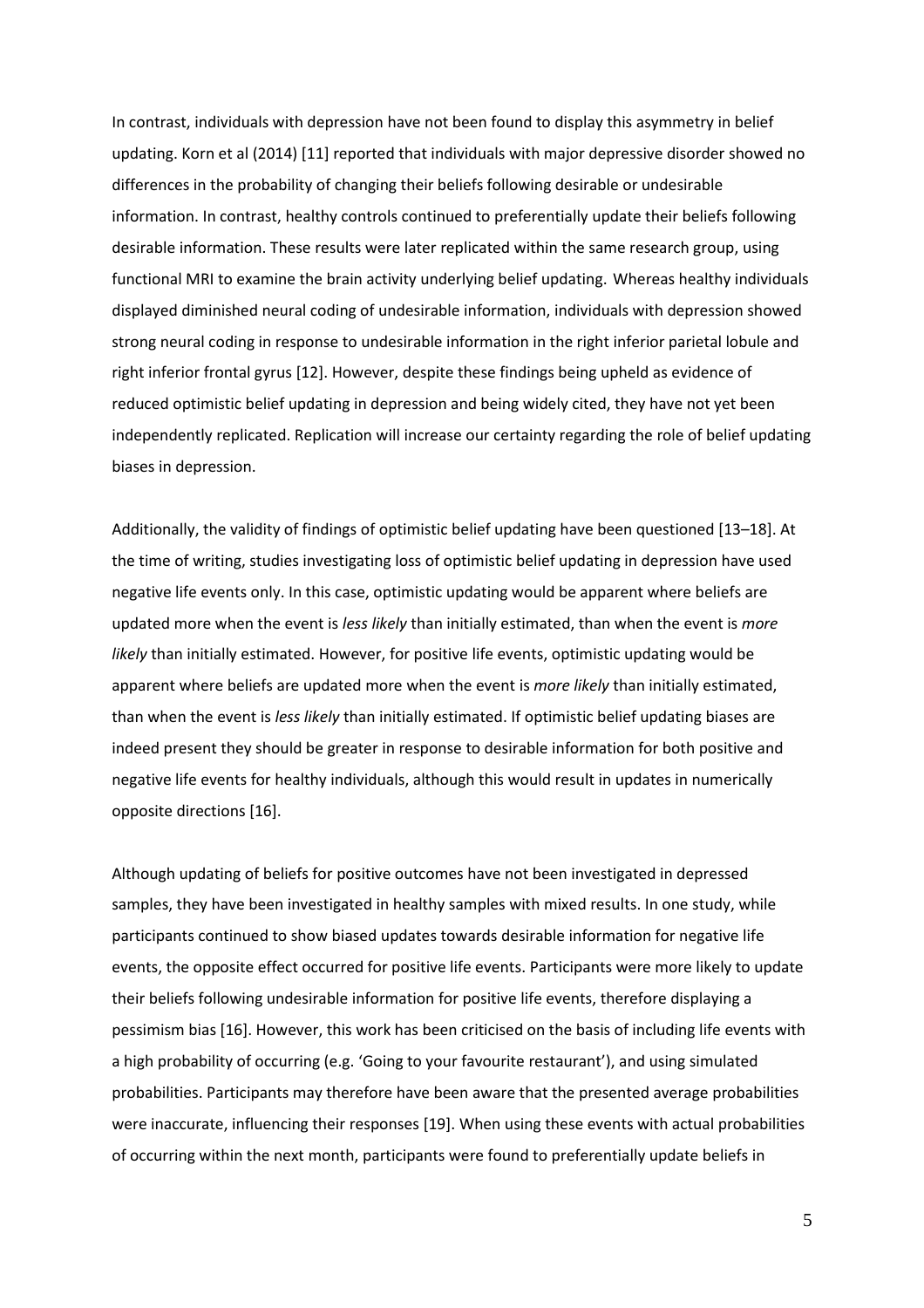response to desirable information for both positive and negative events [19]. However, another study observed optimistic biased updating only for negative events, no bias was observed for positive life events [20]. It is therefore unclear whether optimistic belief updating is present in healthy individuals for both positive and negative life events.

Optimistic belief updating for positive events has not yet been explored in relation to depression symptoms. It has been argued that depression is characterised by a blunting of emotional response to both positive and negative stimuli [21]. However, others have suggested information processing is relatively intact for negative information and only aberrant for positive information [22–24]. Research examining future belief updating to date suggests an emotional blunting in depression, where participants were not influenced by the desirability of estimates (i.e. whether it was good or bad news for them). However, it is possible that this is specific to negative life events, and effects may differ according to desirability for positive life events. Incorporating positive life events into this task would allow us to examine whether this is a general bias apparent across events of different valences, or whether this may be dependent on the information presented. This would improve our understanding of the mechanisms of reduced optimistic belief updating in depression, and may have implications for clinical strategies to remediate reduced optimism.

In this study we aim to replicate findings of Korn et al (2014) [11] indicating reduced optimistic belief updating in individuals with depression. Specifically, we aim to replicate their finding of preferential updates in beliefs of experiencing negative life events following desirable versus undesirable information in healthy controls, but no differences in individuals experiencing depression. This would be the first independent replication of this effect. Furthermore, we aim to build upon previous results by incorporating positive life events into this paradigm. This will provide us with a greater understanding of the precise mechanisms underlying reduced optimistically biased belief updating previously observed in depression.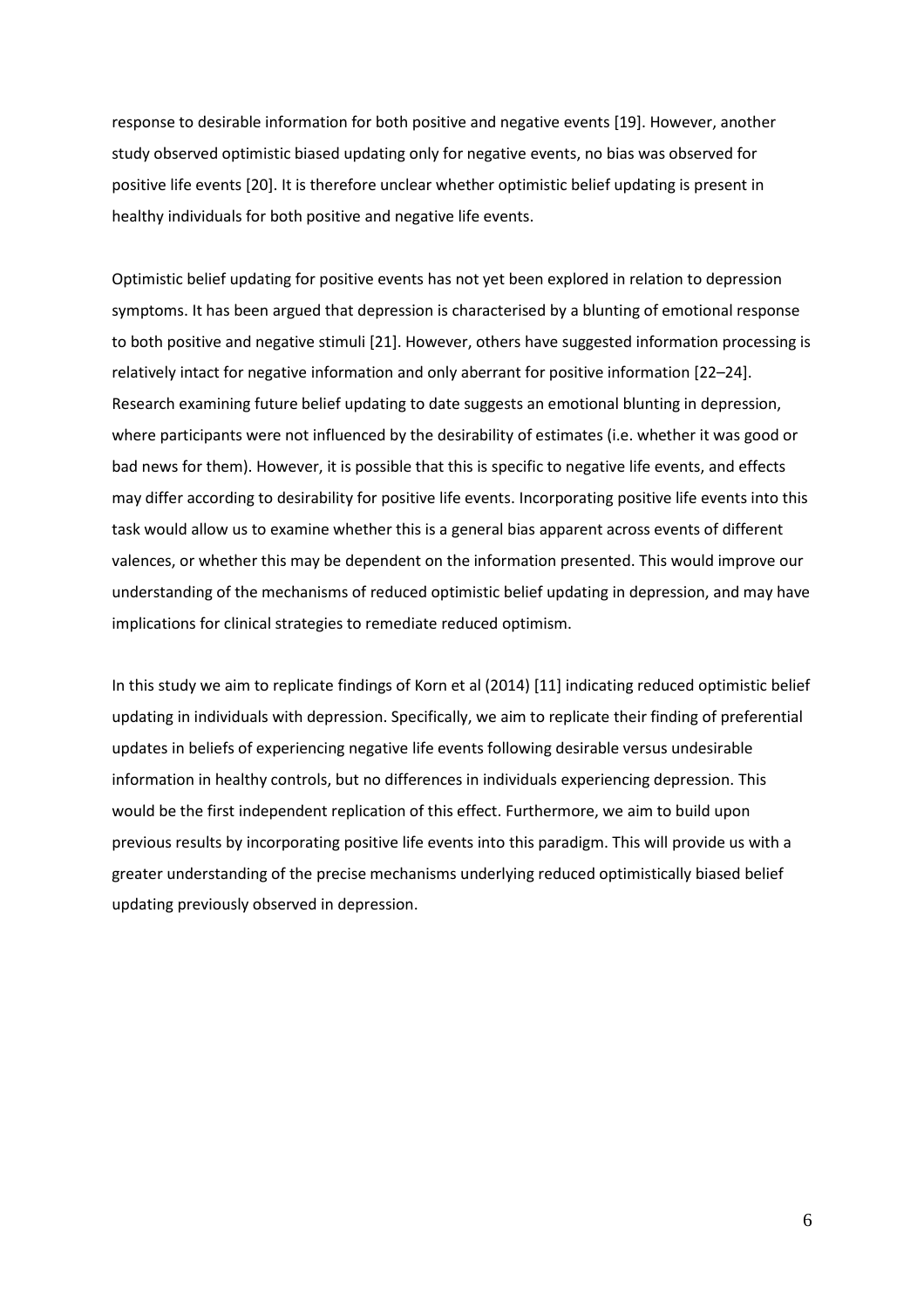# **Hypotheses**

H<sub>1</sub> In line with Korn et al (2014) [11] our primary hypothesis was that healthy controls would show optimistically biased belief updating for negative life events, as indicated by a greater change in beliefs following desirable versus undesirable information for negative life events. In contrast, we hypothesised that individuals with depression would show a reduced optimistic belief updating for negative life events, as indicated by smaller differences in change in beliefs following desirable versus undesirable information for negative life events.

H2 We hypothesised that this effect would be consistent across both positive and negative life events. That is, healthy controls would show greater changes in beliefs following desirable versus undesirable information irrespective of the valence of the life event. Individuals with depression would show smaller differences in change in beliefs following desirable versus undesirable information for both positive and negative life events. However, given the previous mixed findings regarding biased belief updating for positive life events, and no current literature for individuals with depression, we acknowledged that our belief in this hypothesis is weak.

H3 In line with Korn et al (2014) [11] we predicted that depressed individuals would on average initially rate their chances of experiencing a negative life event as higher compared to healthy controls.

H4 We extended this hypothesis to initial estimates of positive life events, such that depressed individuals would on average initially rate their chances of experiencing a positive life event as lower compared to healthy controls.

[Figure 1]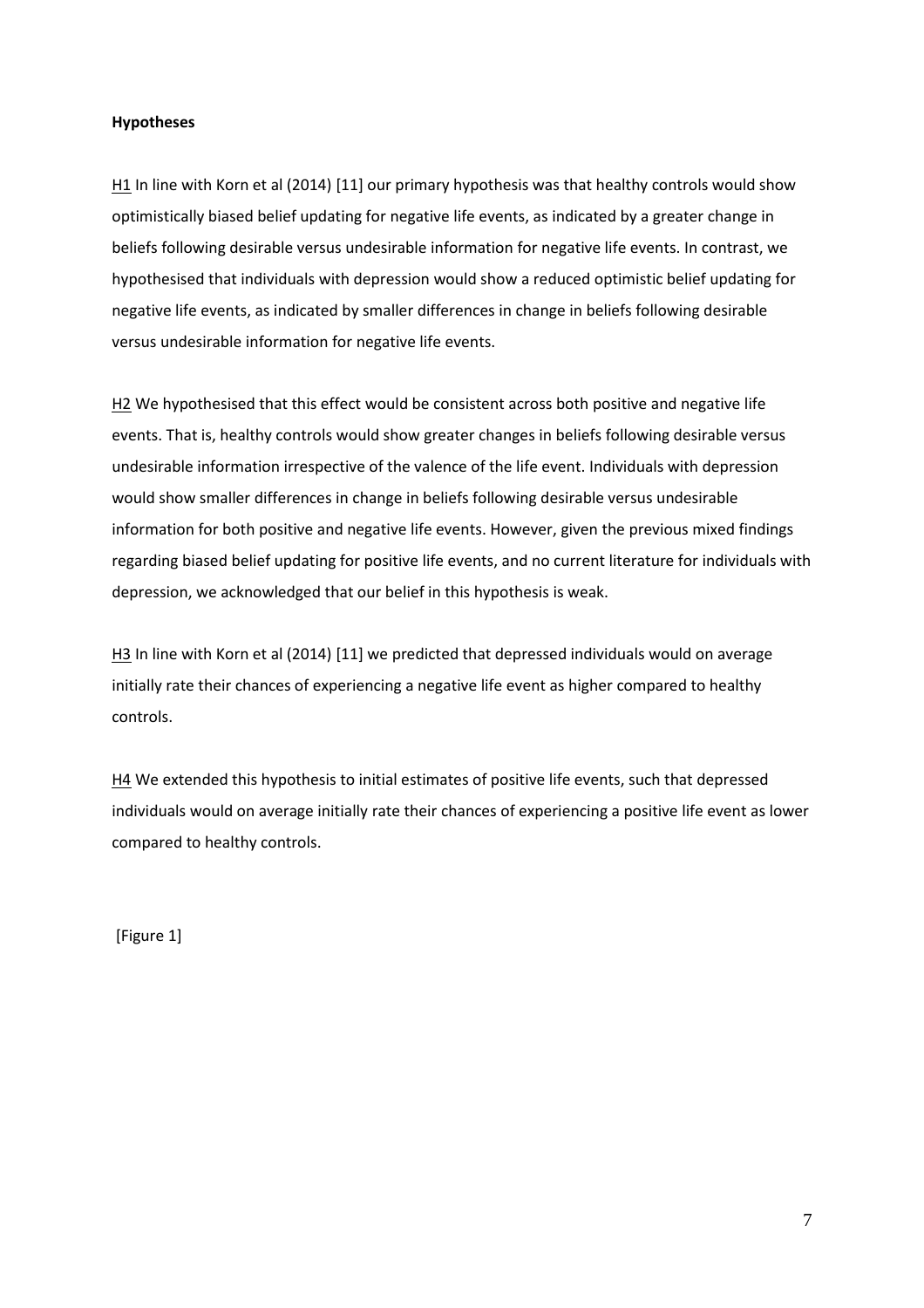### **Study Design**

A mixed-model design with group as a between-subject factor (depressed versus healthy controls), and desirability of life events (undesirable versus desirable) and valence (positive versus negative) as within-subject effects, was used.

## **Sampling Plan**

### *Recruitment*

Due to the COVID-19 pandemic, recruitment took place online using the participant recruitment platform 'Prolific' [25]. Screening surveys were completed online using 'Qualtrics' [26]. Two groups of participants were screened and recruited on the basis of Patient Health Questionnaire (PHQ-9) scores according to recommended clinical guidelines [27]. A moderately severe to severely depressed sample was recruited with PHQ-9 scores ≥ 15. A healthy control sample was recruited with PHQ-9 scores ≤ 4. Participants were only invited to take part in the test phase of the study if their PHQ-9 scores were within these ranges. To optimise recruitment of participants with high levels of depression we restricted advertisement of this initial survey to participants that have reported experiencing a current diagnosed mental health condition, using custom pre-screening on Prolific. A separate survey with the same procedure was used to recruit healthy controls without this restriction.

To reduce participant burden during online data collection, we did not conduct diagnostic interviews. However, based on previous research within this group [28], we expect 93% of individuals with PHQ-9 scores ≥ 15 to meet diagnostic criteria for a major depressive episode. In combination with targeted recruitment of patients reporting a current mental health condition on Prolific, we anticipated that our sample would have similar clinical profiles to those in previous research within this field [11,12].

### *Inclusion Criteria*

Participants in both groups were aged 18 and over, fluent in written and spoken English, with normal or corrected to normal vision, and were current residents of the United Kingdom. Participants were included irrespective of any comorbid psychiatric disorders, or current treatment for depression. To ensure high quality of data, custom pre-screening was used on Prolific to identify participants that had previously completed ≥ 5 studies with a 98% acceptance rate.

### *Exclusion Criteria*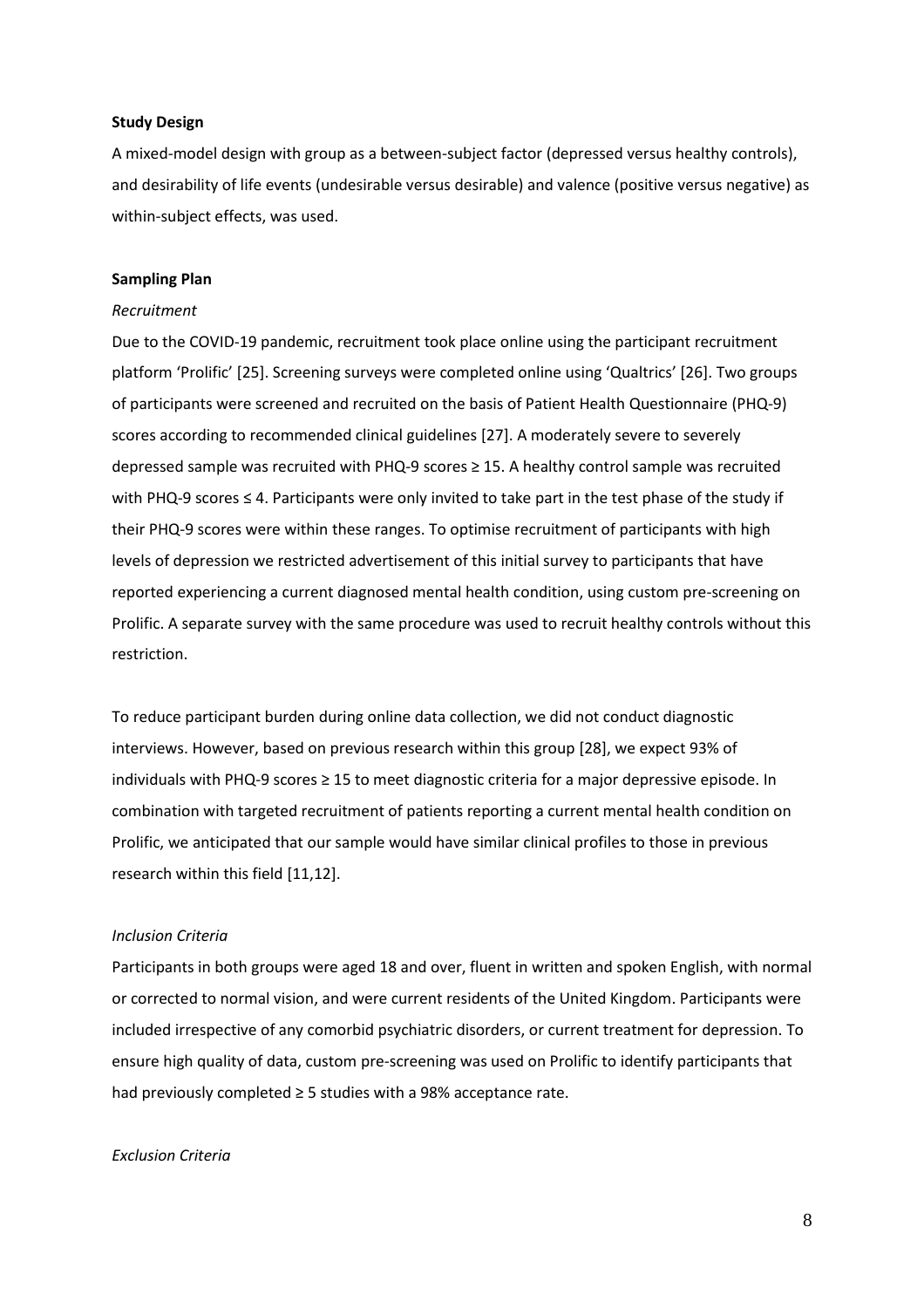As outlined above, only participants with PHQ-9 scores ≤ 4 or ≥ 15 were invited to participate. In keeping with Korn et al (2014) [11], participants who reported a history of, or current substance abuse, were excluded.

## *Sample Size and Rationale*

Korn et al (2014) [11] reported an interaction between desirability (desirable/undesirable) and group (MDD/healthy) of F(1,35) = 6.9, p = 0.013,  $\eta_p^2$  = 0.17. To account for potential publication bias we reduced this effect size by one-third,  $\eta_p^2$  = 0.113. As the correlation between within-subject effects has not been reported in previous research we took a conservative approach of assuming no correlation. Sample size calculation performed in G\*Power [29] for a within-between interaction using ANOVA indicated that 108 participants would be required to detect an effect of  $\eta_{\rm p}^2$  = 0.113 with 95% power at an alpha level of 0.005. We therefore aimed to recruit two groups of 54 participants.

### *Blinding*

Blinding was not applied as testing took take place online, eliminating the possibility of experimenter effects.

### **Materials**

Testing took place online, self-report measures were completed using 'Qualtrics' [26] and the Belief Updating Task was completed using 'Inquisit' [30].

### *Self-Report Measures*

Prior to completing the task participants completed a number of self-report measures as outlined below.

### Depression

The BDI-II [2] was used to measure depression symptoms. The BDI-II is a 21 item self-report questionnaire of depression symptoms. Possible responses for each item range from (0), indicating low levels, to (3) indicating high levels. Higher scores indicate higher levels of depression symptoms.

The PHQ-9 [27] was used as an additional measure of depression symptoms, as this is widely used in UK clinical practice and is a more appropriate depression screening measure due to its brevity [31]. The PHQ-9 is a 9-item self-report questionnaire of depression symptoms. Possible responses range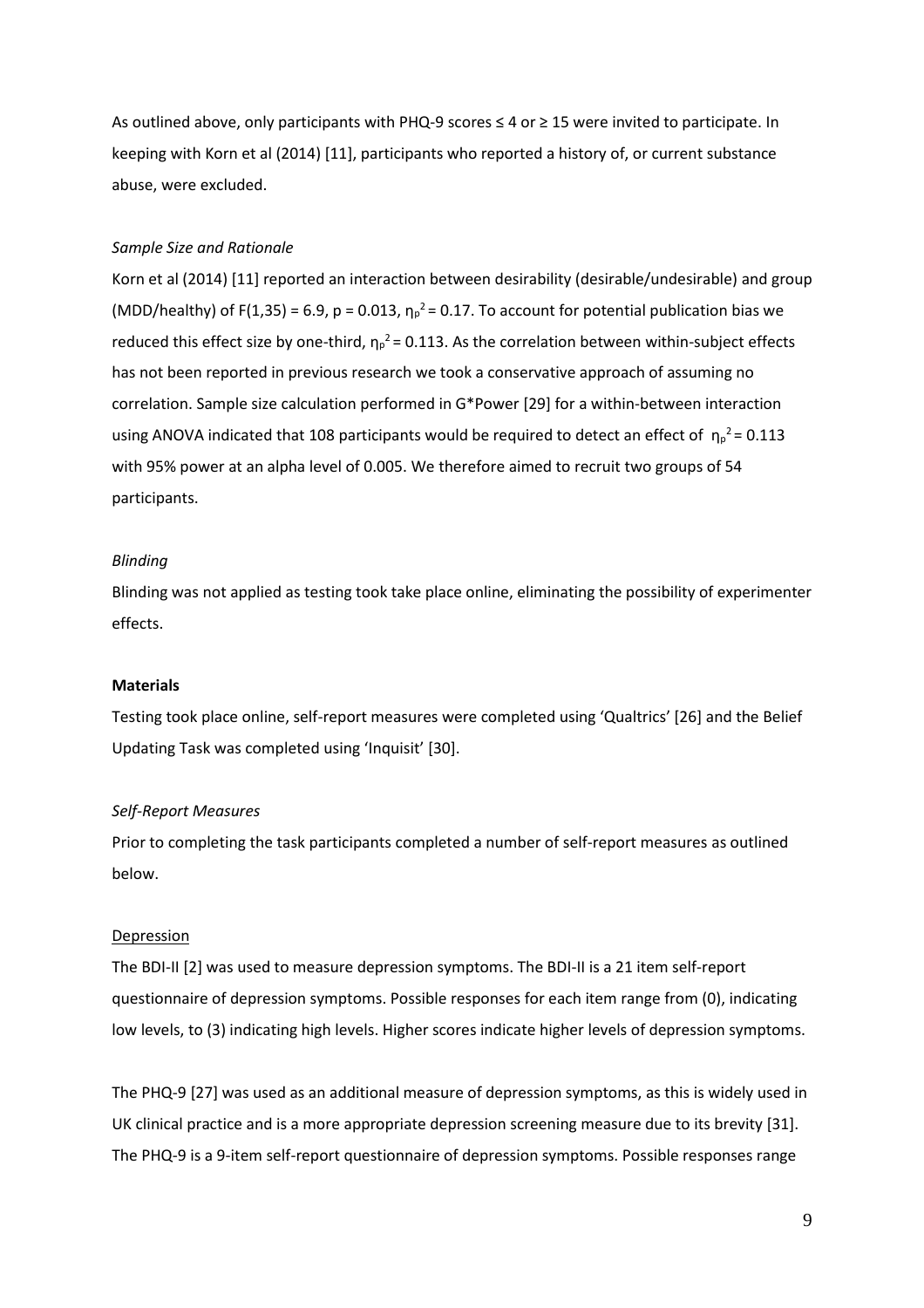from (0) 'Not at all' to (3) 'Nearly every day'. Again, higher scores indicate higher levels of depression symptoms. The PHQ-9 and BDI-II demonstrate strong correlation in general and clinical populations [32,33].

## Anxiety

General anxiety was measured using the Generalised Anxiety Disorder Questionnaire (GAD-7) [34]. The GAD-7 is a 7 item questionnaire of anxiety symptoms, with responses ranging from (0) 'Not at all' to (3) 'Nearly every day'. Higher scores indicate higher levels of anxiety symptoms.

Social anxiety was measured using the Brief Fear of Negative Evaluation Scale (BFNE) [35]. This is a 12-item self-report measure of fear of negative evaluation by others.

## Trait Optimism

Trait levels of optimism and pessimism were measured using the Life Orientation Test-Revised (LOT-R) [36]. Participants were asked to indicate their agreement with 10 statements, ranging from (1) 'I agree a lot', to (5) 'I disagree a lot'.

## Positive and Negative Mood

The Positive and Negative Affect Scale [37] (PANAS) was used to measure state mood before and after completion of the task. Participants were asked to indicate to what extent they currently experienced ten positive and ten negative emotions, ranging from (1) 'very slightly or not at all' to (5) 'extremely'.

# Demographics and Clinical Characteristics

Information was collected on age, gender, ethnicity, relationship status, employment status, highest qualification and living situation. Participants were asked if they have previously experienced depression, whether they have received any treatment for depression (both past and current), and whether a family member has experienced depression.

# *Belief Updating Task*

Following completion of the self-report measures, participants were asked to complete a computerised task measuring beliefs of experiencing a number of life events. A task was created on Inquisit [30], replicating the methods outlined in Korn et al (2014) [11] but with the addition of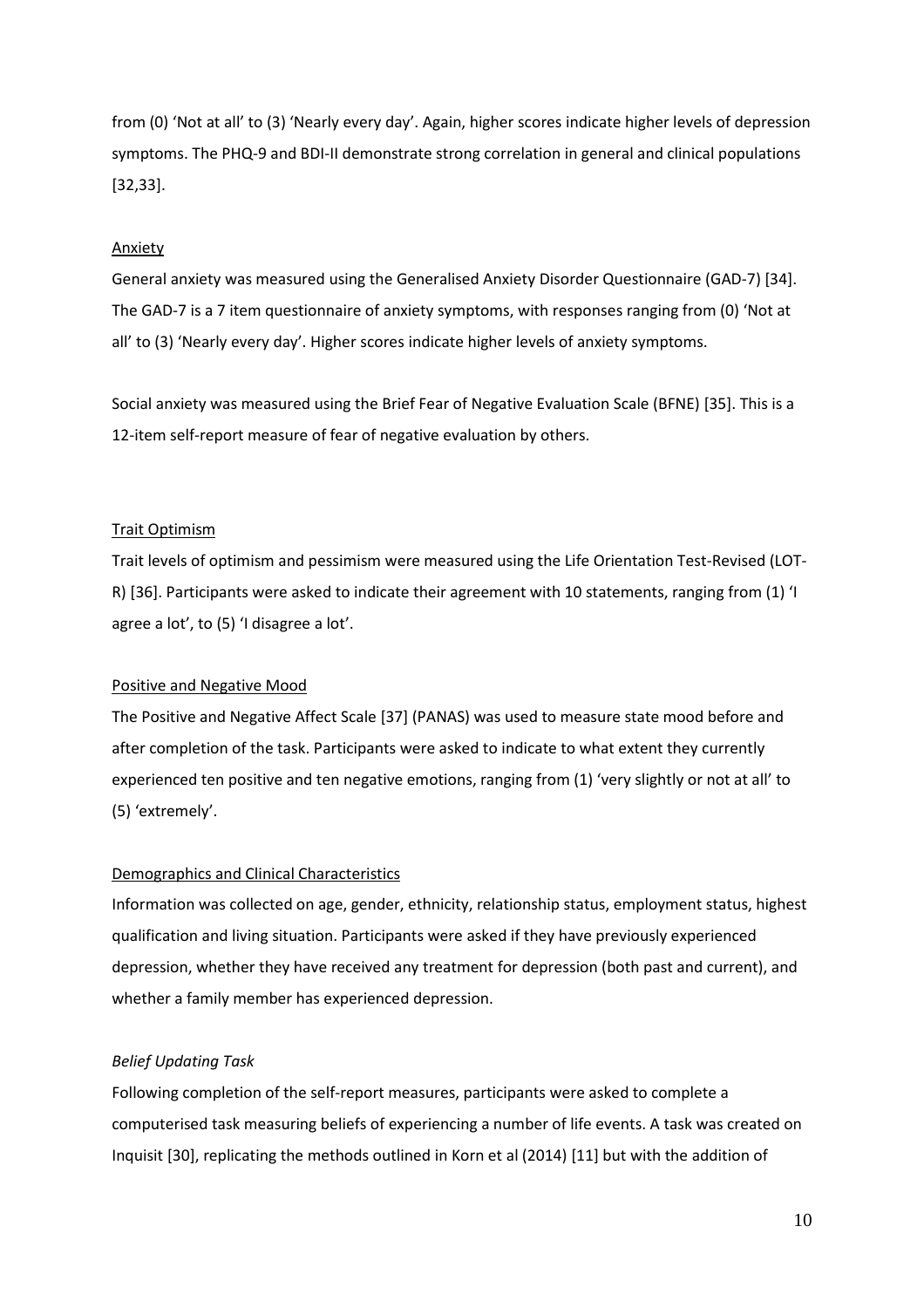positive life events. This task has been made publicly available on the Open Science Framework (https://osf.io/aqsrb/).

### Stimuli

Task stimuli consisted of short descriptions of 40 negative and 40 positive life events and the average probability of someone in the same environment as the participant experiencing these events in their lifetime. Participants completed two training trials for positive and negative life events, resulting in 42 negative and 42 positive life events overall. In keeping with previous research<sup>11</sup> very common (greater than 70%) and very rare (less than 10%) events were not included. This allowed for change between initial and re-estimates. To allow for variability in ratings for high and low probability life events, participants were told that event probabilities fall within 3% and 77%. Of the 72 negative life events used by Korn et al [11], we used 42 of the same negative life events, although we calculated new estimates to account for possible changes in available statistics for probabilities following the publication of Korn et al (2014) [11] (Supplementary Table 1). We were unable to use 30 of the life events used previously, as the event probabilities were very rare (less than 10%), very common (greater than 70%), or data for lifetime probability was not available (Supplementary Table 2). In addition, we identified estimates for 42 positive life events (Supplementary Table 3). Estimates were derived from reputable resources including peer reviewed academic journal articles, governmental resources (e.g. the Office for National Statistics), nongovernmental organisation resources, and marketing and consumer data companies.

### Task Procedure

For each life event, participants were presented with a short description of the life event for four seconds and asked to imagine this event happening/not happening to them. Following this, participants were asked to estimate the probability of this event happening/not happening to them in their lifetime. A response threshold of 10 seconds was imposed. A fixation cross was then displayed for 1.2 seconds, before participants were presented with the average probability of this event happening/not happening to someone like them for three seconds. A fixation point was again displayed for 1.2 seconds before this sequence was repeated for the remaining life events (figure 2A).

Participants were then be asked to re-estimate the probability of experiencing/not experiencing the events that were presented previously. A short description of the event was displayed for 4 seconds, before participants were again asked to estimate their probability of experiencing/not experiencing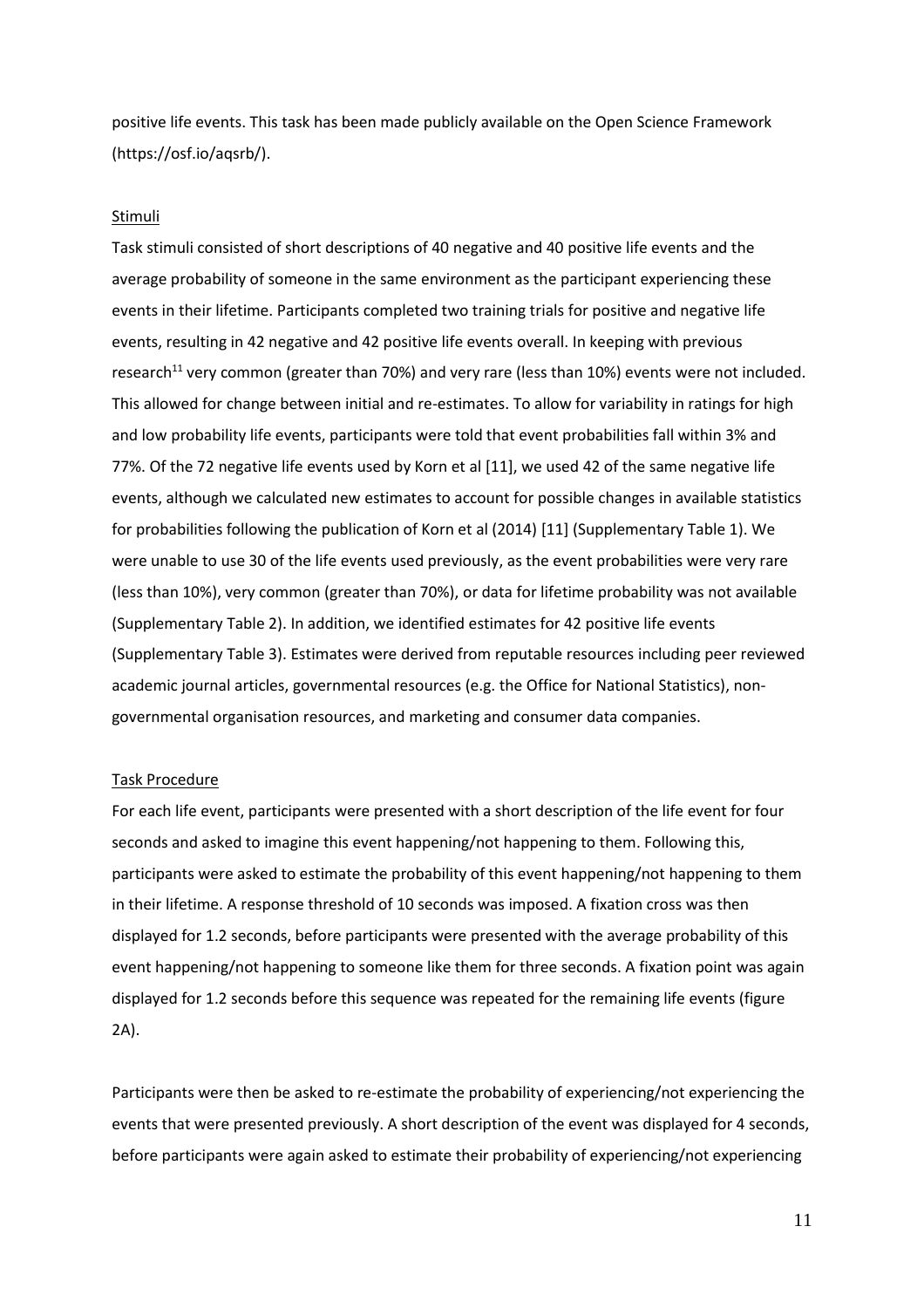the event in their lifetime. Again, a response threshold of 10 seconds was imposed. A fixation cross was then displayed for 1.2 seconds, before this sequence was repeated for the remaining life events (figure 2B). Participants also completed two training trials to ensure that they understand the task instructions.

# [Figure 2]

Participant's memory of the average probability of life events was tested following the completion of probability estimations. Participants were asked to recall the average probability of each event happening for someone like them as presented previously (i.e. the actual probability). Subjective ratings for each life event were then collected. Participants were asked to rate each event on seven scales; vividness, familiarity, prior experience, emotional arousal, negativity, positivity, and controllability. Each scale was rated from 1, indicating low levels, to 6, indicating high levels.

Separate blocks were completed for negative and positive life events, with order of completion counterbalanced (i.e. participants completed estimations, recall and ratings for all events of one valence, before repeating each procedure for all events of the remaining valence). This ensures that a pure replication of the procedure used by Korn et al (2014) [11] was available for the subgroup of participants who completed the negative block first. Within each of the positive and negative life events estimation blocks, half of the events were framed as 'happening' whereas the other half were framed as 'not happening'. More specifically, in half of the blocks participants were asked to estimate the probability of the event happening to them in their life time and were presented with the average probability of the event occurring. In the other half of the blocks, participants were asked to estimate the probability of the event not happening to them in their lifetime, and were presented with the average probability of the event not occurring. Life events were therefore split into four lists of 20 events each (2 lists of negative events, and 2 list of positive events). Average probabilities did not significantly differ between lists. The order of happening versus not happening, and list completion order, was counterbalanced between participants (Supplementary Tables 4 and 5).

# *Debriefing*

Although presented probabilities originate from validated sources, participants' own perceptions may differ, contributing to scepticism regarding the credibility of probabilities. To account for this, participant's perceptions of the credibility of the presented probabilities for life events were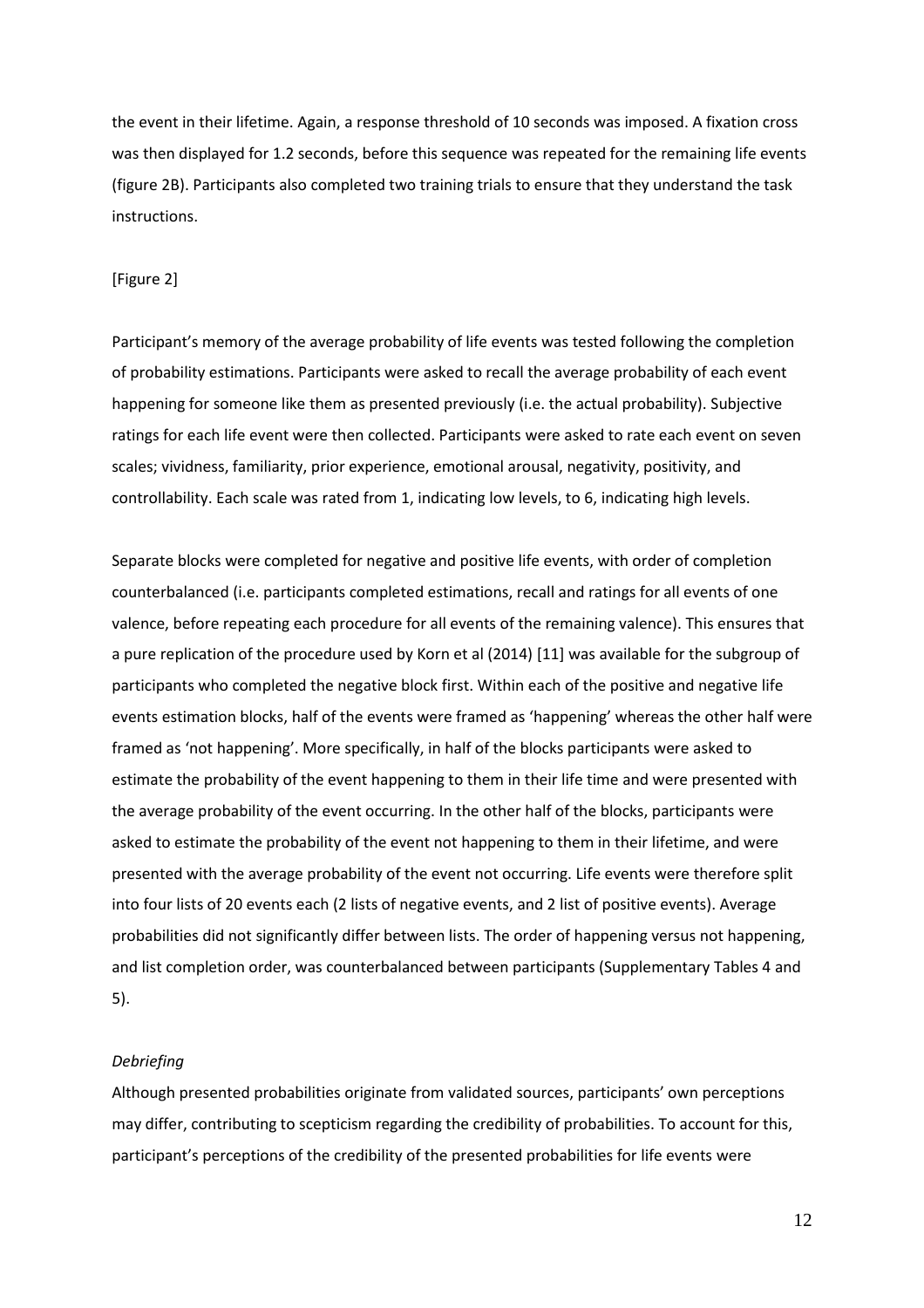measured through self-report following completion of the belief updating task. Participants were asked to indicate how strongly they agree with the item 'The average probabilities presented in the task were accurate', on a five point scale ranging from 'Strongly Agree' to 'Strongly Disagree'.

### Task Outcomes

To allow us to combine estimates between 'not happening' and 'happening', participants' estimates in the 'not happening' blocks were subtracted from 100 to calculate the equivalent probability of the event happening.

Estimation errors were calculated by subtracting the actual probability of events from the participants' initial estimate of the events (i.e. estimation error difference = initial estimate – actual probability). Overestimations are therefore represented by positive values, whereas underestimations are represented by negative values.

Participant trials for each life event were categorised according to whether the actual probability presented is desirable or undesirable. For negative life events, trials were deemed as desirable if the actual probability was lower than the participant's initial estimate (i.e., the participant initially overestimated their probability of experiencing the life event, a positive estimation error). For negative life events, trials were deemed as undesirable if the actual probability was greater than the participant's initial estimate (i.e., the participant underestimated their probability of experiencing the life event, a negative estimation error).

For positive life events, trials were deemed as desirable if the actual probability was greater than the participant's initial estimate (i.e., the participant initially underestimated their probability, a negative estimation error). Trials were deemed as undesirable if the actual probability was lower than the participants initial estimate (i.e., the participant initially overestimated their probability, a positive estimation error).

# [Figure 3]

The primary outcome of this task is the extent to which participants change their initial estimates, following information regarding the average probability of experiencing the life event (continuous variable). Optimistic biased updating is indicated by greater changes towards desirable information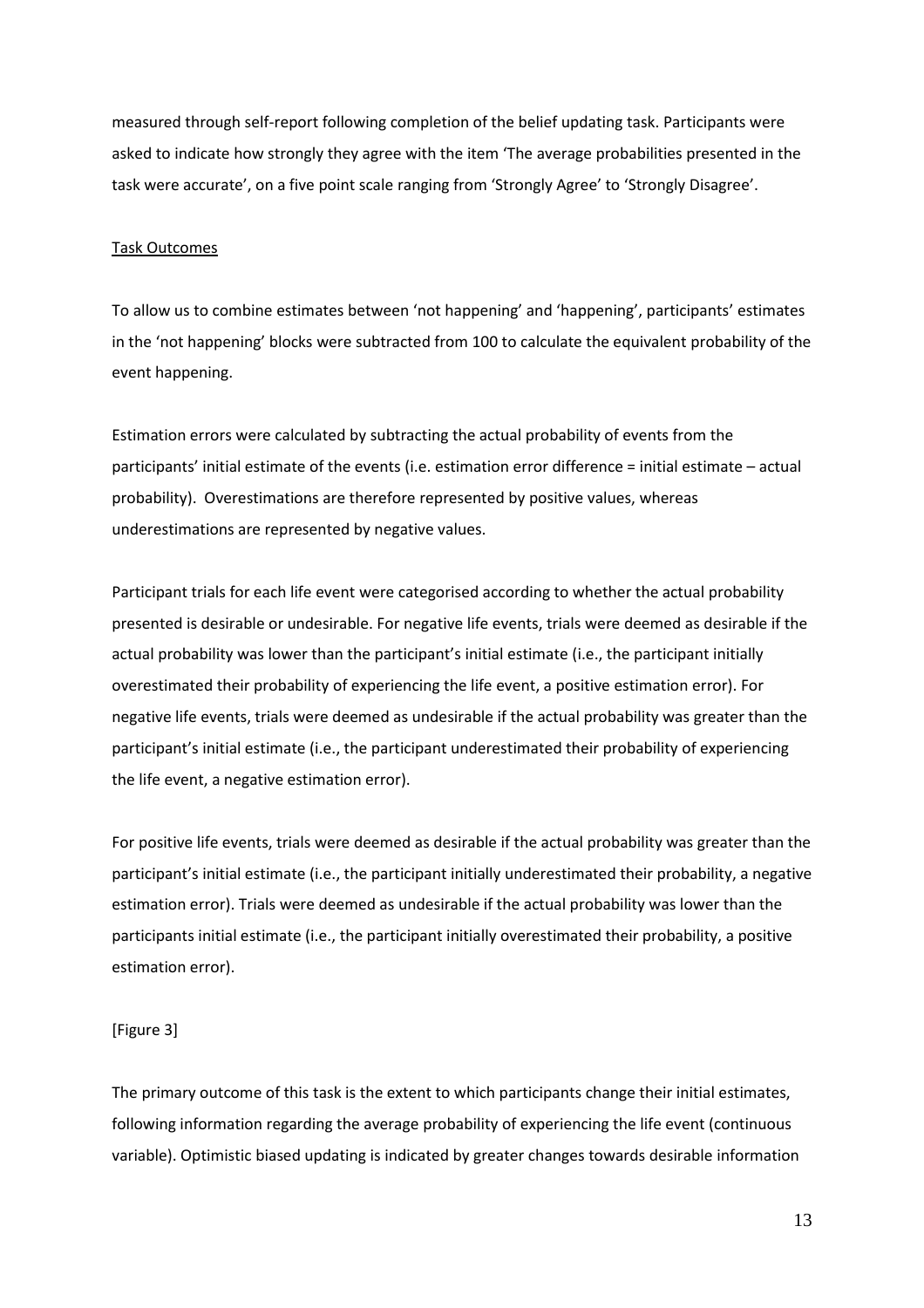relative to undesirable information. To calculate update scores, re-estimates (i.e. estimates made *after* presentation of the actual probability) were subtracted from initial estimates (i.e. update = initial estimate – re-estimate). These values were then coded as positive when the update (the reestimate) moved towards the actual probability, and negative when the update moved away from the actual probability. Positive scores therefore indicate movement towards the actual probability, whereas negative scores indicate movement away from the actual probability (irrespective of valence and desirability).

Memory errors were calculated by subtracting the participants' recalled average probability from the actual probability of the event (i.e. memory error = actual probability – participants' recollection of probability).

### Quality Check and Exclusion Criteria

Participants were not exposed to experimental manipulation within this study and were presented with the average probability of life events based on validated statistics. A positive control does therefore not apply to this study. However, to ensure data quality, following the procedure of Korn et al (2014) [11] trials were excluded if participants do not respond within the maximum response limit of 10 seconds. Responses were restricted to within 3% and 77% for the probability of the event happening, and within 23% and 97% for the event not happening, to reflect the range of probabilities specified to participants at the beginning of the task. Trials where the estimation error is 0 (i.e. the initial estimate is the same as the actual probability) were excluded from analyses including desirability, as this cannot be categorised. However, these trials were retained in analyses where calculation of desirability was not required.

The inclusion of 'happening' and 'not happening' trials controlled for any directional effects of any participant not appropriately engaged in the task. For example, selecting responses at random or selecting the same response will add noise (making our analyses more conservative), but is unlikely to introduce directional bias into the estimates. Therefore, all data from participants completing the task were included in the analyses.

As outlined in the inclusion criteria, to ensure data quality participants were restricted to those that have previously completed  $\geq$  5 studies with a 98% acceptance rate on Prolific. Attention checks were also placed throughout the self-report measures and the Belief Updating task, in the form of 8 items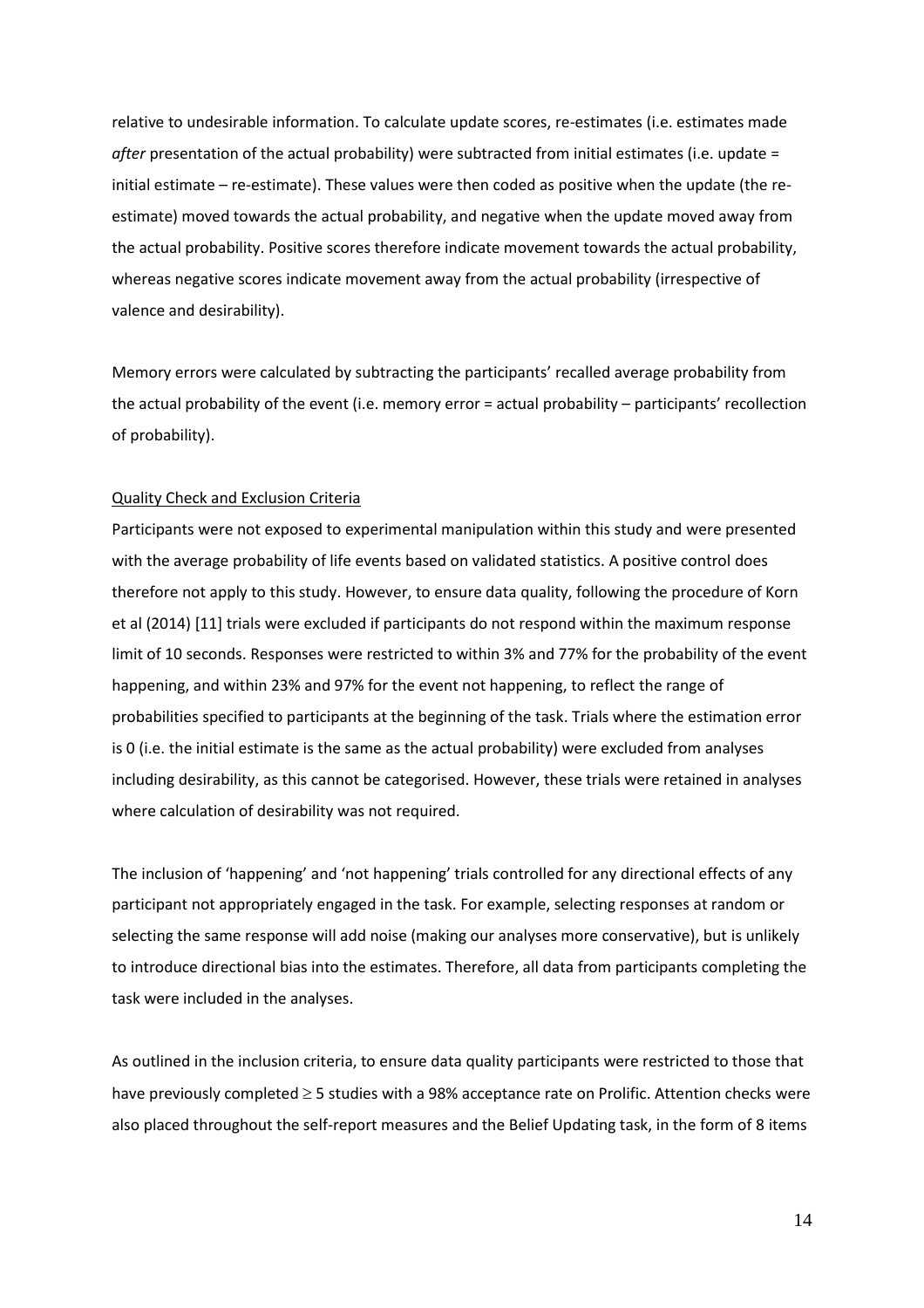directing participants to provide a specified response (e.g. 'Please select 'Disagree''). Participants that failed any of these attention checks were considered non-compliant and excluded (Figure 4).

### **Analysis Plan**

The data and code that support the findings of this study are openly available in the University of Bath Research Data Archive [\(https://doi.org/10.15125/BATH-01078\)](https://doi.org/10.15125/BATH-01078) [38].

## *Inference Criteria*

A frequentist approach was taken using a stringent alpha level of 0.005 [39].

# *Primary Analyses*

Hypothesis 1: Healthy controls will show a greater change in beliefs following desirable versus undesirable information for negative life events, whereas individuals with depression will show a smaller difference in change in beliefs following desirable versus undesirable information for negative life events.

We used a mixed-effects linear regression model using only trials for negative life events. Absolute mean update scores were entered as the outcome, and group (healthy versus depressed), desirability (desirable versus undesirable), and an interaction term between group and desirability entered as predictors. Subject was entered as a random effect to account for the repeated measures design.

ANOVA and linear regression are equivalent statistical models, both following general linear modelling [40]**.** Our mixed-effects linear regression model therefore corresponds to the mixeddesign ANOVA used by Korn et al (2014) [11], but with the additional interpretational advantages provided by the regression coefficients.

Hypothesis 2: The effect of optimism bias will be consistent across both positive and negative life events. Healthy controls will show a greater change in beliefs following desirable versus undesirable information irrespective of the valence of the life event. Individuals with depression will show smaller differences in change in beliefs following desirable versus undesirable information for both positive and negative life events.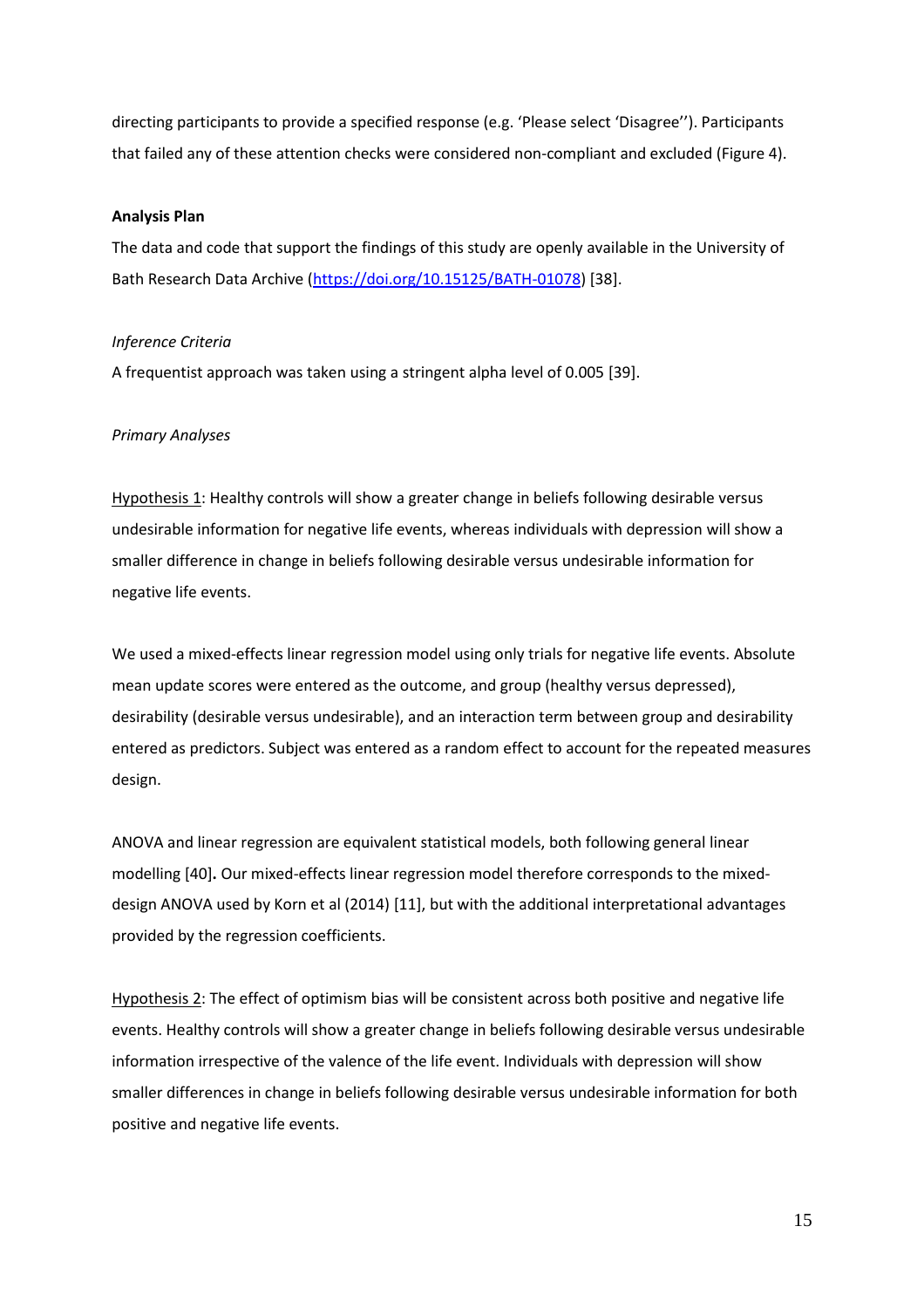We conducted a mixed-effects linear regression model using trials for both positive and negative life events. Absolute mean update scores were entered as the outcome, and group (healthy versus depressed), desirability (desirable versus undesirable) and valence (positive versus negative) entered as predictors. Additionally, interaction terms between group and desirability, group and valence, desirability and valence, and group, desirability and valence were entered as additional predictors. Subject was entered as a random effect to account for the repeated measures design.

Hypothesis 3: Initial estimates of negative life events will be associated with depression, such that depressed individuals will on average initially rate their chances of experiencing a negative life event as higher compared to healthy controls.

This hypothesis was tested using a linear regression using only trials for negative life events. Initial scores were entered as the outcome, and group (healthy versus depressed) was the predictor.

Hypothesis 4: Initial estimates of positive life events will be associated with depression, such that depressed individuals will on average initially rate their chances of experiencing a positive life event as lower compared to healthy controls.

This hypothesis was tested using a linear regression model using only trials for positive life events. Initial scores were entered as the outcome, and group (healthy versus depressed) was the predictor.

# *Additional Analyses*

Following the procedure of Korn et al (2014) [11], we investigated whether any observed differences in update scores between depressed individuals and healthy controls are attributable to estimation errors (e.g. the difference between initial estimates and presented average probability). Scaled absolute mean update scores will be calculated by dividing mean update scores by absolute mean estimation errors. A mixed-effects linear regression model was created using only trials for negative life events. Scaled absolute mean update scores was entered as the outcome, with group (healthy versus depressed), desirability (desirable versus undesirable), and an interaction term between group and desirability entered as predictors. Subject was entered as a random effect to account for the repeated measures design.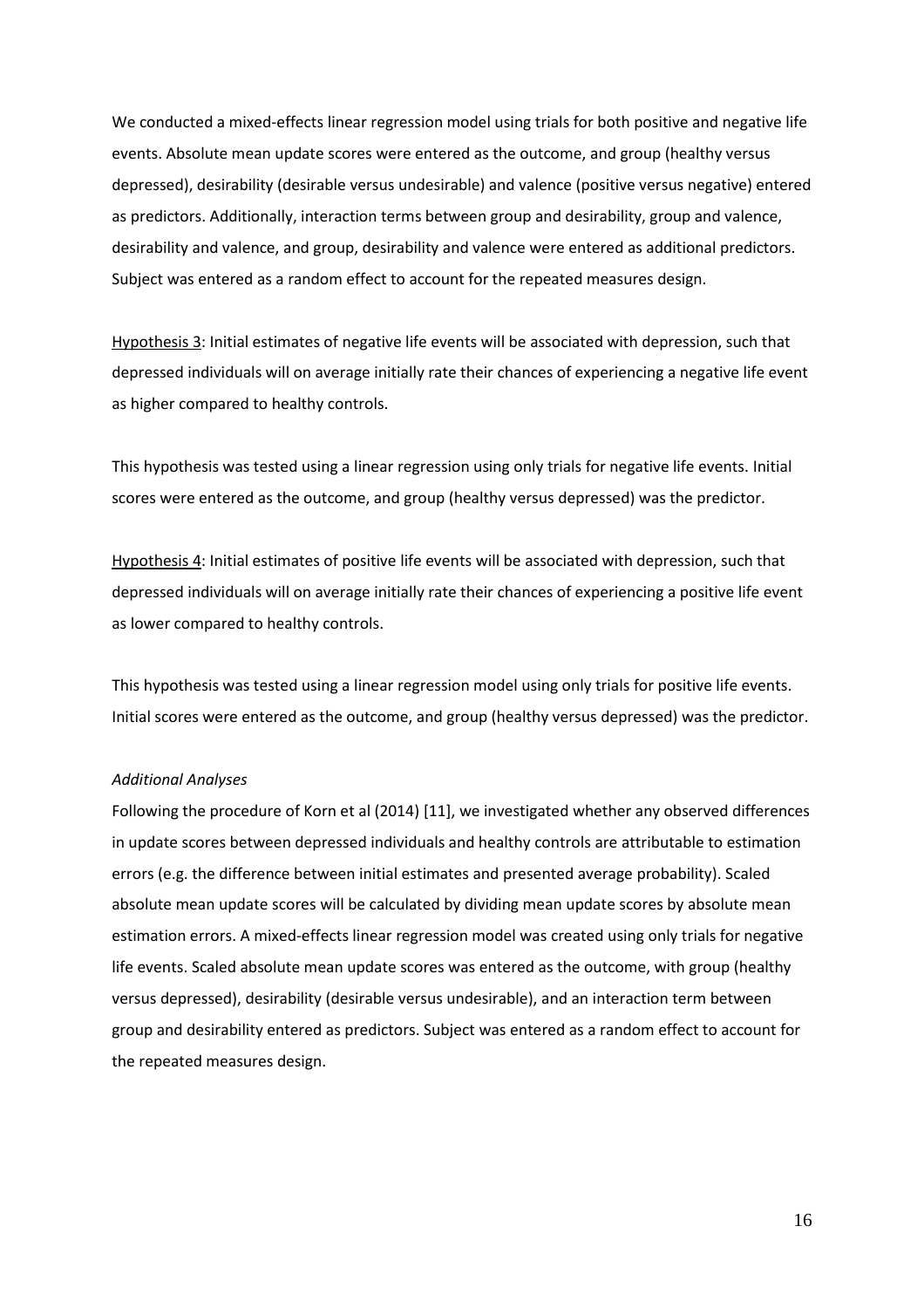This model was also repeated using both trials for positive and negative events, with valence, and an interaction term between valence and desirability, valence and group, and valence, desirability and group added as additional predictors.

To examine whether there was a dose-response relationship between depression symptoms and optimism bias, the linear regression models outlined in hypothesis 1 and 2 were repeated with continuous BDI-II scores entered as a predictor individually and in interaction with desirability. Group was entered as an additional predictor as a design variable. These models were repeated for PHQ-9 scores.

To assess whether any observed differences in updates according to group are attributable to trait levels of optimism the regression models outlined for hypothesis 1 and 2 were repeated with LOT-R scores as an additional predictor.

Differences in absolute mean memory errors were examined using a mixed-effect linear regression model. Absolute mean memory errors were entered as the outcome, with group (healthy versus depressed), desirability (desirable versus undesirable) and valence (positive versus negative) entered as predictors. Additionally, interaction terms between group and desirability, group and valence, desirability and valence, and group, desirability and valence were entered as additional predictors. Subject was entered as a random effect. The linear regression models outlined in hypotheses 1 and 2 were repeated with memory estimates as a predictor.

To assess whether observed results in the primary analyses were influenced by the framing of life events (happening versus not happening), these models were repeated with framing entered as an additional predictor. Likewise, to assess whether the observed results were influenced by order effects of the valence of life events, order of completion for positive and negative blocks was entered as an additional predictor to these models.

To examine whether the observed results in the primary analyses were influenced by participants' ratings of vividness, familiarity, prior experience, emotional arousal, negativity, positivity, and controllability, the models specified in the primary analyses section were repeated with ratings added as additional predictors in separate models. If the results of the primary analyses are similar following adjustment for participants' ratings, this suggests that variations in perceptions of life events between participants did not significantly influence our findings regarding belief updating.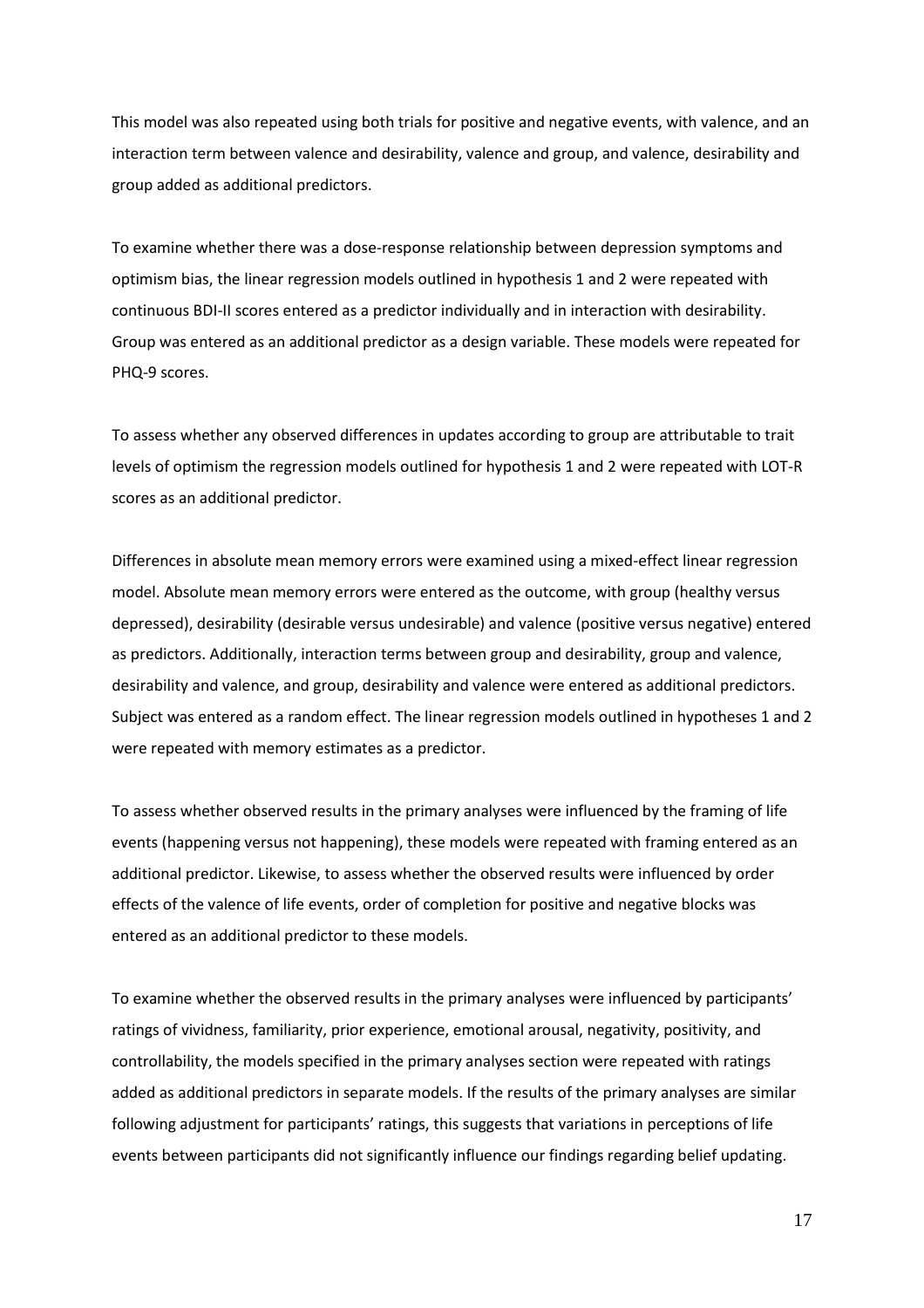We also conducted sensitivity analyses, repeating the primary analyses but with positive and negative events classified according to each participant's negativity and positivity ratings, to see how robust our findings were to any discrepancies in classification of positive/negative events. To classify life events according to participants' ratings, we aggregated positivity and negativity ratings by calculating the mean of negativity ratings and reverse coded positivity ratings. We then categorised the life event as being perceived as positive if the value was in the lower half of the scale (< 3.5), neutral if the event was at the midpoint of the scale (3.5), and negative if the value was in the upper half of the scale  $(> 3.5)$ .

Dependent on evidence from our regression models that the order in which participants complete negative and positive events blocks has a strong influence on the results, we planned to repeat hypotheses 1 and 3 in the half of participants who completed the negative events first, to provide an uncontaminated replication of Korn et al's (2014) [11] finding. This sample (n = 27 per group) would have provided 86% power to detect an effect of  $\eta_p^2$  = 0.113 at an alpha level of 0.05. However, as we found no evidence of order effects, we did not conduct this analysis.

To account for potential variations in perceptions of the credibility of probabilities presented for life events, we conducted a sensitivity analysis replicating the primary analyses with data for participant's who indicated scepticism excluded.

## *Exploratory Analyses*

As participants' age varied by group, we conducted exploratory analyses to examine whether our findings were influenced by age by including it as an additional predictor in the models for our primary analyses outlined above.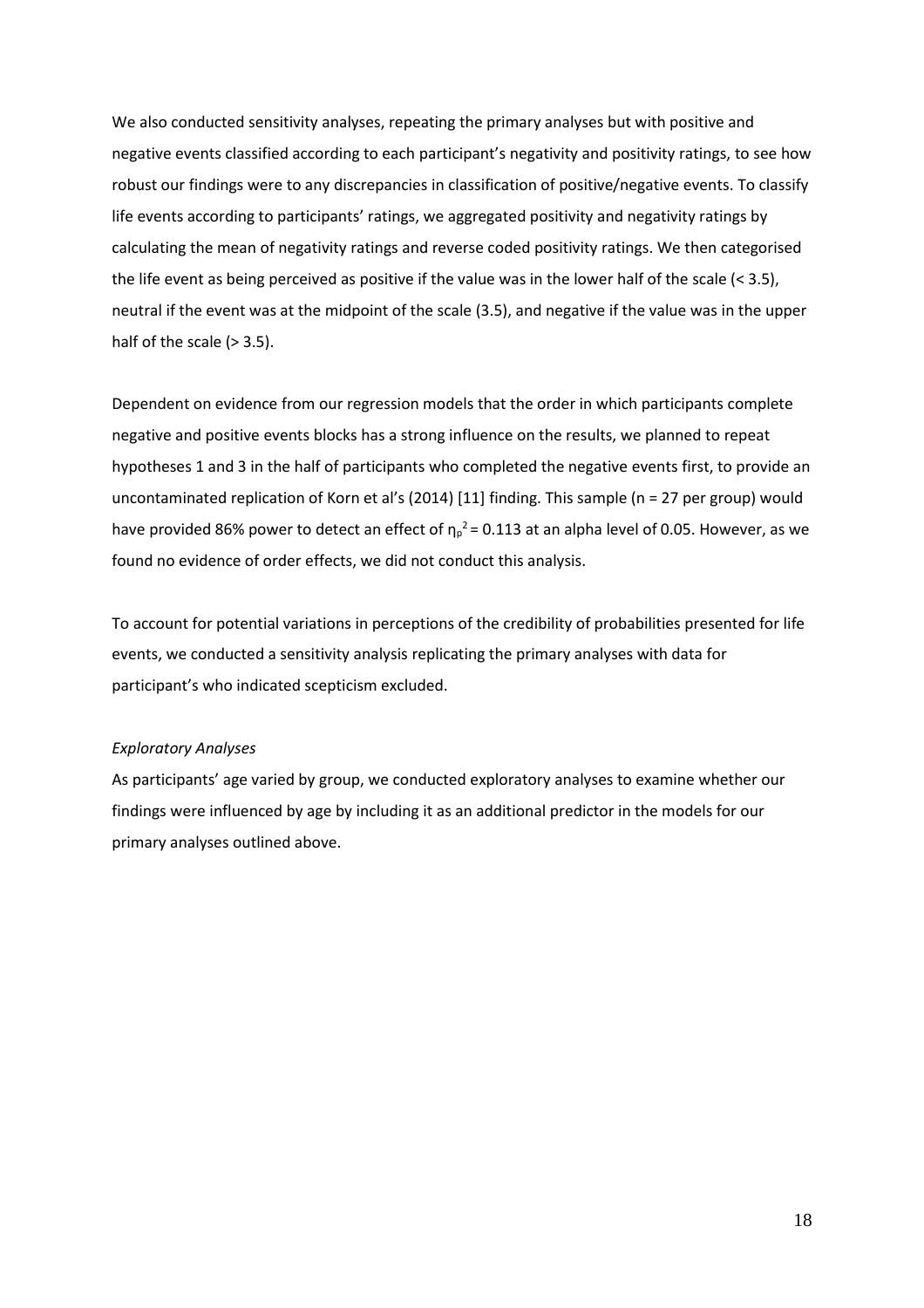### **Results**

### *Sample*

The study sample consisted of 56 participants in the healthy group and 54 participants in the depression group. Full recruitment information is available in Figure 4, sample demographics are outlined in Table 1, and clinical characteristics are provided in Table 2. There was some variation in demographics according to group. Participants experiencing depression were on average younger, a greater proportion were female, they were less likely to be employed or a homeowner and were more likely to not be in a relationship.

[Figure 4]

[Tables 1, 2, 3]

**Hypothesis 1: Healthy controls will show a greater change in beliefs following desirable versus undesirable information for negative life events, whereas individuals with depression will show a smaller difference in change in beliefs following desirable versus undesirable information for negative life events.** 

In support of our hypothesis, we found evidence that the relationship between update scores and group varied according to the desirability of presented information (β = 0.71, β 95% CI: 0.24, 1.18, p = 0.004). Participants in the healthy comparison group displayed optimistic belief updating, changing their beliefs to a greater extent following desirable (M 12.49, SD 7.76) versus undesirable information (M 7.98 SD 6.72;  $t(108) = 3.54$ ,  $p < .001$ ). In comparison, individuals experiencing depression on average updated their scores to a largely similar extent following desirable or undesirable information (Desirable: M 10.50, SD 7.30, Undesirable: M 11.34 SD 7.80, t(108) = -0.65, pp = 0.518, Figure 5).

**Hypothesis 2: The effect of optimism bias will be consistent across both positive and negative life events. Healthy controls will show a greater change in beliefs following desirable versus undesirable information irrespective of the valence of the life event. Individuals with depression will show smaller differences in change in beliefs following desirable versus undesirable information for both positive and negative life events.**

When analysing both positive and negative life events, we again found evidence of optimistic belief updating in healthy individuals (Group x Desirability:  $β = 0.71$ ,  $95%$  CI = 0.24, 1.17,  $p = 0.003$ ).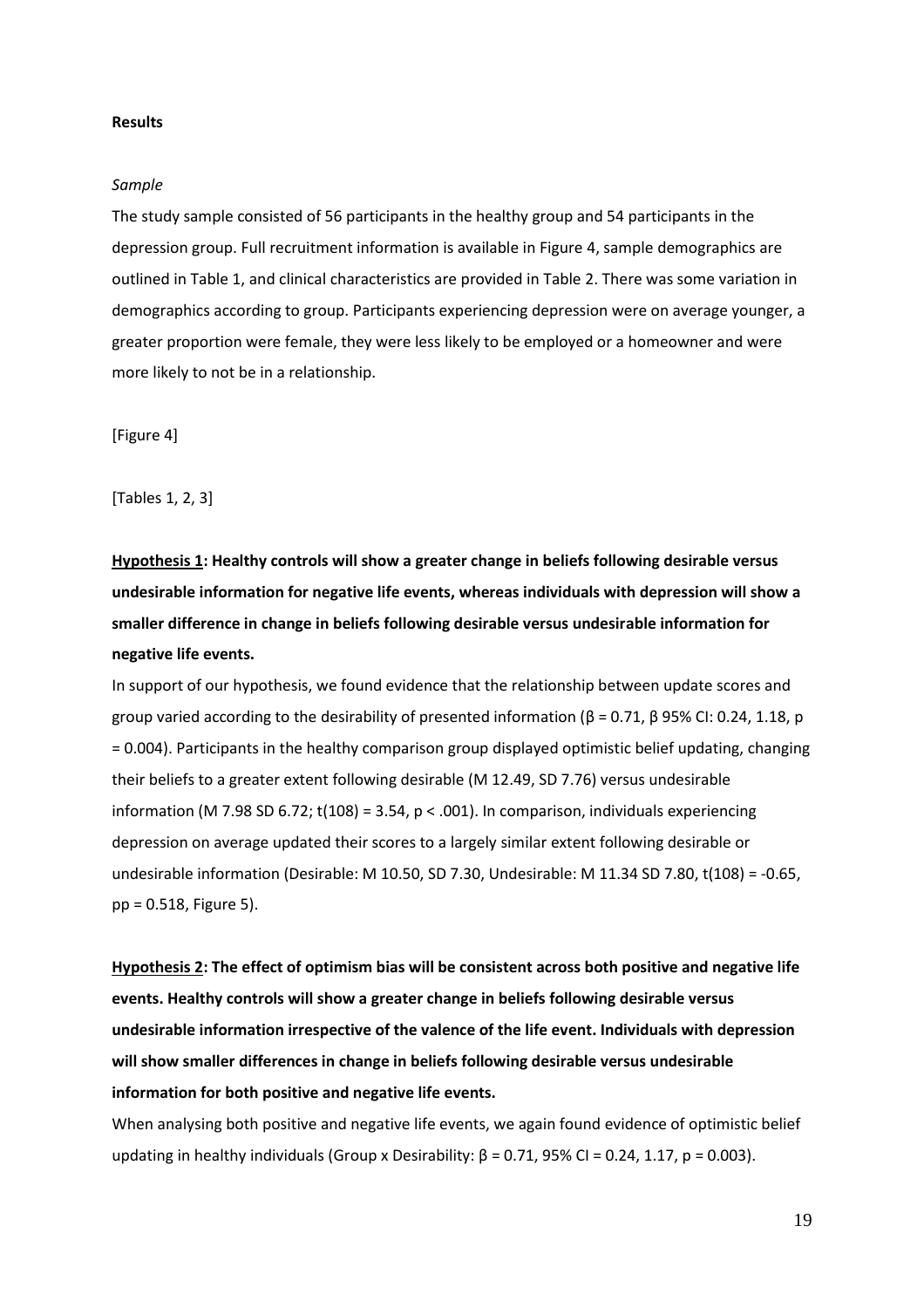Participants in the healthy group updated their beliefs more towards desirable (M 10.16 SD 7.09) versus undesirable information (M 7.90 SD 7.20; t(324) = 2.55, p = 0.011), whereas no difference was observed in the depression group (Desirable: M 9.62 SD 8.41, Undesirable M 10.80 SD 7.28; t(324) = -1.31, p = 0.192). We did not find statistical evidence that this pattern differed between positive and negative life events (Group x Desirability x Valence:  $\beta$  = - 0.51,  $\beta$  95% CI = -1.16, 0.15, p = 0.130). However, whilst the depression group showed largely similar updating behaviour for positive (Desirable: M 8.75 SD 9.38, Undesirable M 10.26 SD 6.76; t(324) = -1.19, p = 0.235) and negative (Desirable: M 10.50 SD 7.30, Undesirable M 11.34 SD 7.80; t(324) = -0.66, p = 0.510) life events, a differential pattern was observed in the healthy group. Participants in the healthy group showed optimistic belief updating for negative life events (Desirable M 12.49 SD 7.76, Undesirable M 7.98 SD 6.72, t(324) = 3.60,  $p < .001$ ), but for positive life events showed similar updating towards desirable (M 7.82 SD 5.50) and undesirable (M 7.82 SD 7.70) information (t(324) = 0.00, p = 0.998). In combination with the wide confidence intervals, we cannot rule out the presence of a Group x Valence x Desirability interaction smaller than we have statistical power to detect.

Full descriptive statistics are provided in Table 3 and analytical results are available in Table 4.

[Figure 5]

[Table 4]

**Hypothesis 3: Initial estimates of negative life events will be associated with depression, such that depressed individuals will on average initially rate their chances of experiencing a negative life event as higher compared to healthy controls.**

As hypothesised, individuals with depression initially estimated their chance of experiencing a negative life event as higher compared to healthy individuals (β = 1.06, 95% CI: 0.74, 1.38, p < .001; Figure 6).

# **Hypothesis 4: Initial estimates of positive life events will be associated with depression, such that depressed individuals will on average initially rate their chances of experiencing a positive life event as lower compared to healthy controls.**

In support of our hypothesis, individuals in the depression group initially estimated their chance of experiencing a positive life event as lower compared to the healthy group (β = -0.71, β 95% CI: -1.06, -0.35, p < .001; Figure 6).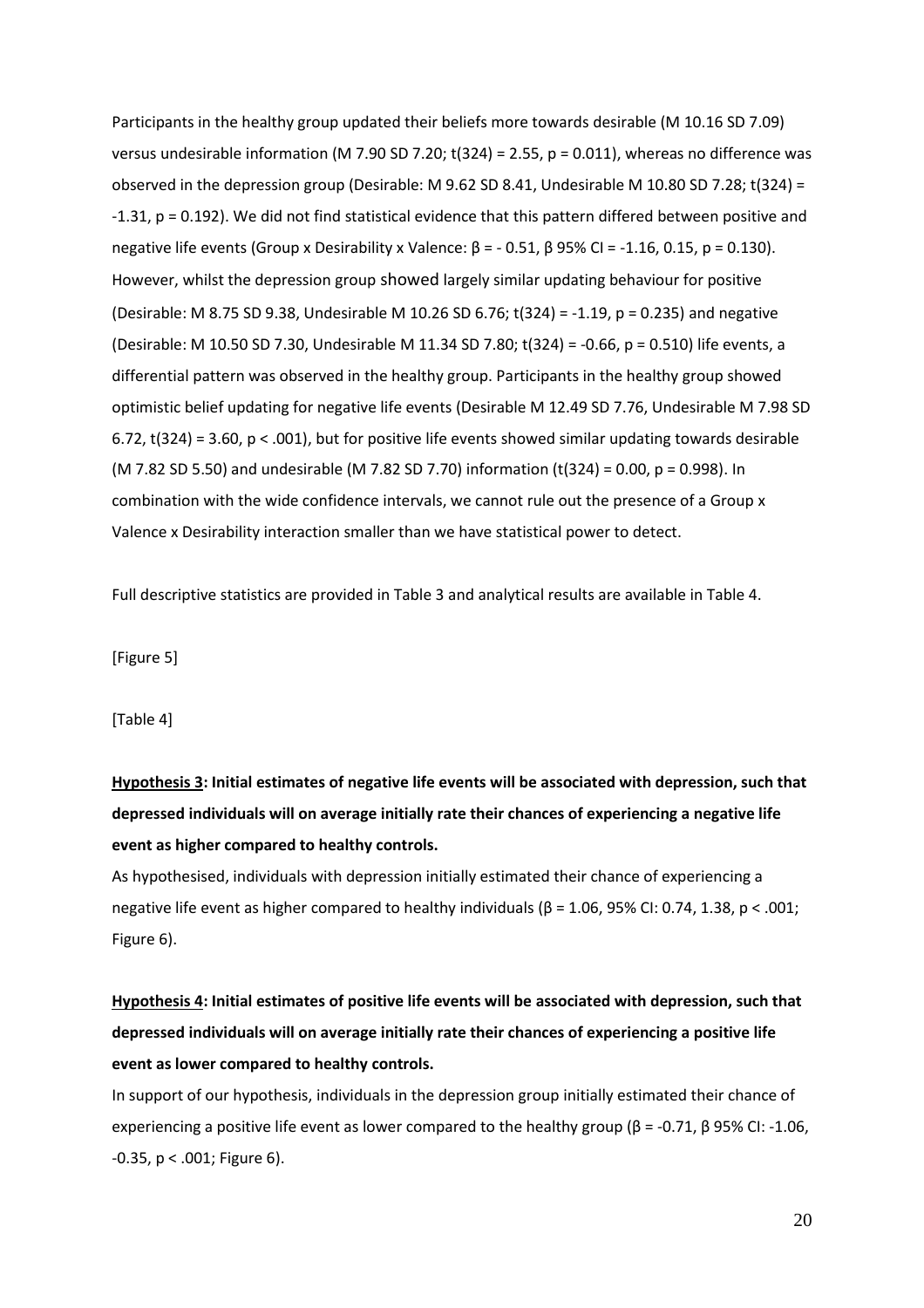[Figure 6]

## **Additional Analyses**

### *Scaled Update Scores*

To evaluate whether differences in update scores between groups may be driven by differences in estimation errors, we calculated scaled update scores by dividing update scores by absolute estimation errors. Greater scaled update values indicate greater change in re-estimates relative to the magnitude of estimation errors. When analysing only negative life events we again found evidence of an interaction between group and desirability  $(β = 1.04, 95%$  CI: 0.59, 1.48, p < .001). Consistent with hypothesis 1, participants in the healthy group displayed optimistic belief updating  $(t(108) = 3.34, p = 0.001)$ , whereas participants in the depression group showed the opposite pattern  $(t(108) = -3.11, p = 0.002;$  Figure 7). Hypothesis 2 was not supported; when analysing both positive and negative life events, we found weak evidence that this pattern differed by valence (Group x Desirability x Valence:  $β = -0.68$ , 95% CI: -1.33, -0.04,  $p = 0.039$ ). In contrast to hypothesis 2, both the healthy (t(324) = 4.62,  $p < .001$ ) and depression group (t(324) = 3.54,  $p = 0.001$ ) showed greater scaled updating towards desirable versus undesirable information for positive life events (Figure 7). Full results are reported in Table 5.

[Figure 7]

# [Table 5]

# *Dose-Response Relationship*

When measuring depression symptoms using the BDI-II we found little evidence of a relationship with update scores for either positive or negative life events. When measuring depression symptoms using the PHQ-9 we found only weak evidence of a dose-response relationship for negative life events ( $β = 0.25$ , 95% CI: 0.01, 0.49,  $p = 0.046$ ). As depression severity increased there was an increasing overlap in confidence intervals between desirable and undesirable trials, suggesting that greater depression was associated with reduced differences in updating behaviour following desirable or undesirable information (Supplementary Figure 1). We found no evidence that this effect differed by valence when analysing both positive and negative life events (β = -0.12, 95% CI: -0.45, 0.21, p = 0.480). Full results are reported in Supplementary Table 6.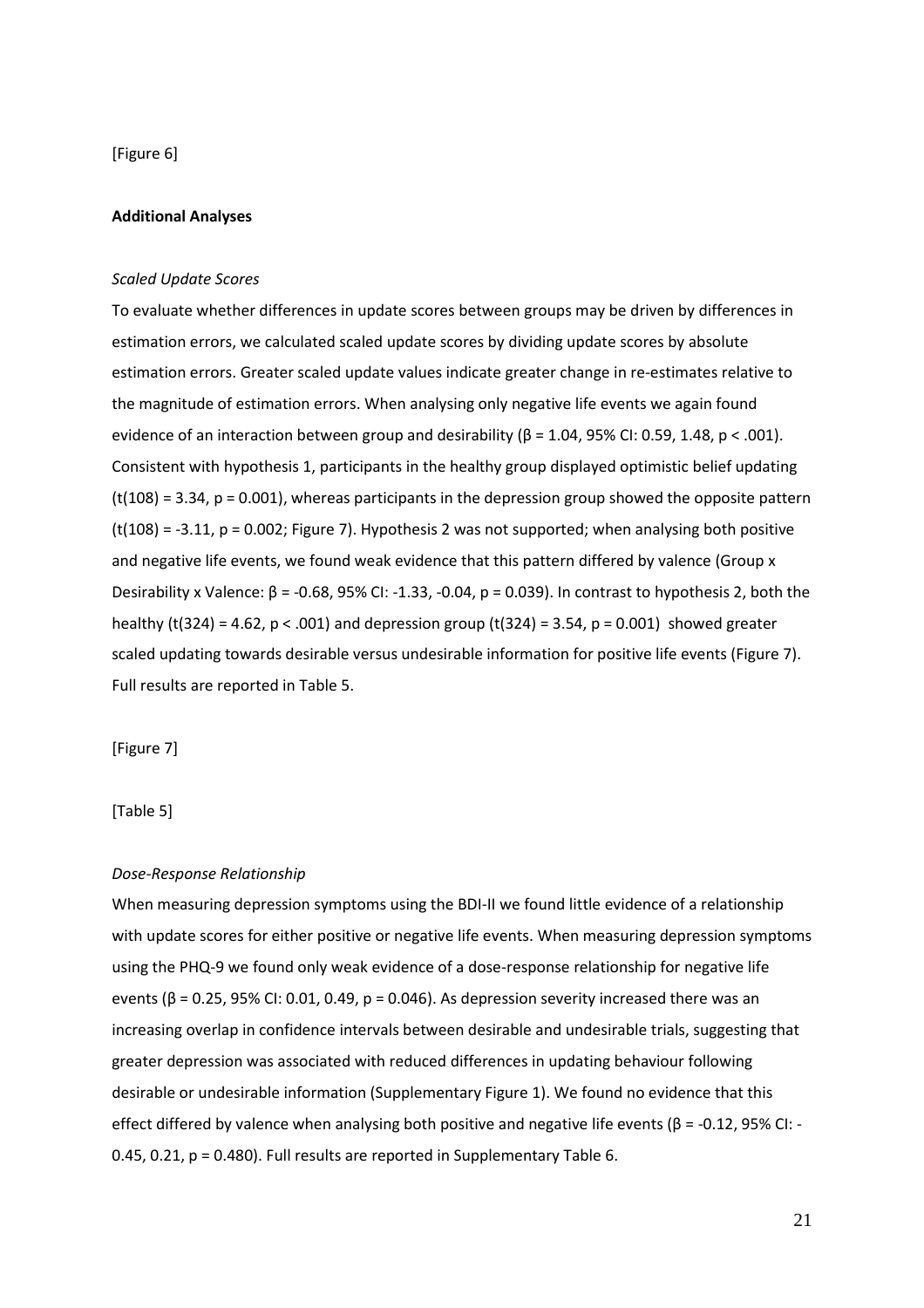## *Memory Errors*

Whilst there was some evidence that participants in the depression group had worse memory overall (Group:  $β = 0.51$ , 95% CI: 0.14, 0.88,  $p = 0.007$ ), there was only weak evidence that this interacted with valence ( $β = -0.43$ , 95% CI: -0.85, -0.01,  $p = 0.047$ ) and no evidence of an interaction with desirability ( $β = -0.28$ , 95% CI: -0.70, 0.14,  $p = 0.187$ ). There was no evidence of an interaction between group, valence, and desirability ( $β = 0.28$ , 95% CI: -0.32, 0.87,  $p = 0.365$ ). When adjusting for memory errors in our primary analyses, results relating to our hypotheses were unchanged (Supplementary Tables 7-8).

### *Trait Optimism and Order Effects*

The effects outlined above relating to our hypotheses were unchanged when adjusting for trait optimism, framing of life events, and valence order (Supplementary Tables 9-11).

### *Life Event Ratings*

Mean ratings of life events (Table 3, Supplementary Figure 2) suggested some differences in perceptions of events between groups. Most notably, healthy participants tended to rate both positive and negative life events as less controllable than the depression group. Additionally, participants in the healthy group rated negative life events, on average, as less emotionally arousing, familiar and vivid, and reported less prior experience of these events, compared to the depression group. There were relatively small differences in mean ratings of negativity and positivity. Both groups rated negative events as more negative and less positive, and vice versa for positive events. However, healthy participants tended to rate positive events as slightly less negative and slightly more positive compared to the depression group. Although, when we adjusted for life event ratings our findings within our primary analyses were unchanged (Supplementary Table 12).

To evaluate whether differences in our categorisation of events as positive or negative versus participants' perceptions of valence may have influenced our findings, we conducted sensitivity analyses repeating our primary analyses with events classified according to each participant's negativity and positivity ratings. Results relating to our hypotheses were again unchanged suggesting that this did not account for our findings (Supplementary Table 13).

We have provided the mean ratings for each life event to aid the selection of life events in future research in Supplementary Table 14.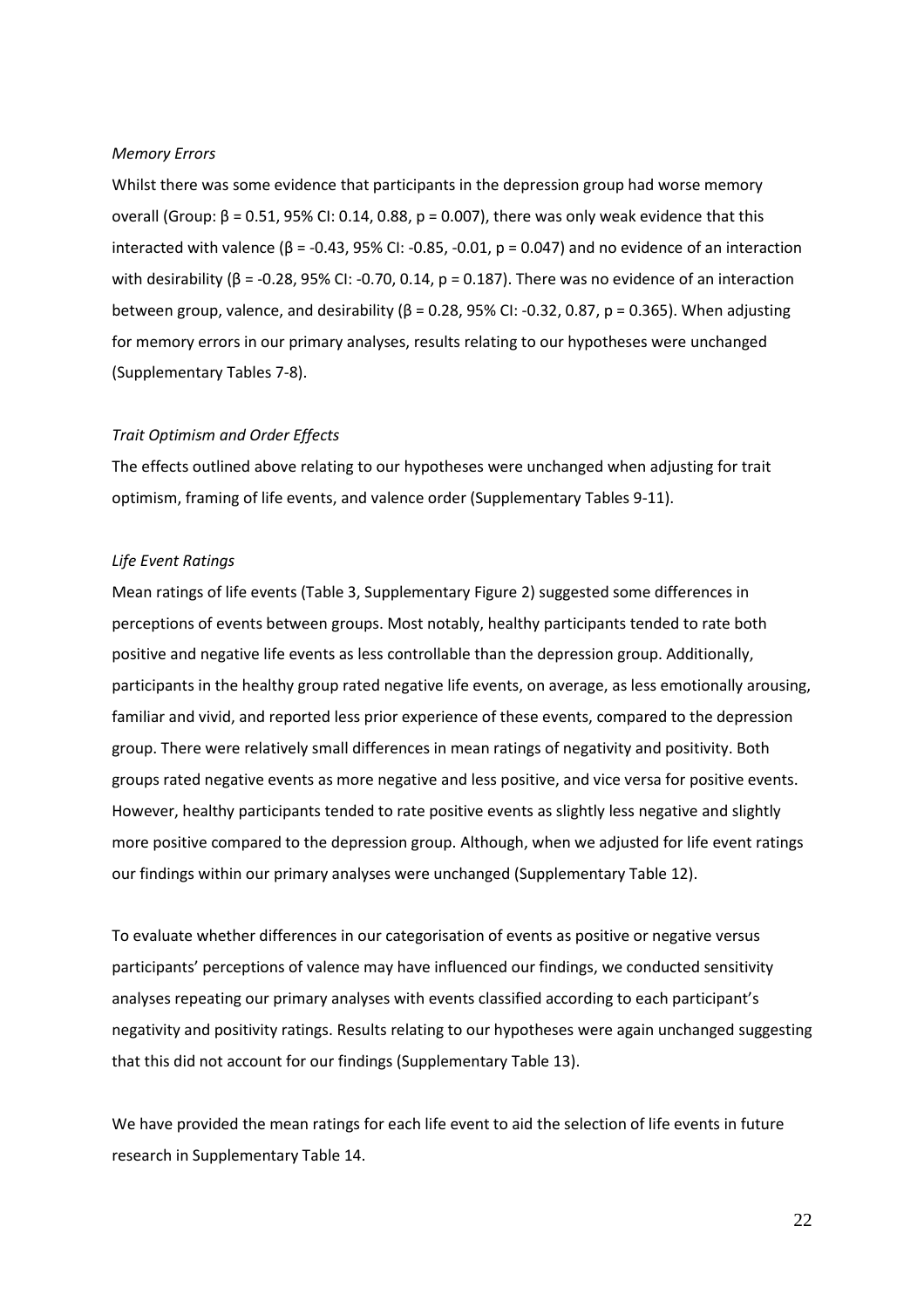# *Adjusting for age*

We did not find evidence that age influenced our findings (Supplementary Table 15).

# *Scepticism Over Validity of Life Event Estimates*

Most participants in the healthy (n = 32, 58.18%) and depression groups (n = 30, 57.69%) disagreed with the statement "The average probabilities in the task were accurate". When we repeated our primary analyses excluding these participants who indicated scepticism, our results for hypotheses one, three and four were consistent with our previous findings but effects were strengthened (Supplementary Figure 3). For hypothesis two, we did not find statistical evidence of an interaction between valence, group and desirability ( $\beta$  = -0.69, 95% CI: -1.57, 0.20, p = 0.129), but visual inspection of data indicated differences in a largely similar pattern to those previously observed. For negative life events, healthy individuals updated more towards desirable versus undesirable information whereas individuals with depression showed the opposite pattern (Supplementary Figure 3A). However, for positive life events both groups showed approximately similar levels of updating for undesirable and desirable information. Full results for all models are available in Supplementary Table 16.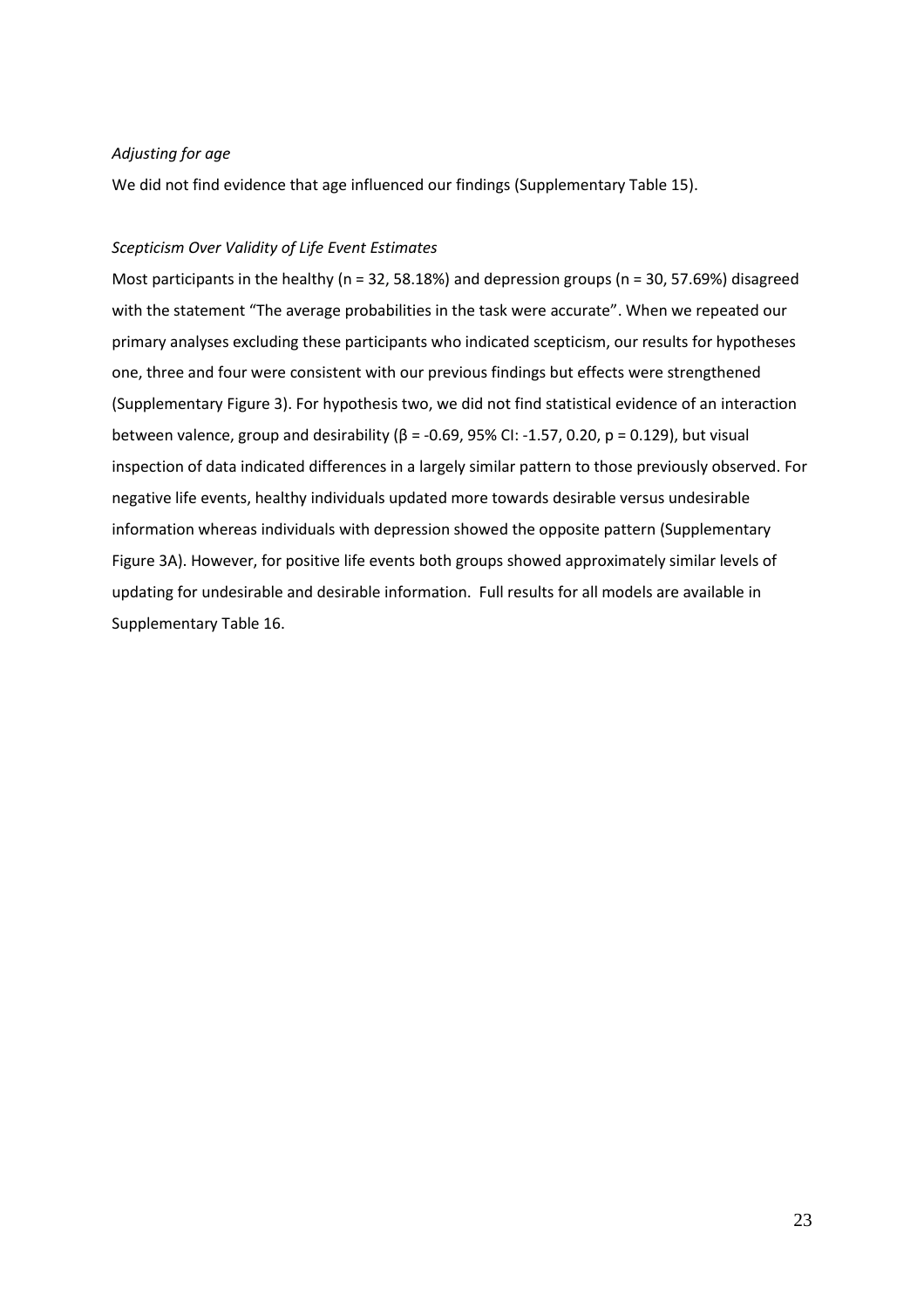### **Discussion**

When estimating the likelihood of experiencing negative life events in the future, healthy individuals are more likely to update their beliefs following desirable information ("good news") versus undesirable information ("bad news") [8,19,41,42] (although see [14–16,43] for critiques of this evidence and [19,44,45] for rebuttals). In contrast, individuals experiencing depression have been found to lack this optimistic belief updating bias [11,12]. We conducted the first independent replication of the effect of depression on optimistic belief updating to negative life events. Additionally, we extended previous research to examine the effect of depression on belief updating for positive life events.

### *Negative Life Events*

This was the first attempt to independently replicate findings of reduced optimistic belief updating for negative life events in depression. In support of hypothesis 1, and replicating previously reported effects [11], we observed a pattern of belief updating in the healthy comparison group consistent with optimism bias; healthy participants changed their beliefs more following desirable versus undesirable information. In contrast, individuals experiencing depression showed a lack of biased updating, changing their beliefs to a similar extent following desirable or undesirable information. When we accounted for estimation errors, the effects of depression were even greater; healthy individuals continued to show optimistic updating whereas individuals with depression showed a pessimistic belief updating bias, changing their beliefs to a greater extent following undesirable versus desirable information. Individuals experiencing depression were also more likely to believe that they would experience a negative life event in the future. As in previous research [11], depression was therefore characterised by both initial pessimistic beliefs of experiencing a negative life event, as well as a reduced ability to update these beliefs following disconfirmatory positive evidence. However, we did not replicate a dose-response association between BDI-II scores and optimistic belief updating. Although we did find weak evidence using another measure of depression severity, the PHQ-9. Rather than a dose-response association, our findings instead suggest that reduced optimistic belief updating may only be apparent at higher severities of depression.

# *Positive Life Events*

To our knowledge, this is the first study to examine the effect of depression on belief updating for positive life events. Previous research regarding optimistic belief updating for positive life events has been restricted to healthy samples, producing mixed results [16,19,20]. Additionally, research was limited by the use of simulated probabilities and shorter timeframes of reference than typically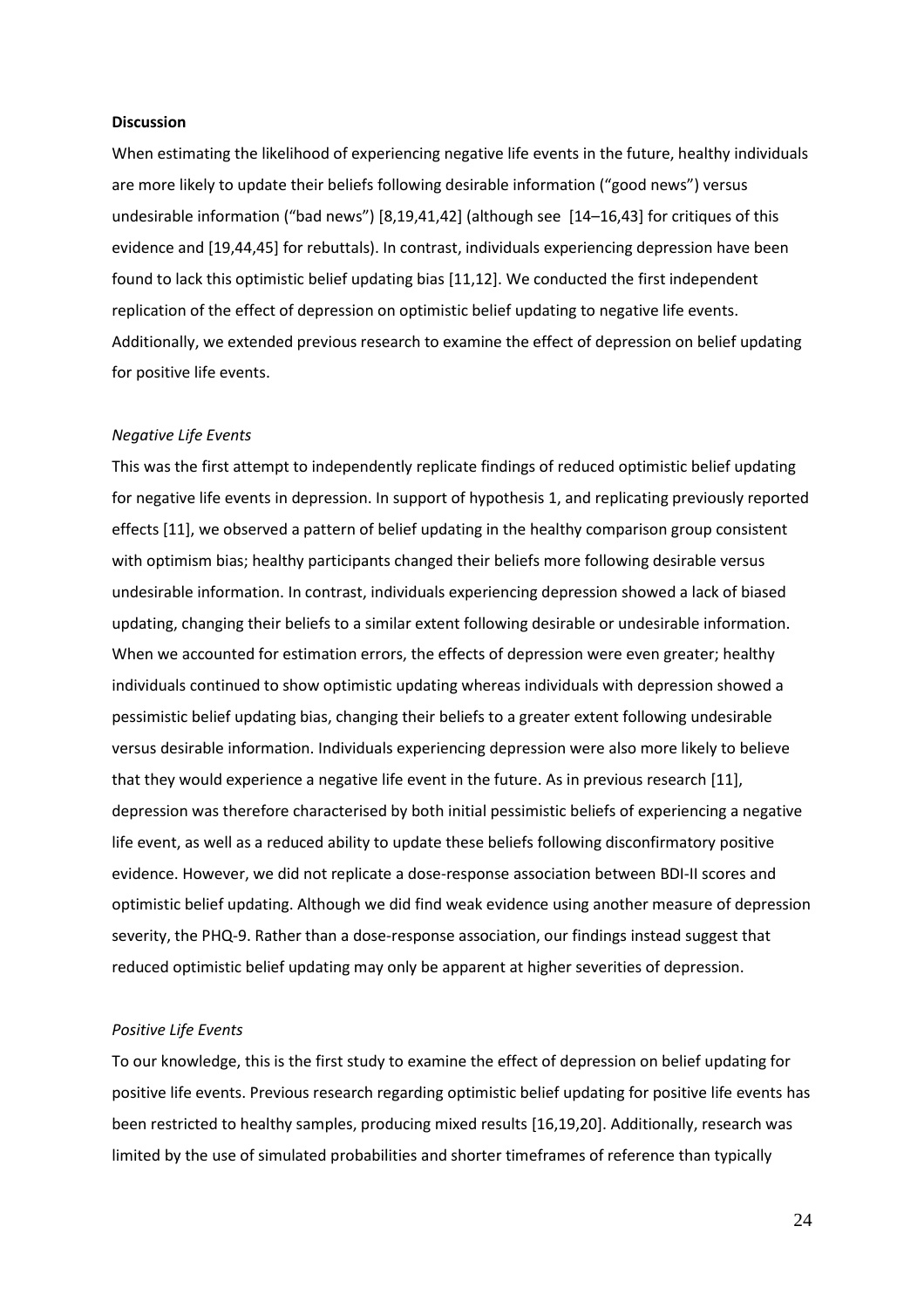used. We attempted to address these methodological limitations by using validated probabilities for the likelihood of experiencing positive life events across one's lifetime.

We hypothesised that we would observe similar patterns of optimistic belief updating in healthy controls versus individuals experiencing depression across both positive and negative life events. However, evidence for this hypothesis was ambiguous. In support of hypothesis 2, we did not find evidence within linear mixed effect models that differences in patterns of belief updating between groups varied according to the valence of events (i.e., there was little support for the Group x Desirability x Valence interaction). However, contrary to hypothesis 2, mean update scores suggested that whilst the depression group showed similar updating, the healthy group displayed optimistic updating for negative events but did not show optimistic belief updating for positive events. Furthermore, when we accounted for estimation errors we did find evidence of the Group x Desirability x Valence interaction; the healthy and depression groups showed different patterns of belief updating for negative events (consistent with hypothesis 1), but both groups displayed similar optimistic updating for positive life events (contrary to hypothesis 2). Despite the mixed patterns of belief updating according to desirability, group and valence across our analyses, it is clear that that the patterns of belief updating by group were not the same for positive and negative life events. On balance, therefore, we find little support for hypothesis 2. Although further research is required, our findings suggest that reduced optimistic belief updating related to depression predominantly occurred in response to negative life events.

We also hypothesised that depressed individuals would initially rate their chances of experiencing a positive event as lower compared to healthy controls. In keeping with our hypothesis, the depression group showed reduced optimism for positive life events; providing lower estimates of experiencing positive events in their lifetime compared to the healthy group. Individuals experiencing depression therefore have initial reduced optimistic beliefs regarding their likelihood of experience positive events in the future. However, it is unclear at present from our findings how these beliefs are changed following disconfirmatory evidence.

Our results are in line with previous research in healthy volunteers, where optimistic belief updating was more clear-cut for negative and not positive life events [20]. Additionally, our findings of reduced optimistic belief updating in depression for negative but not positive life events are broadly in keeping with previous research. In a study examining interpretation biases, whilst individuals with greater levels of depression showed a reduced ability to change initially negative interpretations, no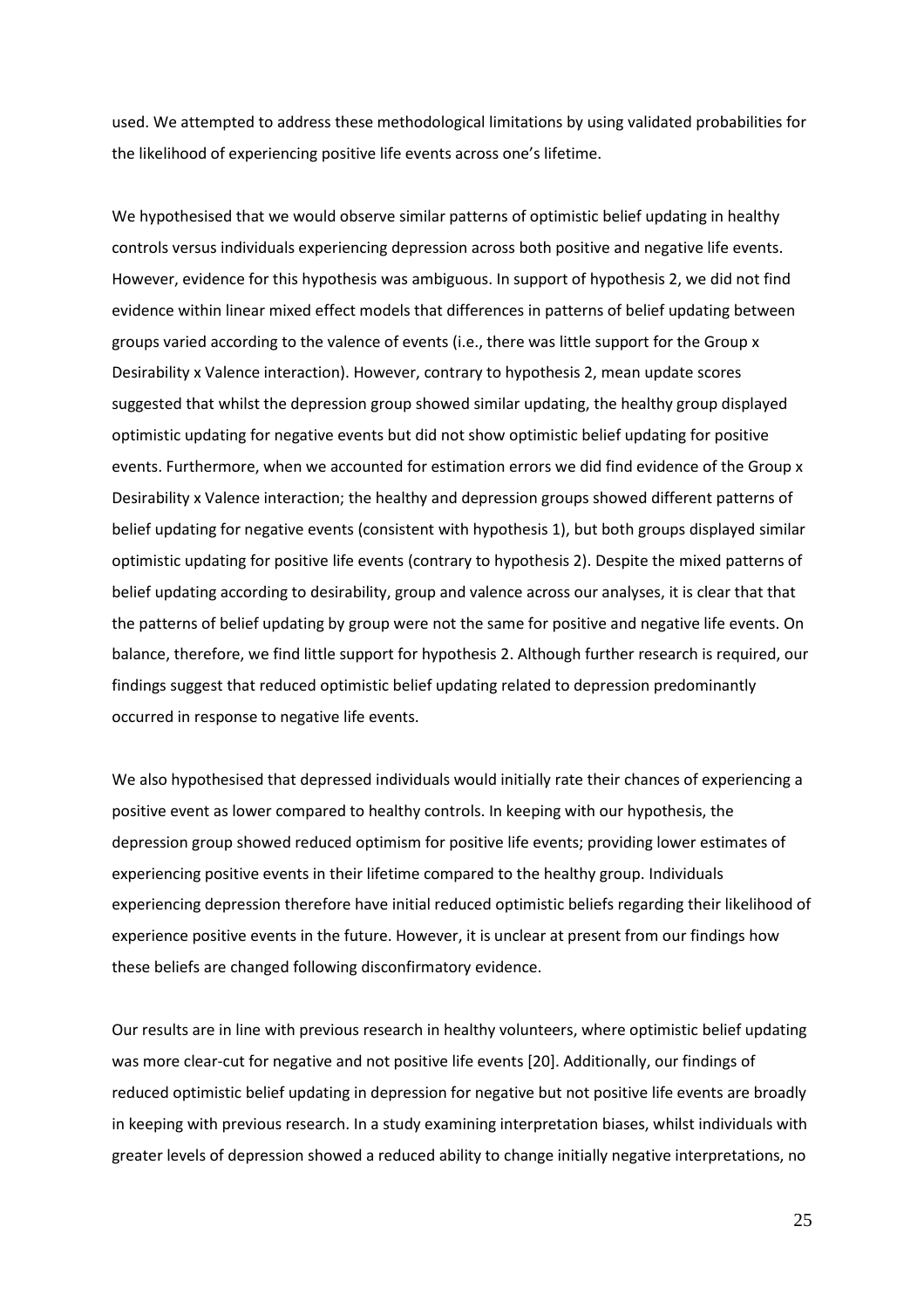differences were observed for revision of initially positive interpretations [46]. Similarly, in another study that induced positive expectations of task performance, whilst individuals with depression showed lower initial positive expectations they did not differ from healthy controls in subsequent updating of their beliefs [47]. Differences in belief updating associated with depression therefore appear to be specific to initial increased negative expectations. Whilst depression appears to be associated with cognitive inflexibility when processing emotional stimuli [48], our findings suggest that, when anticipating future life events, this is heightened for negative events. It is possible that this is driven by differences in the perceptions of positive and negative life events beyond those measured in this study. Alternatively, as processing of negative information elicits distinct brain regions to positive, rewarding information, differences associated with depression may be specific to particular neural pathways [49–51]. Future research is required to disentangle the potential mechanisms underlying the specificity of belief updating effects in depression to negative life events.

### *Clinical Implications*

According to cognitive theories, depression is characterised by core negative beliefs about the self, the environment, and the future [2]. In keeping with this theory, we found that individuals experiencing depression were more likely to believe that negative life events would happen and were less likely to believe that positive life events would happen. When examining how these expectations were updated following novel information, in keeping with theories of depressive realism [4], we found that the healthy controls, rather than individuals experiencing depression, displayed biased processing. Whereas healthy individuals changed their beliefs more after receiving good versus bad news about negative life events, individuals experiencing depression showed approximately equal change irrespective of the desirability of new information. Within the context of models of belief updating, our findings suggest that depressive core beliefs are maintained by reduced accommodation of positive information, preventing updating of negative beliefs even when presented with good news [52–54]. Treatments for depression could target not only core negative beliefs about the future but also how these beliefs are updated following novel information. In particular, attempting to increase accommodation of positive information into existing beliefs may be beneficial. However, our findings in combination with other research in this field suggests that reduced optimistic belief updating is currently only reliably observed for negative life events. Treatments should currently focus on maintenance of negative beliefs about the future.

Additionally, there is research suggesting that change in optimistic belief updating may be a potential predictor of change in mood disorder symptoms. In a study examining bipolar patients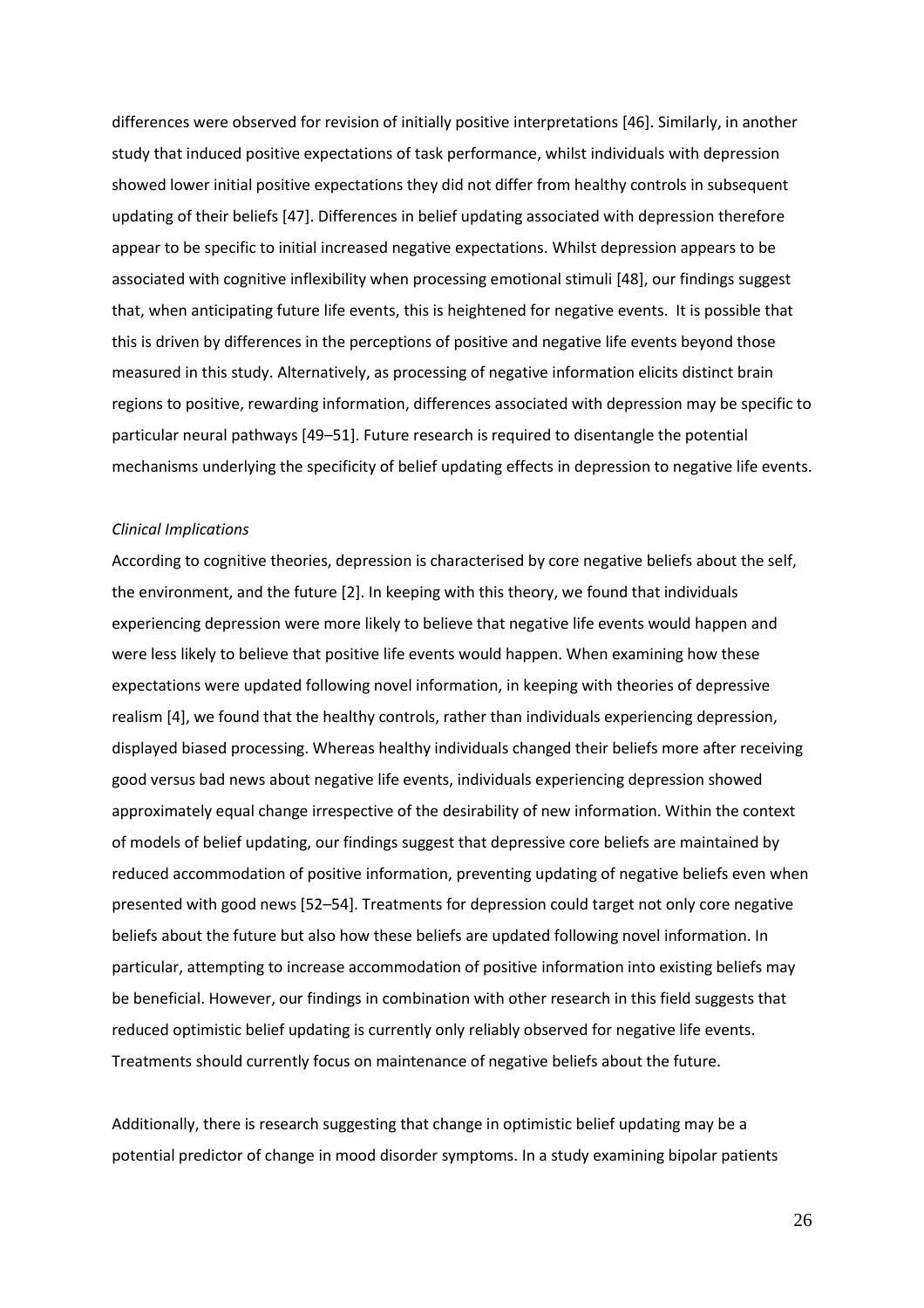over a five year period, reduced optimistic belief updating predicted earlier relapse [55]. This has yet to be examined in patients experiencing unipolar depression but raises the possibility that measuring belief updating may allow us to identify individuals at risk of developing depression or patients at risk of relapse. Additionally, belief updating has been found to predict change in depression symptoms during treatment. In an observational study, treatment resistant depression patients were initially found to update their beliefs following desirable or undesirable information to a similar extent. However, following a single infusion of ketamine patients displayed an optimistic belief updating bias. Notably this change mediated an improvement in depressive symptoms after one week of treatment [56]. Change in belief updating may therefore be a potential biomarker of early treatment response for depression. Further research examining this possibility within conventional antidepressant treatments for depression may be beneficial in improving our understanding of treatment mechanisms.

# *Future Research*

Whilst our study adds to evidence that depression is associated with reduced optimistic belief updating for negative life events the cognitive mechanisms underlying this effect remain unclear. Our findings were not explained by trait optimism, recall of presented probabilities, or perceptions of the life events such as controllability, positivity, or negativity. One possibility is that initial levels of optimism influenced participants' attention towards desirable information. In a recent study, inducing optimistic expectancies regarding task performance increased attention towards rewards versus punishments [57]. Another possibility is that depression may be associated with differences in the use of cognitive immunization strategies. Cognitive immunization refers to strategies used to challenge evidence contradictory to existing beliefs, such as questioning the credibility of the source. In line with previous research [53], it is possible that individuals experiencing depression used cognitive immunization strategies to a greater extent when presented with desirable news that contradicted negative expectations. Finally, it is possible that transdiagnostic symptoms underlying a range of mental health disorders, rather than depression symptoms per se, may be at last partially responsible for reduced optimistic belief updating. One possible candidate may be stress. Both induced acute stress and naturalistic stress (firefighters on call) have been associated with an absence of optimistic belief updating [58]. Further exploration of potential cognitive mechanisms underlying reduced optimistic belief updating in depression would be useful in identifying sensitive targets for therapeutic intervention.

### *Limitations*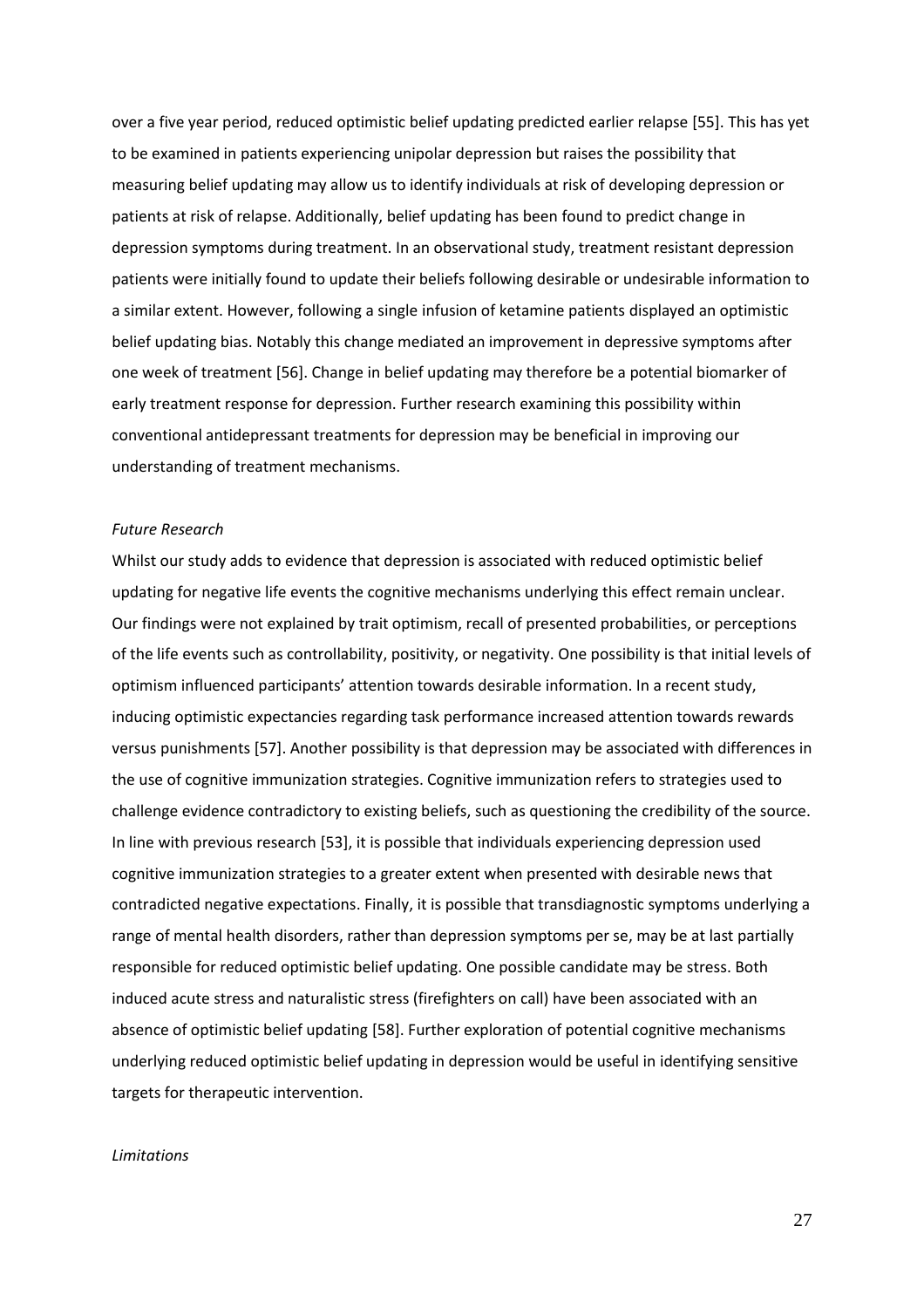Due to the COVID-19 pandemic and accompanying social restrictions we collected all data online. Data quality may therefore have been lower than in-person research previously conducted in this field. However, we included attention checks and had a strict exclusion criterion, removing any participant that failed a single attention check. Research has also indicated no evidence of performance differences on cognitive tasks requiring high levels of concentration between participants completing the task online versus lab conditions [59].

Additionally, it is possible that our recruitment methods may have led to differences in sample characteristics to those of previous studies, potentially influencing our findings. Whereas previous research recruited depression groups from clinical settings, we recruited our sample online. Psychiatric characteristics may therefore be expected to differ. However, levels of depression and reported treatment in our depression group were largely similar to that of previous research limiting the possibility that this impacted our findings.

Despite our life event estimates being derived from reputable sources a large proportion of our participants expressed scepticism as to their credibility. Participant's willingness to update their beliefs may have been influenced by perceptions of credibility. Indeed, we found our effects were strengthened when only participants that did not report scepticism were included. However, it is difficult to tell how much this may have contributed to differences in our findings to that of previous research as to our knowledge we are the first to report data for a measure of scepticism for this task. Additionally, as described above, attempts to discount the credibility of evidence may be a potential strategy within belief updating. Whilst participant scepticism over presented stimuli may traditionally be viewed as a limitation within cognitive studies, within this context it may be a potential mechanism associated with observed effects.

Finally, in replicating Korn et al [11], we employed a widely used version of the belief updating paradigm. However, this task has recently come under increasing scrutiny. In the classic version of the task that we employed, participants are only asked to provide an estimate of their personal likelihood of experiencing life events. It has been suggested that a more appropriate way of administering the task necessitates asking participants about both their personal as well as the average person's likelihood of experiencing life events, that is, 'the base rate' [16]. This task has also been criticised for issues relating to scale attention and base rate regression [13,14] (although see [19,44] for rebuttals).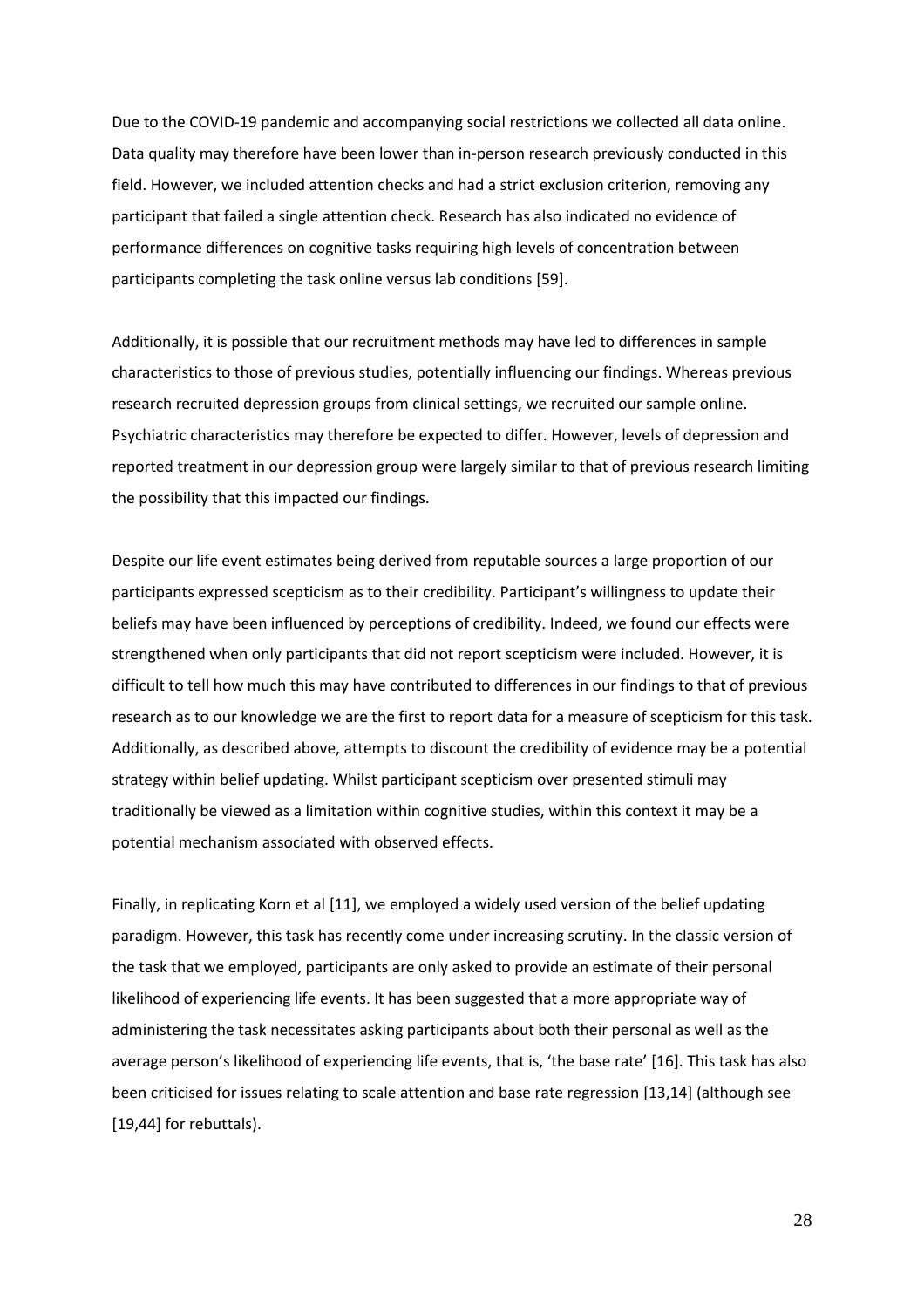That we did not find evidence of optimistic belief updating for positive events in neither people with depression nor healthy controls, could arguably be taken as evidence against the existence of a universal optimistic updating bias. Similarly, our pattern of results could be taken as another sign of an underlying problem with the validity of the optimistic updating paradigm, which is currently being debated [13–16,43]. As such, reduced optimistic belief updating effects associated with depression may require further validation after a more universally accepted measure of optimistic updating is developed. Further research examining whether effects relating to depression are replicated in future adaptations of this task (e.g., using neutral life events [43]) may help us to understand the role of belief updating in depression. Given the contentious debate over this paradigm we would encourage researchers within this field to publish materials and data as open access to facilitate further constructive discussion

# *Summary*

In this study we independently replicated findings of reduced optimistic belief updating for negative life events in individuals experiencing depression. This study was conducted within the format of a registered report and recruited a substantially larger sample than that of previous research. Our results therefore add confidence to previous findings that depression is characterised by negative future expectations maintained by a reduced ability to update these expectations in response to good news. Treatments targeting belief updating by increasing the accommodation of positive information may be beneficial in remediating depressive symptoms. However, our findings for positive life events suggest that optimistic belief updating effects are not a universal feature of human cognition. Whilst individuals with depression were less optimistic in their belief of experiencing positive life events in the future, there was little difference in updating of these beliefs compared to healthy controls. Further research understanding the cognitive mechanisms underlying the specificity of reduced optimistic belief updating associated with depression to negative life events is required.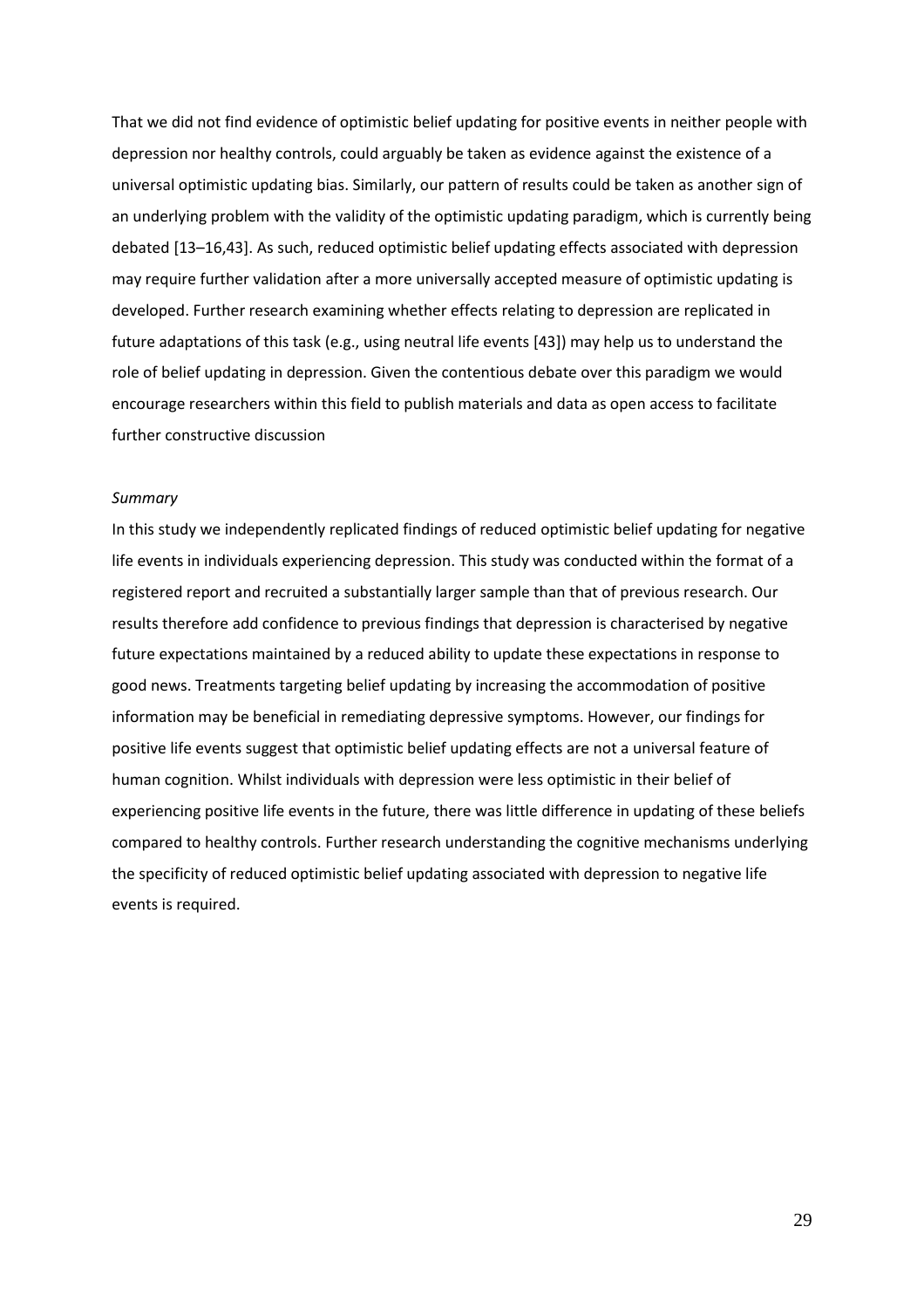# **References**

- 1. Clark L, Chamberlain SR, Sahakian BJ. 2009 Neurocognitive mechanisms in depression: Implications for treatment. *Annu. Rev. Neurosci.* **32**, 57–74. (doi:10.1146/annurev.neuro.31.060407.125618)
- 2. Beck AT. 2002 Cognitive Models of Depression. In *Clinical advances in cognitive psychotherapy: Theory and application* (eds R Leahy, ET Dowd), pp. 29–61. Springer Publishing Company.
- 3. Beck AT, Dozois DJA. 2011 Cognitive therapy: Current status and future directions. *Annu. Rev. Med.* **62**, 397–409. (doi:10.1146/annurev-med-052209-100032)
- 4. Moore MT, Fresco DM. 2012 Depressive realism: A meta-analytic review. *Clin. Psychol. Rev.* **32**, 496–509. (doi:10.1016/j.cpr.2012.05.004)
- 5. Cummins R, Nistico H. 2002 Maintaining Life Satisfaction: The Role of Positive Cognitive Bias. *J. Happiness Stud.* **3**, 37–69. (doi:10.1023/A:1015678915305)
- 6. Blaine B, Crocker J. 1993 Self-Esteem and Self-Serving Biases in Reactions to Positive and Negative Events: An Integrative Review. In *Self-Esteem* (ed RF Baumeister), pp. 55–85. Springer, Boston, MA. (doi:10.1007/978-1-4684-8956-9\_4)
- 7. Strunk DR, Lopez H, DeRubeis RJ. 2006 Depressive symptoms are associated with unrealistic negative predictions of future life events. *Behav. Res. Ther.* **44**, 861–882. (doi:10.1016/j.brat.2005.07.001)
- 8. Sharot T. 2011 The optimism bias. *Curr. Biol.* **21**, R941–R945. (doi:10.1016/j.cub.2011.10.030)
- 9. Sharot T, Korn CW, Dolan RJ. 2011 How unrealistic optimism is maintained in the face of reality. *Nat. Neurosci.* **14**, 1475–1479. (doi:10.1038/nn.2949)
- 10. Sharot T, Garrett N. 2016 Forming Beliefs: Why Valence Matters. *Trends Cogn. Sci.* **20**, 25–33. (doi:10.1016/j.tics.2015.11.002)
- 11. Korn CW, Sharot T, Walter H, Heekeren HR, Dolan RJ. 2014 Depression is related to an absence of optimistically biased belief updating about future life events. *Psychol. Med.* **44**, 579–592. (doi:10.1017/S0033291713001074)
- 12. Garrett N, Sharot T, Faulkner P, Korn CW, Roiser JP, Dolan RJ. 2014 Losing the rose tinted glasses: Neural substrates of unbiased belief updating in depression. *Front. Hum. Neurosci.* **8**, 639. (doi:10.3389/fnhum.2014.00639)
- 13. Harris AJL, Hahn U. 2011 Unrealistic Optimism About Future Life Events: A Cautionary Note. *Psychol. Rev.* **118**, 135–154. (doi:10.1037/a0020997)
- 14. Harris AJL, De Molière L, Soh M, Hahn U. 2017 Unrealistic comparative optimism: An unsuccessful search for evidence of a genuinely motivational bias. *PLoS One* **12**, e0173136.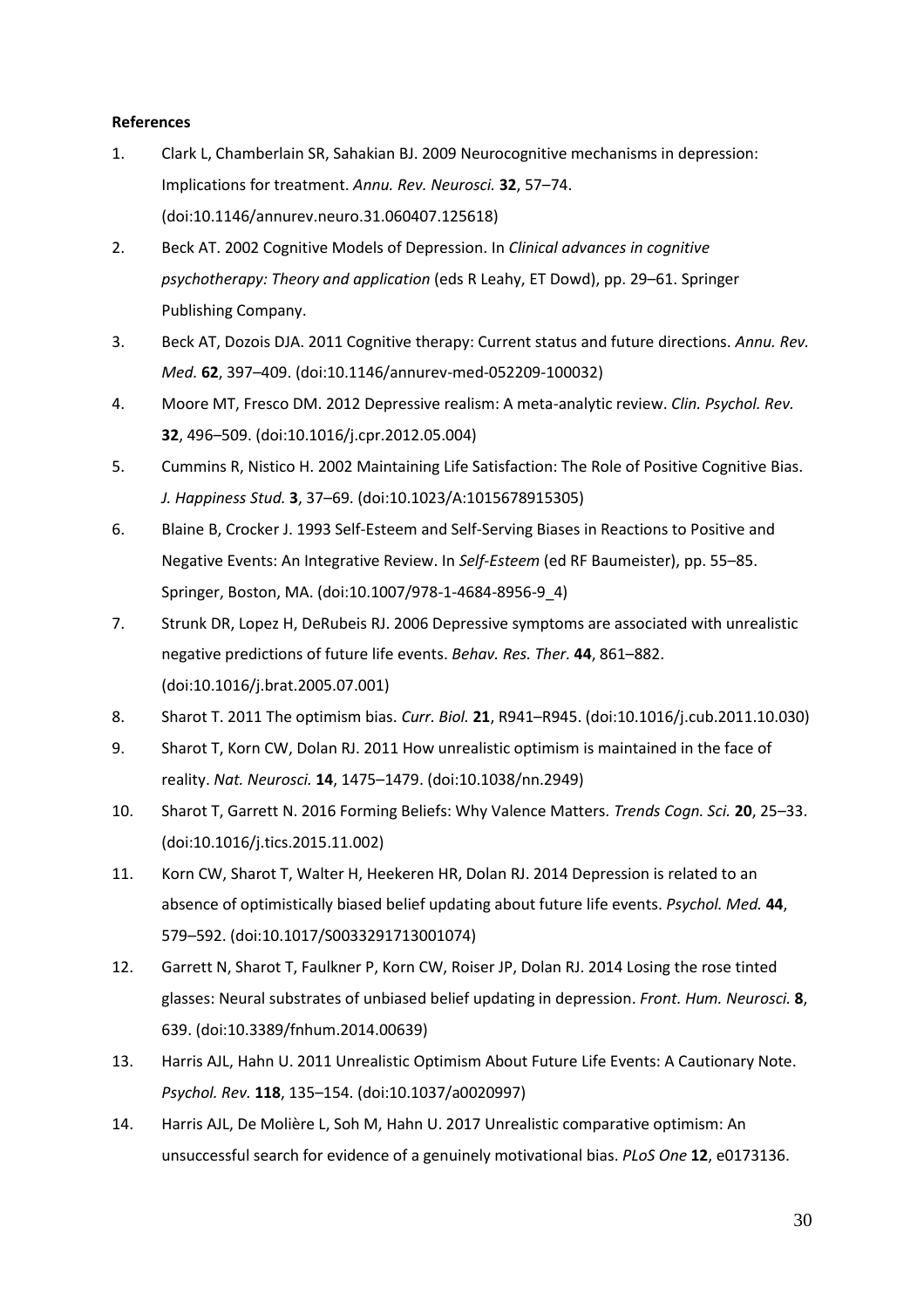(doi:10.1371/journal.pone.0173136)

- 15. Harris A, Shah P, Catmur C, Bird G, Hahn U. 2013 Autism, optimism and positive events: Evidence against a general optimistic bias. *Proc. Annu. Meet. Cogn. Sci. Soc.* **35**, 555–560.
- 16. Shah P, Harris AJL, Bird G, Catmur C, Hahn U. 2016 A pessimistic view of optimistic belief updating. *Cogn. Psychol.* **90**, 71–127. (doi:10.1016/j.cogpsych.2016.05.004)
- 17. Coutts A. 2018 Good news and bad news are still news: experimental evidence on belief updating. *Exp. Econ. 2018 222* **22**, 369–395. (doi:10.1007/S10683-018-9572-5)
- 18. Barron K. 2020 Belief updating: does the 'good-news, bad-news' asymmetry extend to purely financial domains? *Exp. Econ. 2020 241* **24**, 31–58. (doi:10.1007/S10683-020-09653-Z)
- 19. Garrett N, Sharot T. 2017 Optimistic update bias holds firm: Three tests of robustness following Shah et al. *Conscious. Cogn.* **50**, 12–22. (doi:10.1016/J.CONCOG.2016.10.013)
- 20. Marks J, Baines S. 2017 Optimistic belief updating despite inclusion of positive events. *Learn. Motiv.* **58**, 88–101. (doi:10.1016/J.LMOT.2017.05.001)
- 21. Eshel N, Roiser JP. 2010 Reward and punishment processing in depression. *Biol. Psychiatry*. **68**, 118–124. (doi:10.1016/j.biopsych.2010.01.027)
- 22. Kunisato Y, Okamoto Y, Ueda K, Onoda K, Okada G, Yoshimura S, Suzuki SI, Samejima K, Yamawaki S. 2012 Effects of depression on reward-based decision making and variability of action in probabilistic learning. *J. Behav. Ther. Exp. Psychiatry* **43**, 1088–1094. (doi:10.1016/j.jbtep.2012.05.007)
- 23. Lewis G, Kounali D-Z, Button KS, Duffy L, Wiles NJ, Munafò MR, Harmer CJ, Lewis G. 2017 Variation in the recall of socially rewarding information and depressive symptom severity: a prospective cohort study. *Acta Psychiatr. Scand.* **135**, 489–498. (doi:10.1111/ACPS.12729)
- 24. Ji JL, Grafton B, MacLeod C. 2017 Referential focus moderates depression-linked attentional avoidance of positive information. *Behav. Res. Ther.* **93**, 47–54. (doi:10.1016/j.brat.2017.03.004)
- 25. Prolific. 2021 Prolific. See https://www.prolific.co.
- 26. Qualtrics. 2020 Qualtrics.
- 27. Kroenke K, Spitzer RL, Williams JBW. 2001 The PHQ-9: Validity of a brief depression severity measure. *J. Gen. Intern. Med.* **16**, 606–613. (doi:10.1046/j.1525-1497.2001.016009606.x)
- 28. Hobbs C, Sui J, Kessler D, Munafò MR, Button KS. 2021 Self-processing in relation to emotion and reward processing in depression. *Psychol. Med.* , 1–13. (doi:10.1017/s0033291721003597)
- 29. Erdfelder E, Faul F, Buchner A. 1996 GPOWER: A general power analysis program. *Behav. Res. Methods, Instruments, Comput.* **28**, 1–11. (doi:10.3758/BF03203630)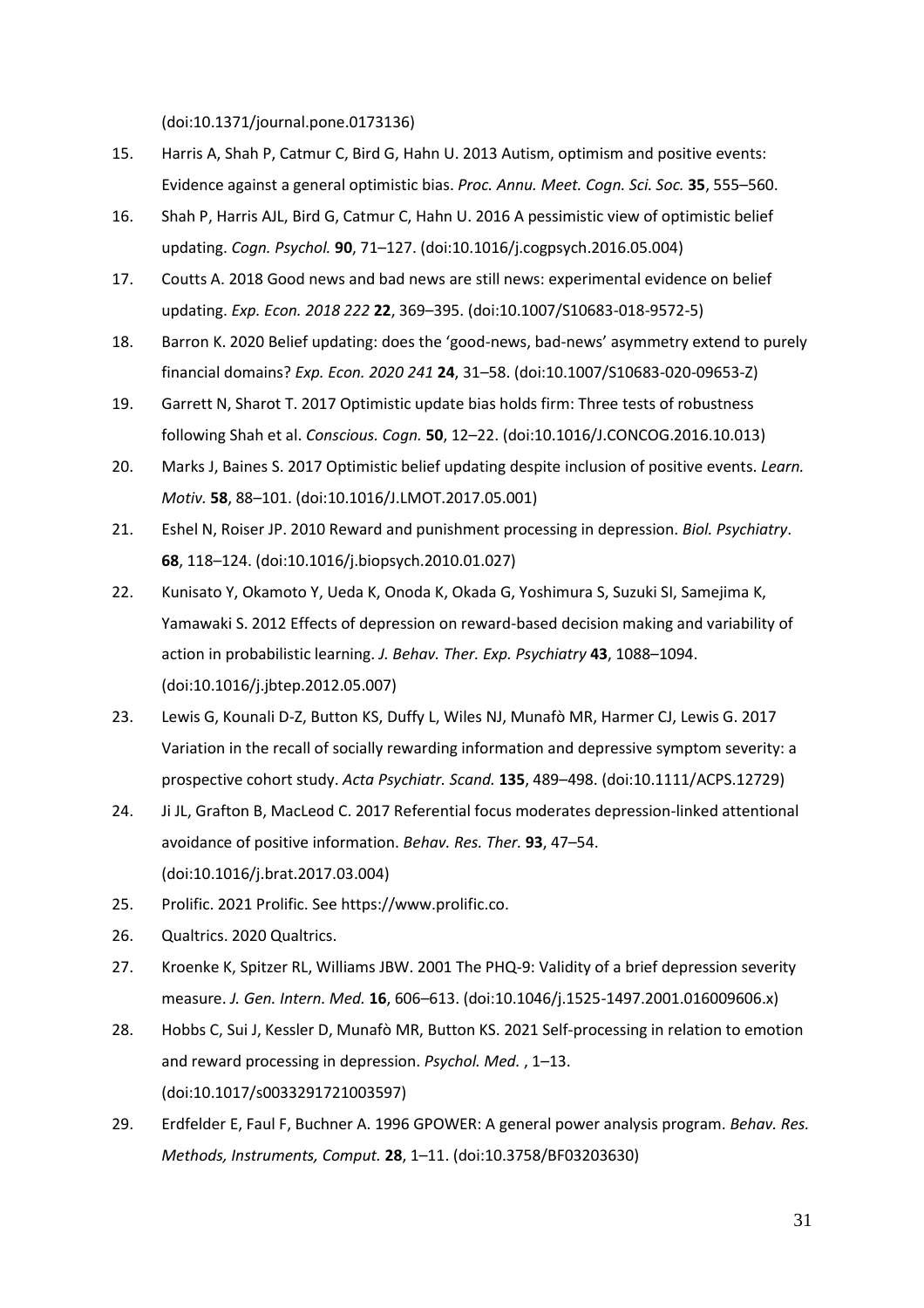- 30. Inquisit. 2020 Inquisit 6. See www.millisecond.com.
- 31. Clark DM. 2011 Implementing NICE guidelines for the psychological treatment of depression and anxiety disorders: The IAPT experience. *Int. Rev. Psychiatry* **23**, 318–327. (doi:10.3109/09540261.2011.606803)
- 32. Martin A, Rief W, Klaiberg A, Braehler E. 2006 Validity of the Brief Patient Health Questionnaire Mood Scale (PHQ-9) in the general population. *Gen. Hosp. Psychiatry* **28**, 71– 77. (doi:10.1016/j.genhosppsych.2005.07.003)
- 33. Kung S, Alarcon RD, Williams MD, Poppe KA, Jo Moore M, Frye MA. 2013 Comparing the beck depression inventory-II (BDI-II) and Patient Health Questionnaire (PHQ-9) depression measures in an integrated mood disorders practice. *J. Affect. Disord.* **145**, 341–343. (doi:10.1016/j.jad.2012.08.017)
- 34. Spitzer RL, Kroenke K, Williams JBW, Löwe B. 2006 A Brief Measure for Assessing Generalized Anxiety Disorder. *Arch. Intern. Med.* **166**, 1092–1097. (doi:10.1001/archinte.166.10.1092)
- 35. Leary MR. 1983 A Brief Version of the Fear of Negative Evaluation Scale. *Personal. Soc. Psychol. Bull.* **9**, 371–375. (doi:10.1177/0146167283093007)
- 36. Scheier MF, Carver CS, Bridges MW. 1994 Distinguishing optimism from neuroticism (and trait anxiety, self-mastery, and self-esteem): a reevaluation of the Life Orientation Test. *Personal. Soc. Psychol. Bull.* **67**, 1063–1078.
- 37. Watson D, Clark LA, Tellegen A. 1988 Development and validation of brief measures of positive and negative affect: The PANAS scales. *J. Pers. Soc. Psychol.* **54**, 1063. (doi:10.1037//0022-3514.54.6.1063)
- 38. Hobbs C, Shah P, Button KS. In press. Dataset for 'Is depression associated with reduced optimistic belief updating?' (doi:https://doi.org/10.15125/BATH-01078)
- 39. Benjamin DJ *et al.* 2018 Redefine statistical significance. *Nat. Hum. Behav.* **2**, 6–10. (doi:10.1038/s41562-017-0189-z)
- 40. Rutherford A. 2001 Introducing Anova and Ancova: A GLM Approach. SAGE.
- 41. Kuzmanovic B, Rigoux L. 2017 Valence-dependent belief updating: Computational validation. *Front. Psychol.* **8**, 1087. (doi:10.3389/fpsyg.2017.01087)
- 42. Kuzmanovic B, Jefferson A, Vogeley K. 2016 The role of the neural reward circuitry in selfreferential optimistic belief updates. *Neuroimage* **133**, 151–162. (doi:10.1016/j.neuroimage.2016.02.014)
- 43. Burton J, Harris A, Shah P, Hahn U. 2021 Optimism where there is none: Asymmetric belief updating observed with valence-neutral life events. [In Press]. *Cognition*
- 44. Sharot T, Garrett N. 2021 A Guideline and Cautionary Note: How to Use the Belief Update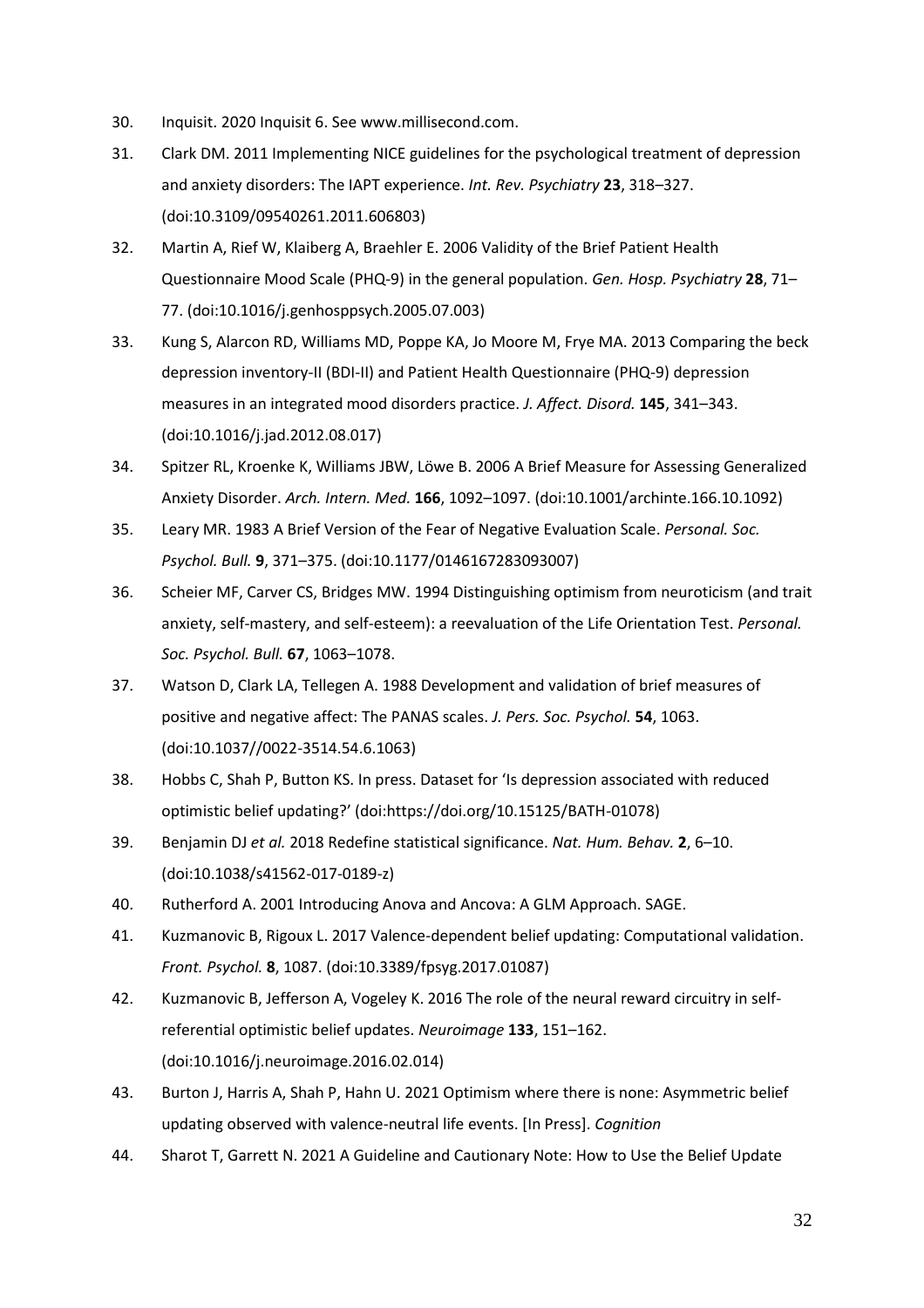Task Correctly. *PsyArXiv Prepr.* (doi:10.31234/osf.io/st4vu)

- 45. Garrett N, Sharot T. 2021 Failure to Replicate Burton, Harris, Shah & Hahn (2021): There is No Belief Update Bias for Neutral Events. *PsyArXiv Prepr.*
- 46. Everaert J, Bronstein M V., Cannon TD, Joormann J. 2018 Looking Through Tinted Glasses: Depression and Social Anxiety Are Related to Both Interpretation Biases and Inflexible Negative Interpretations. *Clin. Psychol. Sci.* **6**, 517–528. (doi:10.1177/2167702617747968)
- 47. Kube T, Kirchner L, Rief W, Gärtner T, Glombiewski JA. 2019 Belief updating in depression is not related to increased sensitivity to unexpectedly negative information. *Behav. Res. Ther.* **123**, 103509. (doi:10.1016/j.brat.2019.103509)
- 48. Murphy FC, Michael A, Sahakian BJ. 2012 Emotion modulates cognitive flexibility in patients with major depression. *Psychol. Med.* **42**, 1373–1382. (doi:10.1017/S0033291711002418)
- 49. Wrase J, Kahnt T, Schlagenhauf F, Beck A, Cohen MX, Knutson B, Heinz A. 2007 Different neural systems adjust motor behavior in response to reward and punishment. *Neuroimage* **36**, 1253–1262. (doi:10.1016/j.neuroimage.2007.04.001)
- 50. Yacubian J, Gläscher J, Schroeder K, Sommer T, Braus DF, Büchel C. 2006 Dissociable systems for gain- and loss-related value predictions and errors of prediction in the human brain. *J. Neurosci.* **26**, 9530–9537. (doi:10.1523/JNEUROSCI.2915-06.2006)
- 51. Camara E, Rodriguez-Fornells A, Münte TF. 2009 Functional connectivity of reward processing in the brain. *Front. Hum. Neurosci.* **2**, 19. (doi:10.3389/neuro.09.019.2008)
- 52. Pinquart M, Endres D, Teige-Mocigemba S, Panitz C, Schütz AC. 2021 Why expectations do or do not change after expectation violation: A comparison of seven models. *Conscious. Cogn.* **89**, 103086. (doi:10.1016/j.concog.2021.103086)
- 53. Kube T, Rief W, Gollwitzer M, Gärtner T, Glombiewski JA. 2019 Why dysfunctional expectations in depression persist - Results from two experimental studies investigating cognitive immunization. *Psychol. Med.* **49**, 1532–1544. (doi:10.1017/S0033291718002106)
- 54. Kube T, Rozenkrantz L. 2021 When Beliefs Face Reality: An Integrative Review of Belief Updating in Mental Health and Illness. *Perspect. Psychol. Sci.* **16**, 247–274. (doi:10.1177/1745691620931496)
- 55. Ossola P, Garrett N, Sharot T, Marchesi C. 2020 Belief updating in bipolar disorder predicts time of recurrence. *Elife* **9**, 1–17. (doi:10.7554/eLife.58891)
- 56. Bottemanne H, Morlaàs O, Claret A, Fossati P, Schmidt L. 2021 Can we change depressive beliefs? Modulation of belief updating mechanisms by ketamine in treatment resistant depression. , 1–38. (doi:10.31234/OSF.IO/ZX5VR)
- 57. Kress L, Bristle M, Aue T. 2018 Seeing through rose-colored glasses: How optimistic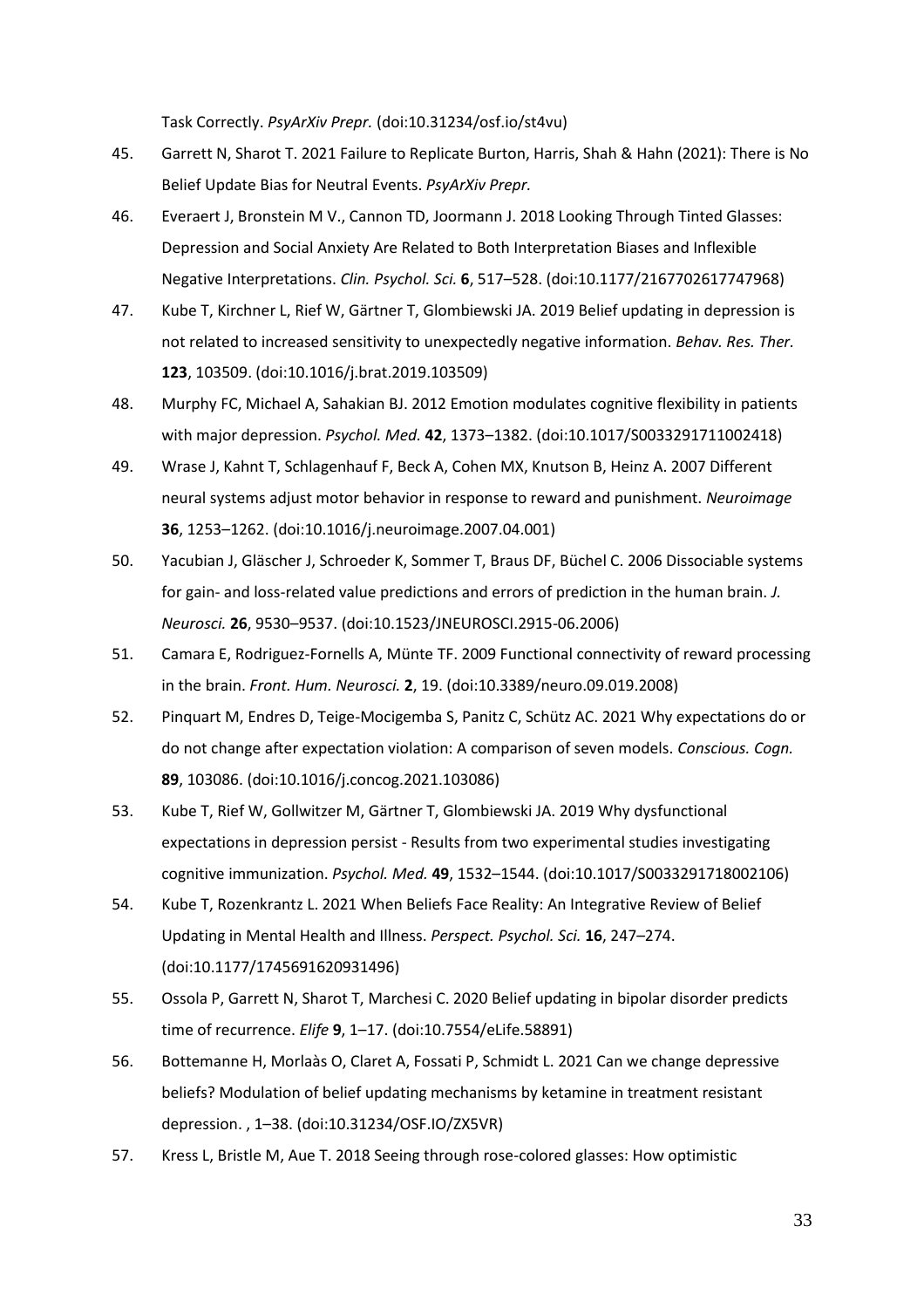expectancies guide visual attention. *PLoS One* **13**, e0193311. (doi:10.1371/journal.pone.0193311)

- 58. Garrett N, González-Garzón AM, Foulkes L, Levita L, Sharot T. 2018 Updating beliefs under perceived threat. *J. Neurosci.* **38**, 7901–7911. (doi:10.1523/JNEUROSCI.0716-18.2018)
- 59. Gould SJJ, Cox AL, Brumby DP, Wiseman S. 2015 Home is Where the Lab is: A Comparison of Online and Lab Data From a Time-sensitive Study of Interruption. *Hum. Comput.* **2**, 45–67. (doi:10.15346/hc.v2i1.4)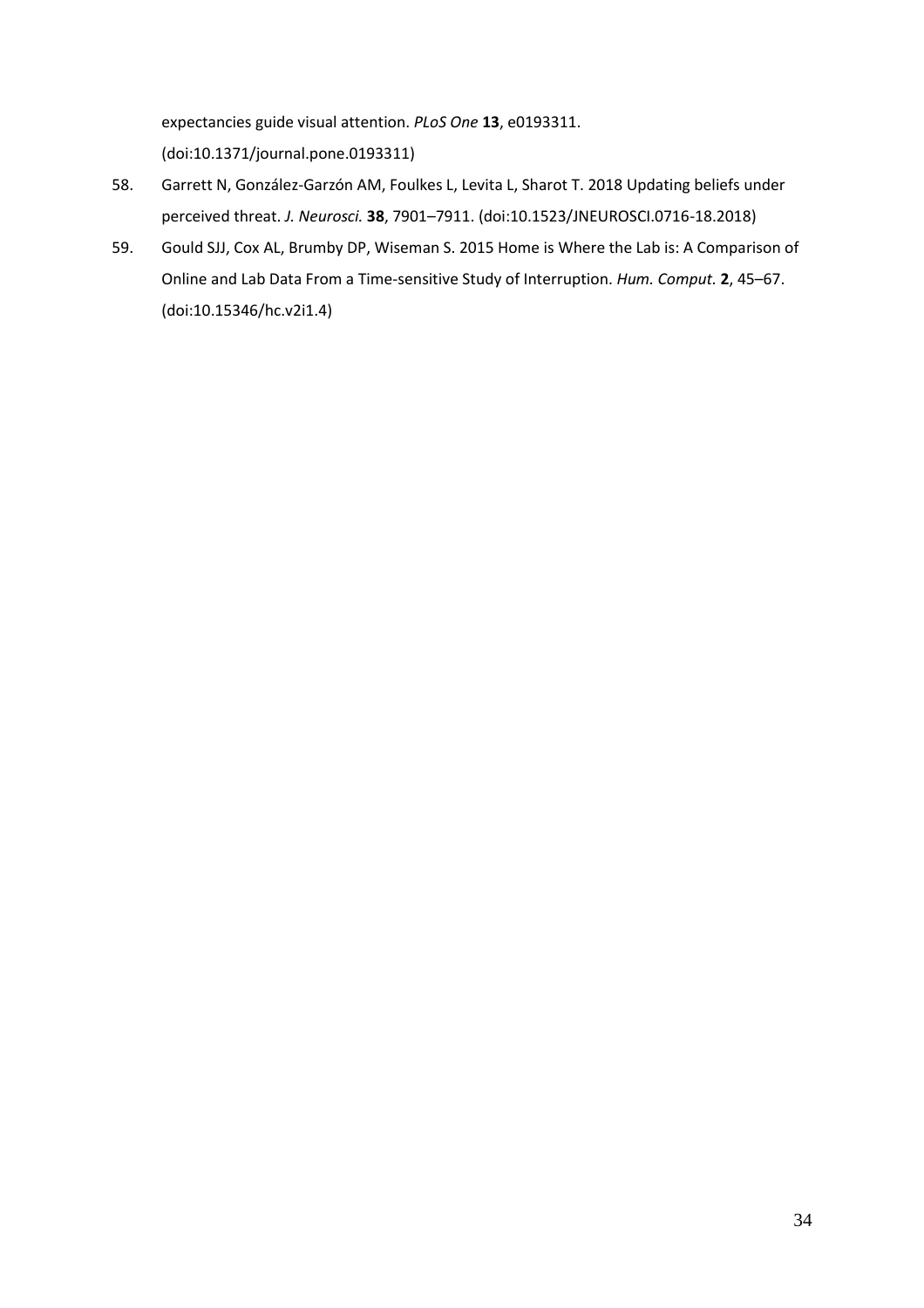*Sample demographics by group*

|                               | <b>Healthy</b> | <b>Depression</b> |
|-------------------------------|----------------|-------------------|
| N                             | 56             | 54                |
| Age, M (SD)                   | 37.36 (14.56)  | 32.56 (12.17)     |
| Gender, N (%)                 |                |                   |
| Male                          | 19 (33.9)      | 8(14.8)           |
| Female                        | 36 (64.3)      | 43 (79.6)         |
| Non-Binary                    | 1(1.8)         | 3(5.6)            |
| Ethnicity, N (col%)           |                |                   |
| White                         | 47 (83.9)      | 46 (85.2)         |
| <b>Black</b>                  | 0(0.0)         | 2(3.7)            |
| Asian                         | 7(12.5)        | 2(3.7)            |
| Mixed                         | 2(3.6)         | 4(7.4)            |
| Occupation, N (%)             |                |                   |
| Employed                      | 36 (64.3)      | 22(40.7)          |
| Student                       | 8(14.3)        | 10(18.5)          |
| Unemployed                    | 6(10.7)        | 14 (25.9)         |
| Other                         | 6(10.7)        | 8(14.8)           |
| Educational Attainment, N (%) |                |                   |
| <b>Primary Education</b>      | 0(0.0)         | 3(5.6)            |
| <b>Secondary Education</b>    | 18 (32.1)      | 24 (44.4)         |
| Degree                        | 18 (32.1)      | 18 (33.3)         |
| <b>Higher Degree</b>          | 10(35.7)       | 9(16.7)           |
| Relationship, N (%)           |                |                   |
| Single                        | 13 (23.2)      | 24 (44.4)         |
| In a relationship             | 42 (75.0)      | 29 (53.7)         |
| Other                         | 1(1.8)         | 1(1.9)            |
| Living Situation, N (%)       |                |                   |
| Homeowner                     | 30 (53.6)      | 13 (24.1)         |
| Renting                       | 20 (35.7)      | 23(42.6)          |
| Living with a relative/friend | 6(10.7)        | 18 (33.3)         |

Note: Percentages represent the proportion of participants within each group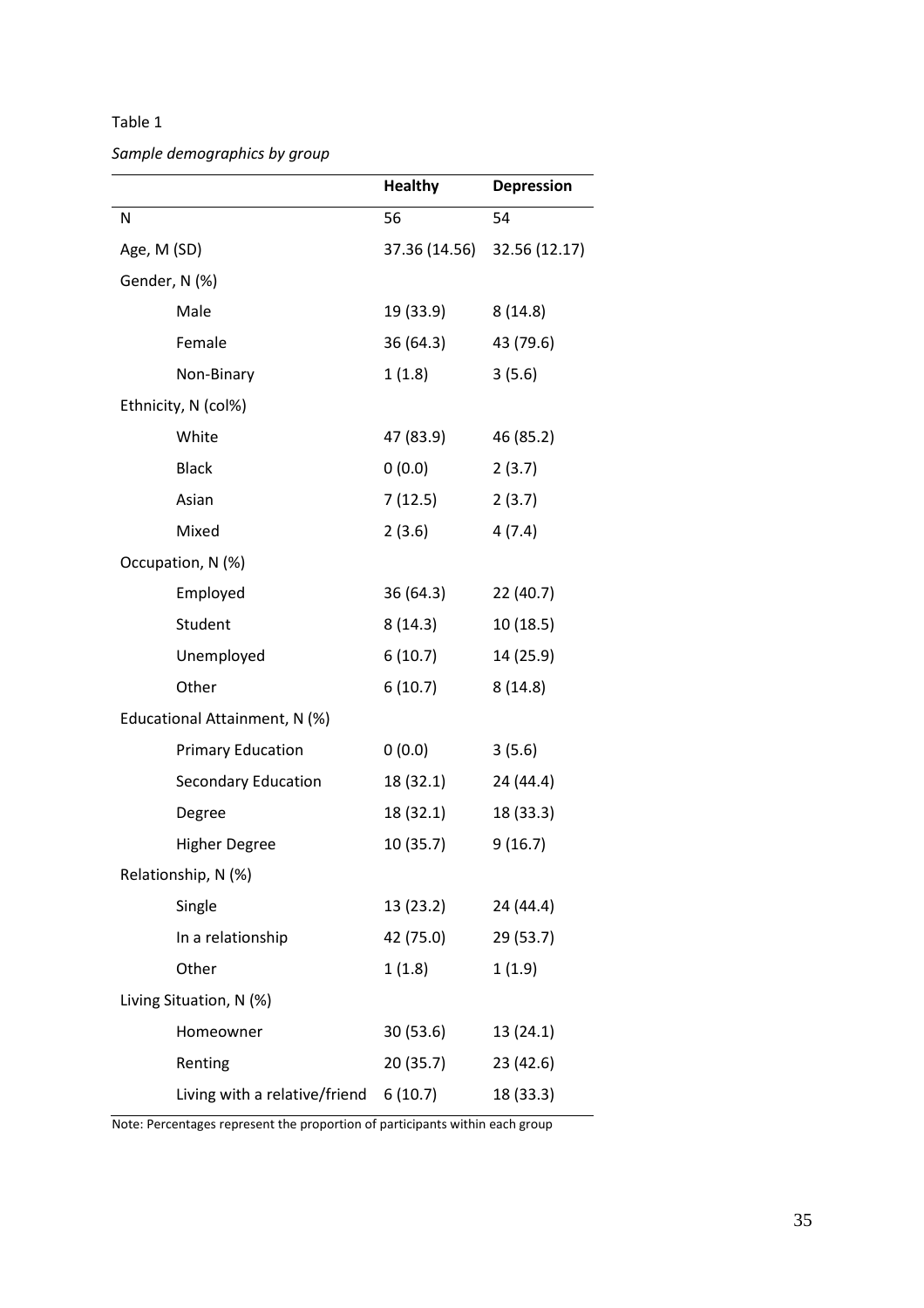# *Sample Psychiatric Characteristics*

|                                     | <b>Healthy</b> | <b>Depression</b> |
|-------------------------------------|----------------|-------------------|
| N                                   | 56             | 54                |
| PHQ-9, M (SD)                       |                |                   |
| Screening                           | 2.27(1.34)     | 18.69 (2.87)      |
| <b>Testing</b>                      | 2.48(2.13)     | 17.41 (3.76)      |
| BDI-II, M (SD)                      | 6.36(5.65)     | 38.11 (9.21)      |
| GAD-7, M (SD)                       | 1.84(2.19)     | 13.35 (4.08)      |
| BFNE, M (SD)                        | 33.70 (9.88)   | 50.02 (9.25)      |
| LOT-R, M (SD)                       | 16.09 (5.40)   | 4.56(4.22)        |
| PANAS Change, M (SD)                |                |                   |
| Positive                            | $-1.78(5.40)$  | $-0.96(3.71)$     |
| Negative                            | $-1.64(2.68)$  | $-1.94(4.18)$     |
| Self-reported depression, N (%)     |                |                   |
| Current                             | $0(0\%)$       | 46 (85.2%)        |
| Previous                            | 21 (38%)       | 8 (14.8%)         |
| Current Treatment, N (%)            |                |                   |
| Psychological Therapy               | $0(0\%)$       | 12 (22.2%)        |
| Antidepressants                     | 3(5.4%)        | 22 (40.7%)        |
| Family history of depression, N (%) | 30 (53.6%)     | 41 (75.9%)        |

Note: Percentages represent the proportion of participants within each group. PANAS Change scores represent change in scores before and after completion of the belief updating task.

PHQ-9 = Patient Health Questionnaire, BDI-II = Beck Depression Inventory II, GAD-7 = Generalised Anxiety Disorder Questionnaire, BFNE = Brief Fear of Negative Events Scale, LOT-R = Life Orientation Test- Revised, PANAS = Positive and Negative Affect Scale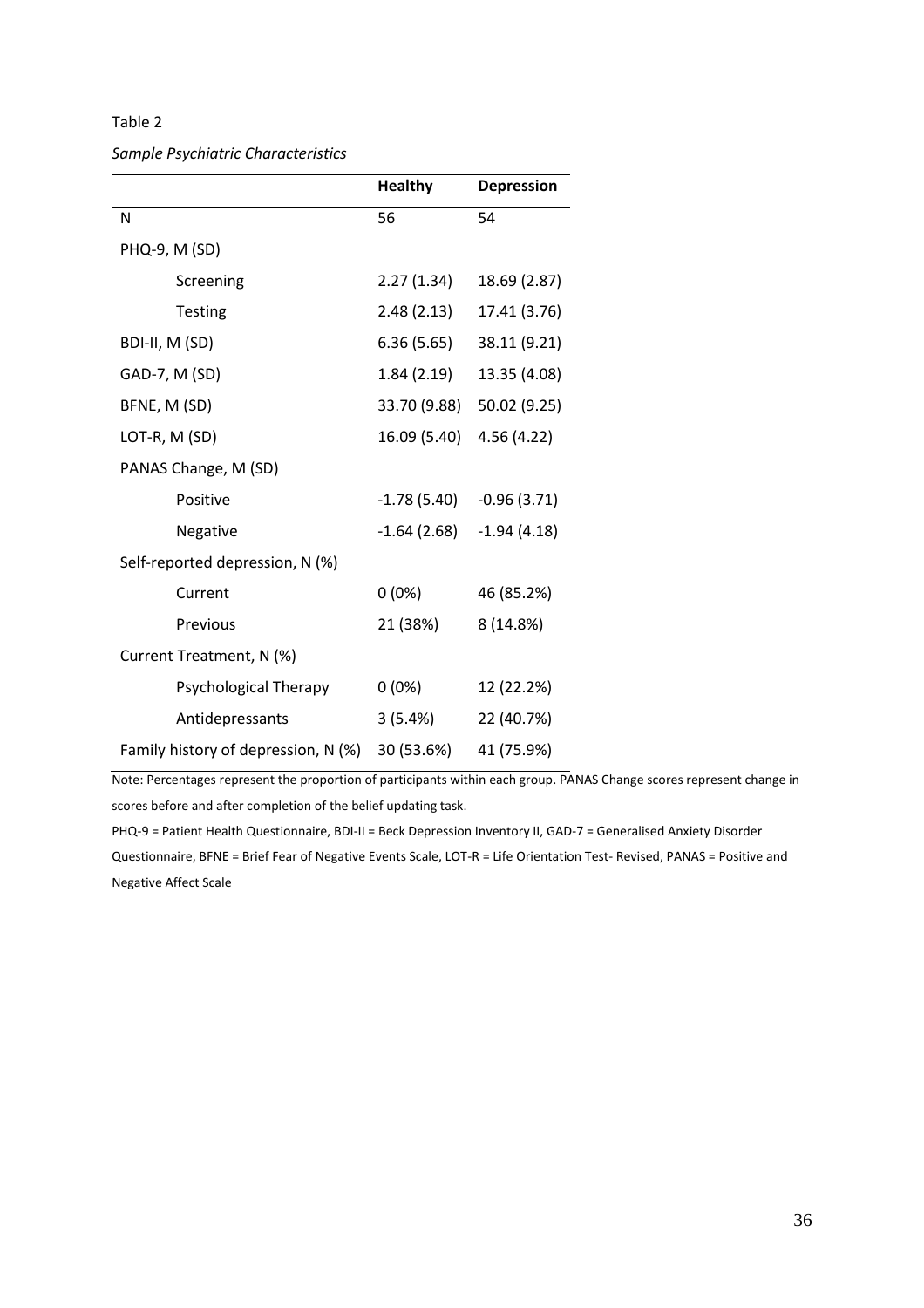*Mean (standard deviation) belief updating task outcomes by group, valence of life events and desirability.*

|                                   | <b>Negative</b>      |                |                         |                | <b>Positive</b>      |              |                         |              |
|-----------------------------------|----------------------|----------------|-------------------------|----------------|----------------------|--------------|-------------------------|--------------|
|                                   | Healthy ( $n = 56$ ) |                | Depression ( $n = 54$ ) |                | Healthy ( $n = 56$ ) |              | Depression ( $n = 54$ ) |              |
|                                   | <b>Desirable</b>     | Undesirable    | <b>Desirable</b>        | Undesirable    | <b>Desirable</b>     | Undesirable  | <b>Desirable</b>        | Undesirable  |
| <b>Total Eligible Trials</b>      | 22.12 (4.30)         | 16.52 (4.39)   | 26.20 (3.72)            | 12.06 (3.57)   | 12.29 (5.38)         | 26.02 (5.49) | 17.43 (6.10)            | 20.78 (6.07) |
| <b>Ineligible Trials</b>          |                      |                |                         |                |                      |              |                         |              |
| <b>Estimation Error of Zero</b>   | 1.44(0.69)           |                | 1.47(0.70)              |                | 1.47(0.73)           |              | 1.76(0.91)              |              |
| <b>Missing Estimate</b>           | 1.50(0.97)           |                | 2.14(4.00)              |                | 1.53(1.17)           |              | 1.20(0.41)              |              |
| <b>Outside Specified Range</b>    | 1.29(0.76)           |                | 1.00(0.00)              |                | 1.57(1.40)           |              | 1.20(0.42)              |              |
| <b>Initial Estimates</b>          | 35.84 (6.68)         |                | 44.63 (7.44)            |                | 40.50 (9.30)         |              | 33.42 (9.45)            |              |
| <b>Estimation Errors</b>          | 24.13 (5.00)         | $-22.42(3.88)$ | 29.37 (5.51)            | $-20.64(4.71)$ | $-13.78(3.61)$       | 30.74 (7.93) | $-15.31(3.04)$          | 29.50 (7.47) |
| <b>Absolute Estimation Errors</b> | 24.13 (5.00)         | 22.42 (3.88)   | 29.37 (5.51)            | 20.64 (4.71)   | 13.78 (3.61)         | 30.74 (7.93) | 15.31 (3.04)            | 29.50 (7.47) |
| <b>Update Scores</b>              | 12.49 (7.76)         | 7.98(6.72)     | 10.50 (7.30)            | 11.34 (7.80)   | 7.82(5.50)           | 7.82(7.70)   | 8.75 (9.38)             | 10.26 (6.76) |
| <b>Scaled Update Scores</b>       | 0.52(0.30)           | 0.36(0.30)     | 0.38(0.28)              | 0.54(0.31)     | 0.58(0.42)           | 0.30(0.31)   | 0.60(0.60)              | 0.38(0.26)   |
| <b>Absolute Memory Errors</b>     | 14.91 (6.44)         | 14.96 (5.33)   | 18.41 (6.62)            | 16.52 (6.05)   | 13.90 (5.96)         | 16.92 (8.04) | 14.48 (5.79)            | 17.44 (8.98) |
| <b>Ratings</b>                    |                      |                |                         |                |                      |              |                         |              |
| <b>Controllability</b>            | 2.49(0.64)           | 2.58(0.73)     | 2.35(0.53)              | 2.33(0.71)     | 3.53(0.90)           | 4.11(0.74)   | 3.11(0.82)              | 3.69(0.76)   |
| <b>Emotional Arousal</b>          | 3.06(1.09)           | 3.06(1.08)     | 3.64(0.92)              | 3.37(1.05)     | 3.18(0.94)           | 3.78(1.04)   | 3.34(1.03)              | 3.78(0.89)   |
| Familiarity                       | 2.90(0.85)           | 2.60(0.93)     | 3.24(0.82)              | 2.72(1.00)     | 2.69(0.94)           | 3.78(0.77)   | 2.41(0.96)              | 3.44(0.97)   |
| <b>Negativity</b>                 | 4.97 (0.82)          | 4.98(0.83)     | 4.89(0.65)              | 4.87(0.90)     | 1.94(0.69)           | 1.51(0.41)   | 2.19(0.94)              | 1.80(0.57)   |
| <b>Positivity</b>                 | 1.29(0.30)           | 1.24(0.38)     | 1.37(0.45)              | 1.33(0.55)     | 4.25(0.91)           | 4.91(0.64)   | 3.82(1.04)              | 4.57 (0.70)  |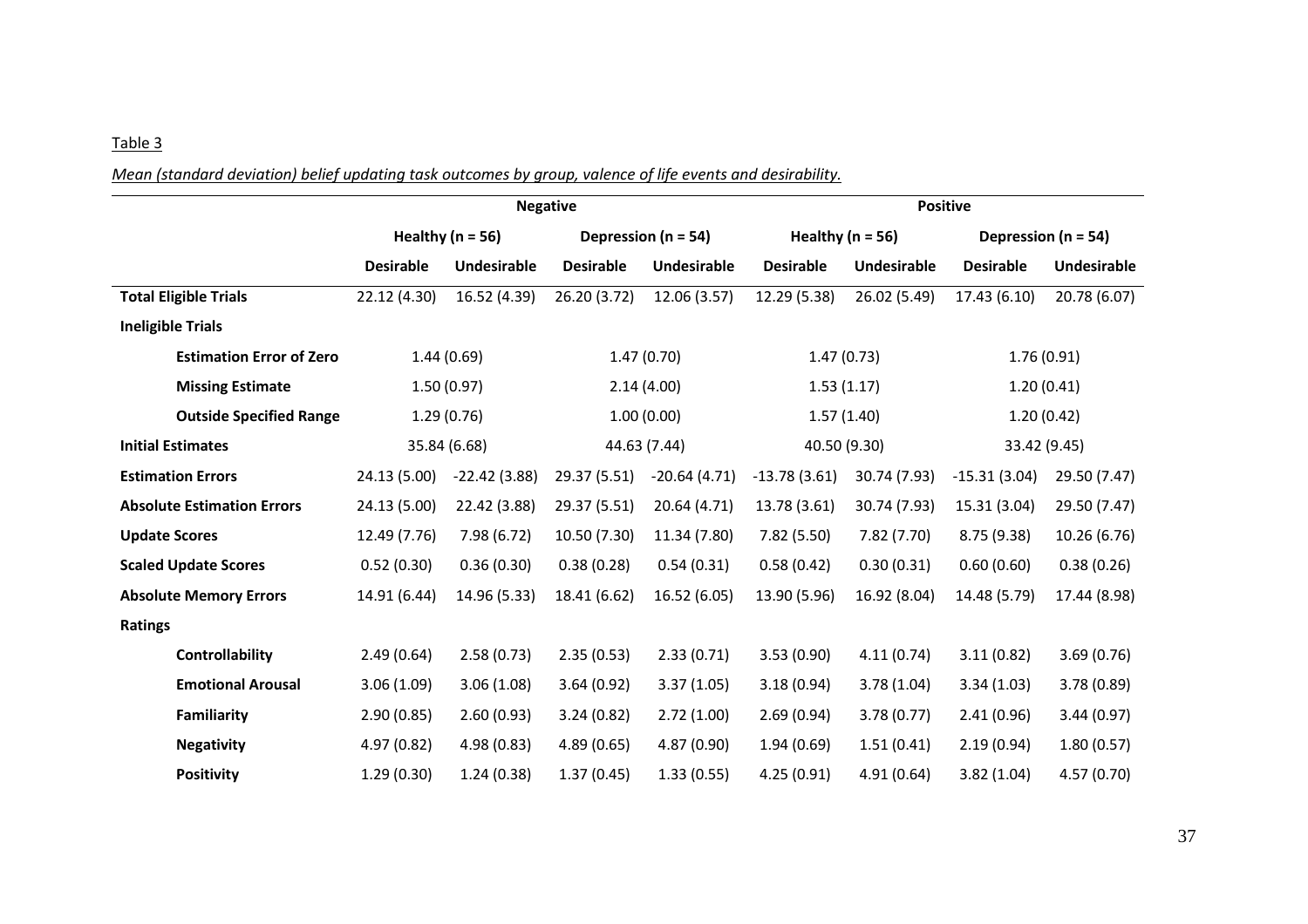| <b>Prior Experience</b> | $2.02(0.61)$ $1.77(0.65)$ | 2.50 (0.73) 2.08 (0.84) |                         | $2.06(0.86)$ $3.26(0.86)$ $1.67(0.74)$ |  | 2.84 (0.95) |
|-------------------------|---------------------------|-------------------------|-------------------------|----------------------------------------|--|-------------|
| <b>Vividness</b>        | $3.20(0.93)$ $2.95(1.07)$ |                         | 3.77 (0.88) 3.51 (0.85) | $3.19(1.00)$ $4.14(0.78)$ $3.03(0.92)$ |  | 3.96 (0.85) |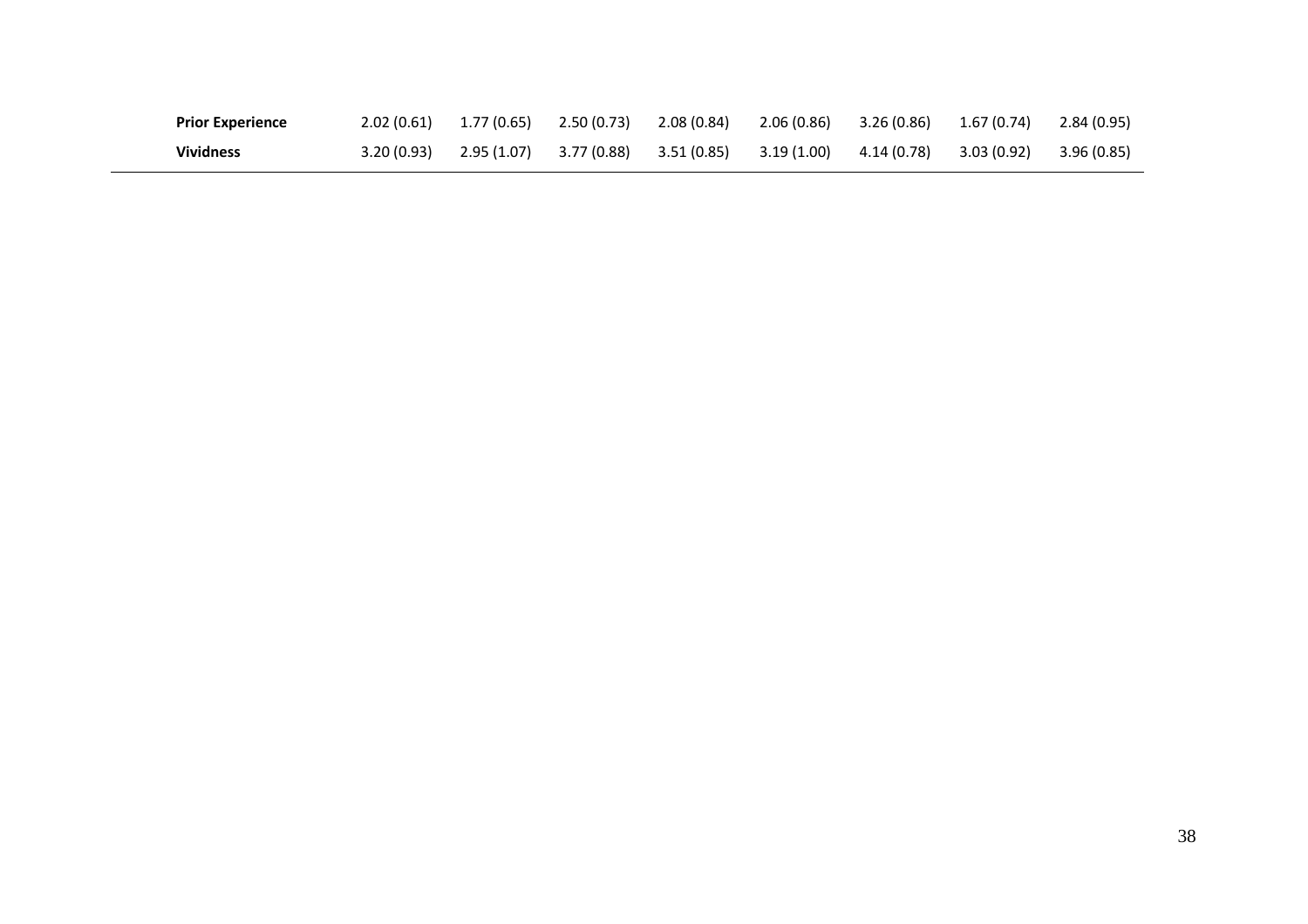Results from mixed-effects linear regression models for hypotheses one and two examining changes in belief updating

|                                                  | β       | 95% CI         | р       |
|--------------------------------------------------|---------|----------------|---------|
| Hypothesis 1 - Negative Life Events              |         |                |         |
| Intercept                                        | 0.25    | 0.00, 0.51     | < .001  |
| Group                                            | $-0.26$ | $-0.63, 0.10$  | 0.160   |
| Desirability                                     | $-0.60$ | $-0.93, -0.27$ | 0.001   |
| Group x Desirability                             | 0.71    | 0.24, 1.18     | 0.004   |
| Hypothesis 2 - Positive and Negative Life Events |         |                |         |
| Intercept                                        | 0.38    | 0.12, 0.64     | < 0.001 |
| Group                                            | $-0.26$ | $-0.63, 0.10$  | 0.161   |
| Valence                                          | $-0.62$ | $-0.94, -0.29$ | < 0.001 |
| Desirability                                     | $-0.60$ | $-0.92, -0.27$ | < .001  |
| Group x Valence                                  | 0.39    | $-0.08, 0.85$  | 0.104   |
| Group x Desirability                             | 0.71    | 0.24, 1.17     | 0.003   |
| Valence x Desirability                           | 0.60    | 0.14, 1.06     | 0.011   |
| Group x Desirability x Valence                   | $-0.51$ | $-1.16, 0.15$  | 0.130   |

Reference groups: Group – Healthy, Valence – Negative, Desirability – Desirable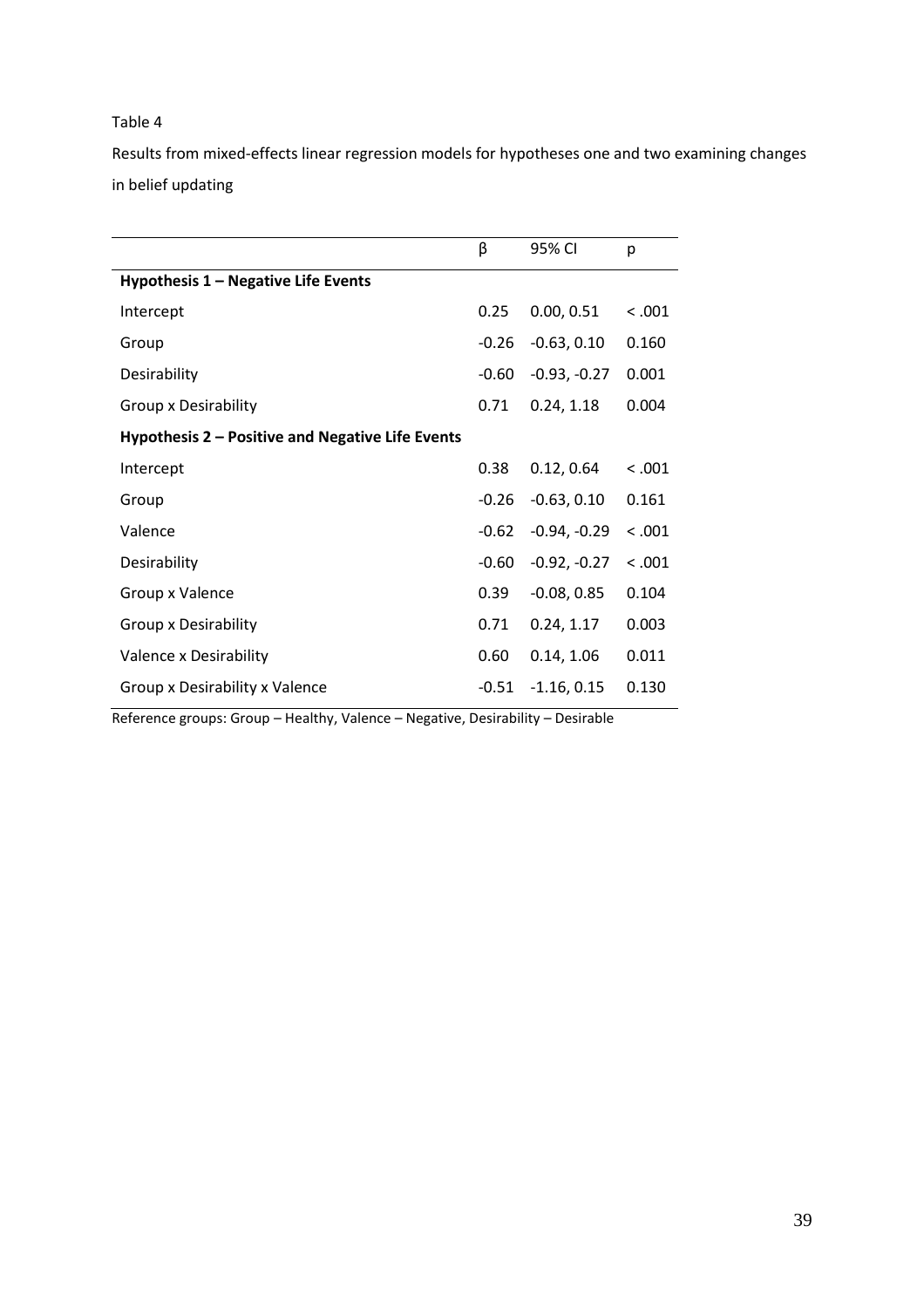Results from mixed effects linear regression models replicating our primary analyses for update scores scaled for estimation errors.

|                                                  | β       | $\beta$ 95% CI | p       |
|--------------------------------------------------|---------|----------------|---------|
| Hypothesis 1 - Negative Life Events              |         |                |         |
| Intercept                                        | 0.24    | $-0.02, 0.49$  | < 0.001 |
| Group                                            | $-0.46$ | $-0.82, -0.10$ | 0.014   |
| Desirability                                     | $-0.53$ | $-0.84, -0.22$ | 0.001   |
| Group x Desirability                             | 1.04    | 0.59, 1.48     | < 0.001 |
| Hypothesis 2 – Positive and Negative Life Events |         |                |         |
| Intercept                                        | 0.18    | $-0.08, 0.43$  | < .001  |
| Group                                            | $-0.38$ | $-0.74, -0.02$ | 0.041   |
| Valence                                          | 0.16    | $-0.16, 0.48$  | 0.327   |
| Desirability                                     | $-0.43$ | $-0.76, -0.11$ | 0.008   |
| Group x Valence                                  | 0.42    | $-0.04, 0.88$  | 0.075   |
| Group x Desirability                             | 0.85    | 0.39, 1.31     | < 0.001 |
| Valence x Desirability                           | $-0.32$ | $-0.78, 0.13$  | 0.166   |
| Group x Desirability x Valence                   | $-0.68$ | $-1.33, -0.04$ | 0.039   |
|                                                  |         |                |         |

Reference groups: Group – Healthy, Valence – Negative, Desirability – Desirable.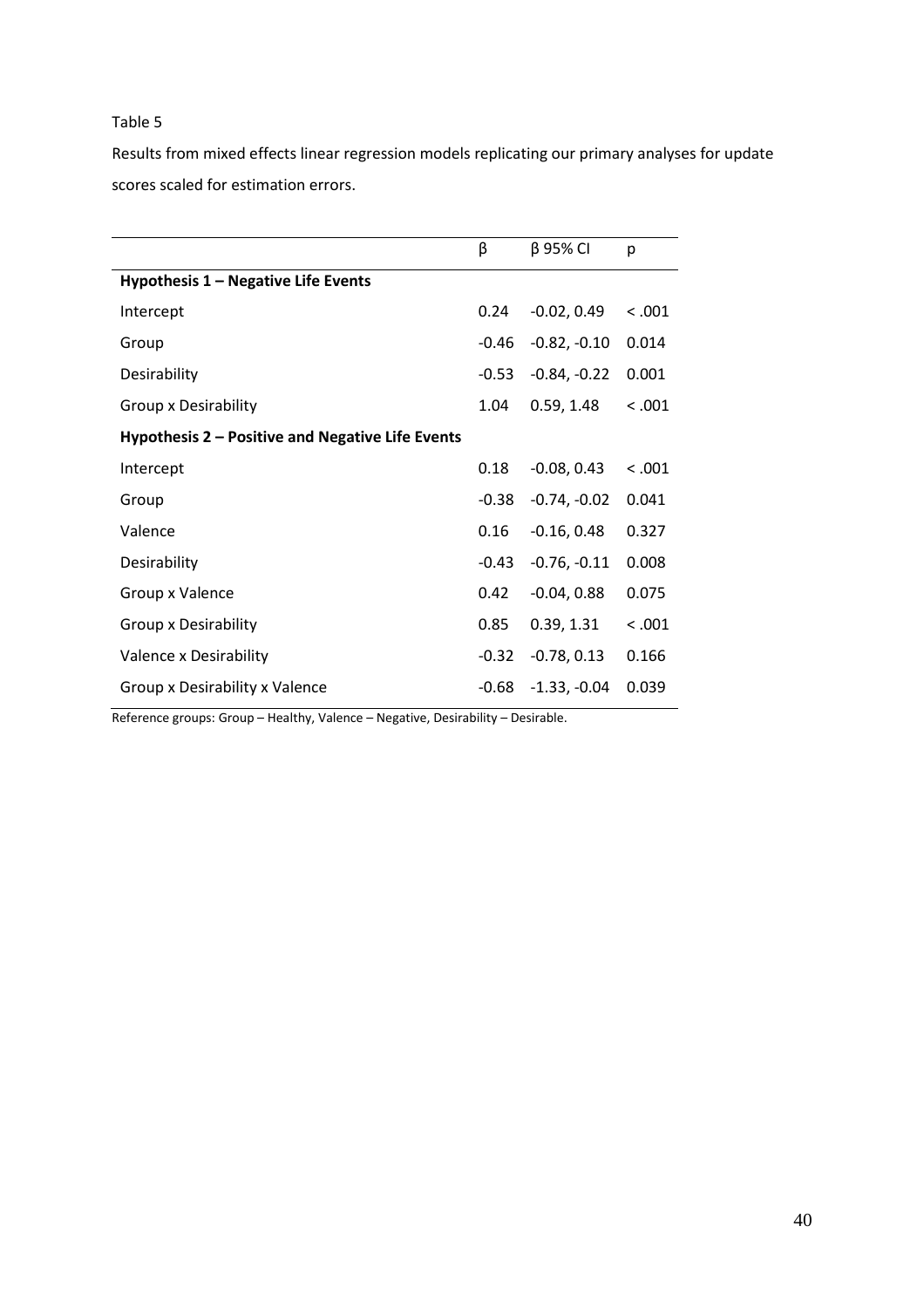# **Figure Captions**

### Figure 1

Hypothesised differences between absolute mean updates in the likelihood of life events according to desirability and valence of life event, for healthy controls and participants with moderate to severe levels of depression

# Figure 2 Main task procedure

### Figure 3

Example of desirable versus undesirable categorisations in positive and negative life events. For negative life events initial overestimations are desirable, whereas initial underestimations are undesirable. For positive life events initial underestimations are desirable, whereas initial overestimations are undesirable.

## Figure 4

Consort flow diagram for the Healthy and Depression groups

# Figure 5

Mean update scores by group, desirability and valence. Error bars represent standard errors. For negative life events (left panel) we replicated Korn et al's (2014) findings of reduced optimistic updating in individuals experiencing depression; whereas participants in the healthy group showed greater updates for desirable versus undesirable information, participants in the depression group showed similar levels of updating for desirable and undesirable information. For positive life events, we hypothesised that the effect of optimism bias would be consistent to those observed for negative life events. As illustrated by the red dashed bar, mean update scores did not support our hypothesis; whilst participants in the healthy group showed greater updating for desirable versus undesirable information for negative life events, they showed a similar change in beliefs for desirable and undesirable information for positive life events, that is, no optimistic belief updating for positive events.

Figure 6